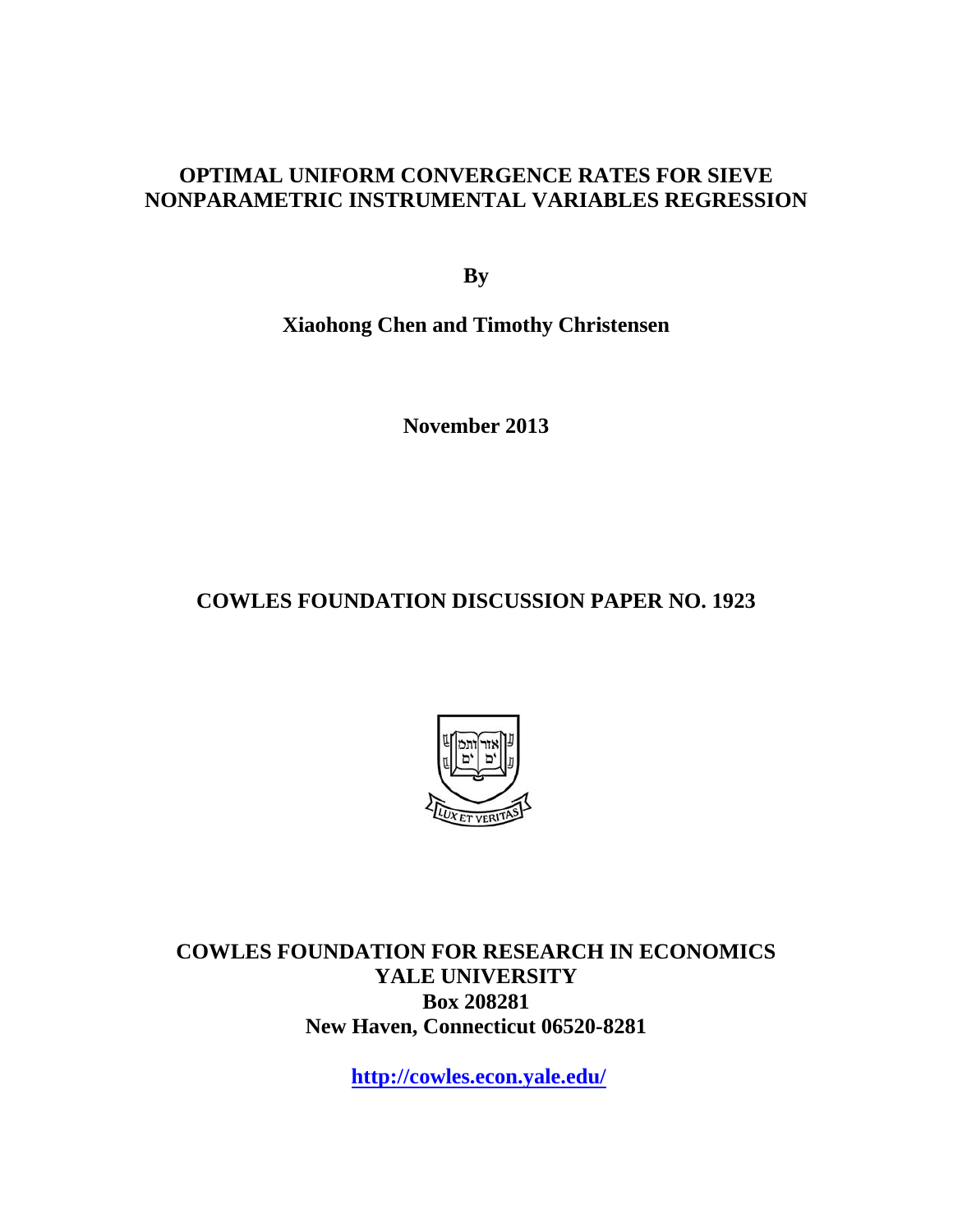# Optimal Uniform Convergence Rates for Sieve Nonparametric Instrumental Variables Regression<sup>∗</sup>

Xiaohong Chen† and Timothy M. Christensen‡

First version January 2012; Revised August 2013

#### Abstract

We study the problem of nonparametric regression when the regressor is endogenous, which is an important nonparametric instrumental variables (NPIV) regression in econometrics and a difficult ill-posed inverse problem with unknown operator in statistics. We first establish a general upper bound on the sup-norm (uniform) convergence rate of a sieve estimator, allowing for endogenous regressors and weakly dependent data. This result leads to the optimal sup-norm convergence rates for spline and wavelet least squares regression estimators under weakly dependent data and heavy-tailed error terms. This upper bound also yields the sup-norm convergence rates for sieve NPIV estimators under i.i.d. data: the rates coincide with the known optimal  $L^2$ -norm rates for severely ill-posed problems, and are power of  $log(n)$  slower than the optimal  $L^2$ -norm rates for mildly ill-posed problems. We then establish the minimax risk lower bound in sup-norm loss, which coincides with our upper bounds on sup-norm rates for the spline and wavelet sieve NPIV estimators. This sup-norm rate optimality provides another justification for the wide application of sieve NPIV estimators. Useful results on weakly-dependent random matrices are also provided.

#### JEL Classification: C13, C14, C32

Key words and phrases: Nonparametric instrumental variables; Statistical ill-posed inverse problems; Optimal uniform convergence rates; Weak dependence; Random matrices; Splines; Wavelets

<sup>∗</sup>Support from the Cowles Foundation is gratefully acknowledged. We thank conference participants of SETA2013 in Seoul and AMES2013 in Singapore for useful comments. Any errors are the responsibility of the authors.

<sup>†</sup>Cowles Foundation for Research in Economics, Yale University: xiaohong.chen@yale.edu

<sup>‡</sup>Department of Economics, Yale University: timothy.christensen@yale.edu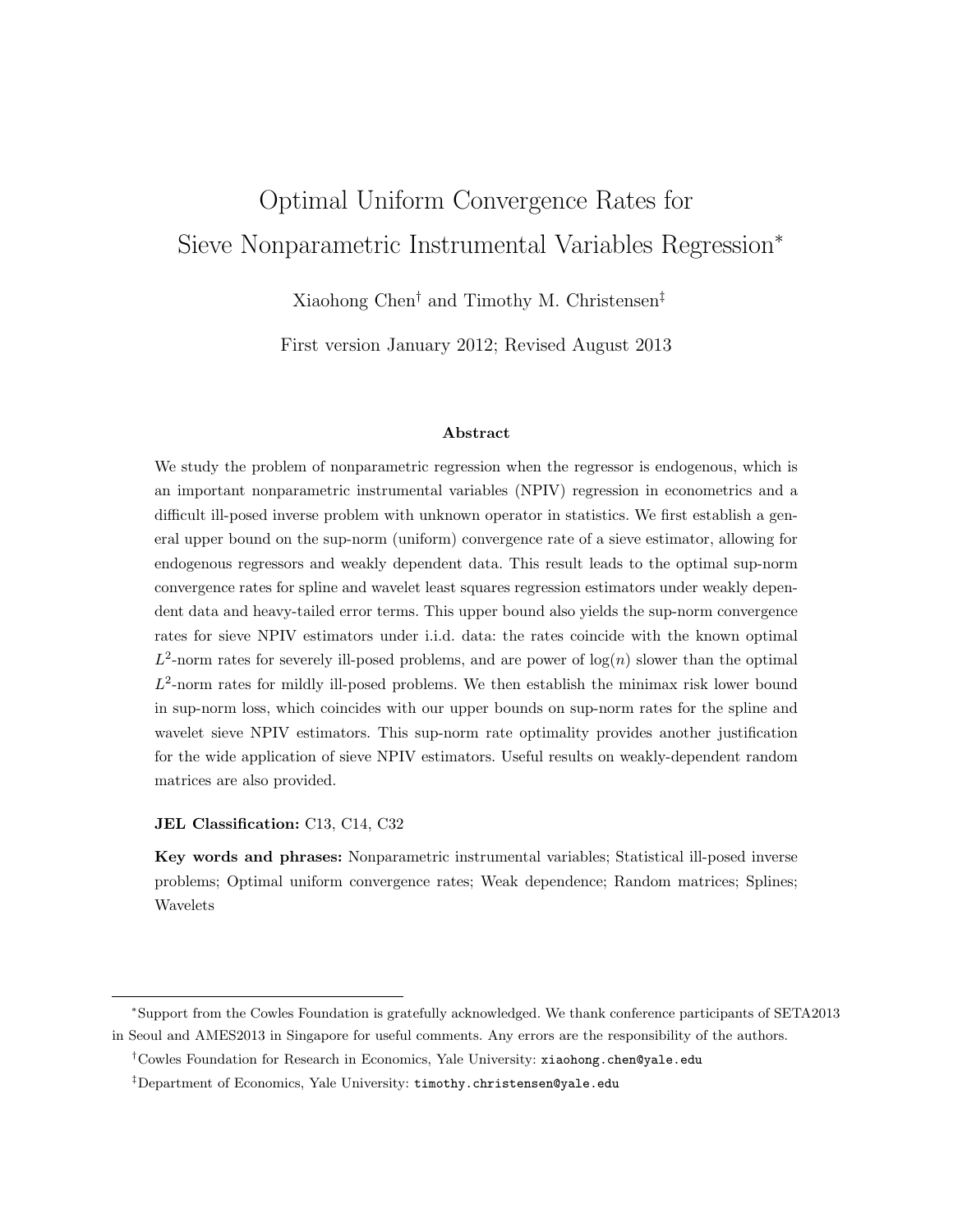## 1 Introduction

In economics and other social sciences one frequently encounters the relation

<span id="page-2-2"></span>
$$
Y_{1i} = h_0(Y_{2i}) + \epsilon_i \tag{1}
$$

where  $Y_{1i}$  is a response variable,  $Y_{2i}$  is a predictor variable,  $h_0$  is an unknown structural function of interest, and  $\epsilon_i$  is an error term. However, a latent external mechanism may "determine" or "cause"  $Y_{1i}$  and  $Y_{2i}$  simultaneously, in which case the conditional mean restriction  $E[\epsilon_i|Y_{2i}] = 0$ fails and  $Y_{2i}$  is said to be *endogenous*.<sup>[1](#page-2-0)</sup> When the regressor  $Y_{2i}$  is endogenous one cannot use standard nonparametric regression techniques to consistently estimate  $h_0$ . In this instance one typically assumes that there exists a vector of *instrumental variables*  $X_i$  such that  $E[\epsilon_i|X_i] = 0$ and for which there is a nondegenerate relationship between  $X_i$  and  $Y_{2i}$ . Such a setting permits estimation of  $h_0$  using nonparametric instrumental variables (NPIV) techniques based on a sample  $\{(X_i,Y_{1i},Y_{2i})\}_{i=1}^n$ . In this paper we assume that the data is strictly stationary in that  $(X_i,Y_{1i},Y_{2i})$ has the same (unknown) distribution  $F_{X,Y_1,Y_2}$  $F_{X,Y_1,Y_2}$  $F_{X,Y_1,Y_2}$  as that of  $(X,Y_1,Y_2)$  for all  $i$ <sup>2</sup>

NPIV estimation has been the subject of much research in recent years, both because of its practical importance to applied economics and its prominent role in the literature on linear ill-posed inverse problems with unknown operators. In many economic applications the joint distribution  $F_{X,Y_2}$  of  $X_i$  and  $Y_{2i}$  is unknown but is assumed to have a continuous density. Therefore the conditional expectation operator  $Th(\cdot) = E[h(Y_{2i})|X_i = \cdot]$  is typically unknown but compact. Model [\(1\)](#page-2-2) with  $E[\epsilon_i|X_i] = 0$  can be equivalently written as

<span id="page-2-3"></span>
$$
Y_{1i} = Th_0(X_i) + u_i
$$
  
\n
$$
E[u_i|X_i] = 0
$$
\n(2)

where  $u_i = h_0(Y_{2i}) - Th_0(X_i) + \epsilon_i$ . Model [\(2\)](#page-2-3) is called the reduced-form NPIV model if T is assumed to be unknown and the nonparametric indirect regression (NPIR) model if  $T$  is assumed to be known. Let  $\hat{E}[Y_1|X = \cdot]$  be a consistent estimator of  $E[Y_1|X = \cdot]$ . Regardless of whether the compact operator  $T$  is unknown or known, nonparametric recovery of  $h_0$  by inversion of the conditional expectation operator  $T$  on the left-hand side of the Fredholm equation of the first kind

$$
Th(\cdot) = \widehat{E}[Y_1 | X = \cdot] \tag{3}
$$

<span id="page-2-0"></span><sup>&</sup>lt;sup>1</sup>In a canonical example of this relation,  $Y_{1i}$  may be the hourly wage of person i and  $Y_{2i}$  may include the education level of person i. The latent ability of person i affects both  $Y_{1i}$  and  $Y_{2i}$ . See [Blundell and Powell](#page-33-0) [\(2003\)](#page-33-0) for other examples and discussions of endogeneity in semi/nonparametric regression models.

<span id="page-2-1"></span><sup>&</sup>lt;sup>2</sup>The subscript i denotes either the individual i in a cross-sectional sample or the time period i in a time-series sample. Since the sample is strictly stationary we sometimes drop the subscript i without confusion.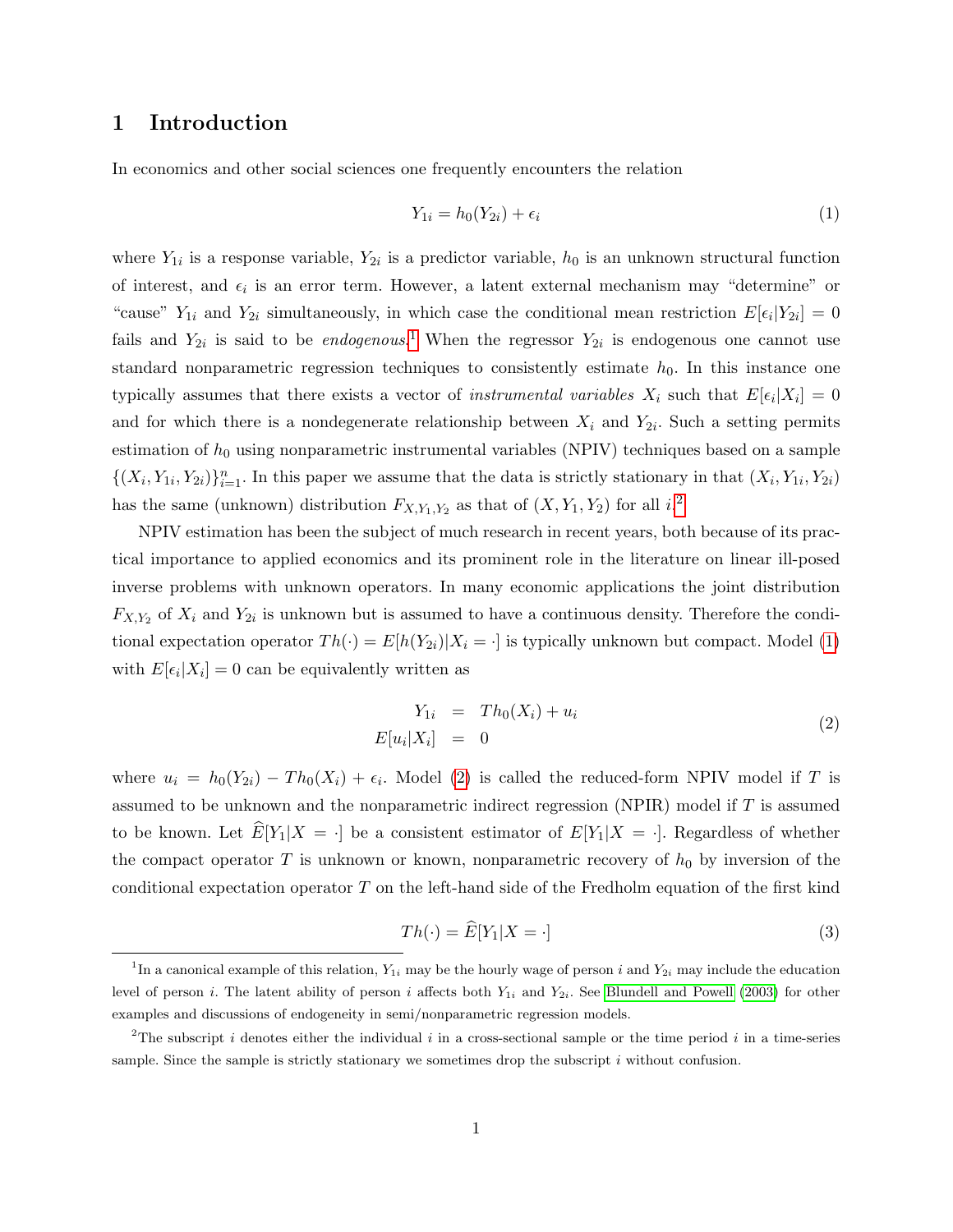leads to an ill-posed inverse problem (see, e.g., [Kress](#page-35-0) [\(1999\)](#page-35-0)). Consequently, some form of regularization is required for consistent nonparametric estimation of  $h_0$ . In the literature there are several popular methods of NPIV estimation, including but not limited to (1) finite-dimensional sieve minimum distance estimators [\(Newey and Powell, 2003;](#page-36-0) [Ai and Chen, 2003;](#page-33-1) [Blundell, Chen,](#page-33-2) [and Kristensen, 2007\)](#page-33-2); (2) kernel-based Tikhonov regularization estimators [\(Hall and Horowitz,](#page-35-1) [2005;](#page-35-1) [Darolles, Fan, Florens, and Renault, 2011;](#page-34-0) [Gagliardini and Scaillet, 2012\)](#page-35-2) and their Bayesian version [\(Florens and Simoni, 2012\)](#page-35-3); (3) orthogonal series Tikhonov regularization estimators [\(Hall](#page-35-1) [and Horowitz, 2005\)](#page-35-1); (4) orthogonal series Galerkin-type estimators [\(Horowitz, 2011\)](#page-35-4); (5) general penalized sieve minimum distance estimators [\(Chen and Pouzo, 2012\)](#page-34-1) and their Bayesian version [\(Liao and Jiang, 2011\)](#page-36-1). See [Horowitz](#page-35-4) [\(2011\)](#page-35-4) for a recent review and additional references.

To the best of our knowledge, all the existing works on convergence rates for various NPIV estimators have only studied  $L^2$ -norm convergence rates. In particular, [Hall and Horowitz](#page-35-1) [\(2005\)](#page-35-1) are the first to establish the minimax risk lower bound in  $L^2$ -norm loss for a class of mildly illposed NPIV models, and show that their estimators attain the lower bound. [Chen and Reiss](#page-34-2) [\(2011\)](#page-34-2) derive the minimax risk lower bound in  $L^2$ -norm loss for a large class of NPIV models that could be mildly or severely ill-posed, and show that the sieve minimum distance estimator of [Blundell,](#page-33-2) [Chen, and Kristensen](#page-33-2) [\(2007\)](#page-33-2) achieves the lower bound. Subsequently, some other NPIV estimators listed above have also been shown to achieve the optimal  $L^2$ -norm convergence rates. As yet there are no published results on sup-norm (uniform) convergence rates for any NPIV estimators, nor results on what are the minimax risk lower bounds in sup-norm loss for any class of NPIV models.

Sup-norm convergence rates for any estimators of  $h_0$  are important for constructing uniform confidence bands for the unknown  $h_0$  in NPIV models and for conducting inference on nonlinear functionals of  $h_0$ , but are currently missing. In this paper we study the uniform convergence properties of the sieve minimum distance estimator of  $h_0$  for the NPIV model, which is a nonparametric series two-stage least squares regression estimator [\(Newey and Powell, 2003;](#page-36-0) [Ai and Chen, 2003;](#page-33-1) [Blundell, Chen, and Kristensen, 2007\)](#page-33-2). We focus on this estimator because it is easy to compute and has been used in empirical work in demand analysis [\(Blundell, Chen, and Kristensen, 2007;](#page-33-2) [Chen](#page-34-3) [and Pouzo, 2009\)](#page-34-3), asset pricing [\(Chen and Ludvigson, 2009\)](#page-34-4), and other applied fields in economics. Also, this class of estimators is known to achieve the optimal  $L^2$ -norm convergence rates for both mildly and severely ill-posed NPIV models.

We first establish a general upper bound (Theorem [2.1\)](#page-8-0) on the uniform convergence rate of a sieve estimator, allowing for endogenous regressors and weakly dependent data. To provide sharp bounds on the sieve approximation error or "bias term" we extend the proof strategy of [Huang](#page-35-5) [\(2003\)](#page-35-5) for sieve nonparametric least squares (LS) regression to the sieve NPIV estimator. Together, these tools yield sup-norm convergence rates for the spline and wavelet sieve NPIV estimators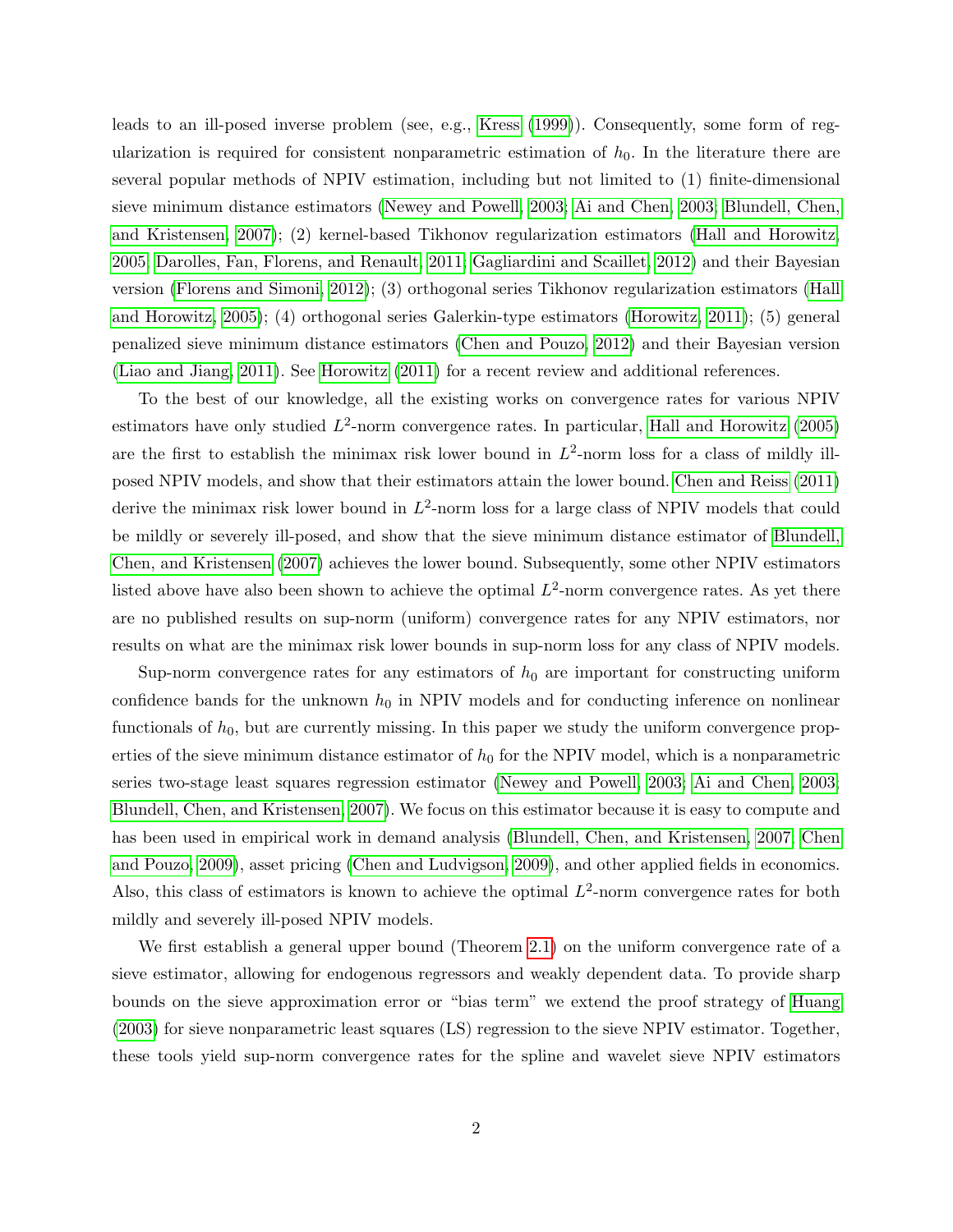under i.i.d. data. Under conditions similar to those for the  $L^2$ -norm convergence rates for the sieve NPIV estimators, our sup-norm convergence rates coincide with the known optimal  $L^2$ -norm rates for severely ill-posed problems, and are power of  $log(n)$  slower than the optimal  $L^2$ -norm rates for mildly ill-posed problems. We then establish the minimax risk lower bound in sup-norm loss for  $h_0$ in a NPIR model (i.e.,  $(2)$  with a known compact T) uniformly over Hölder balls, which in turn provides a lower bound in sup-norm loss for  $h_0$  in a NPIV model uniformly over Hölder balls. The lower bound is shown to coincide with our sup-norm convergence rates for the spline and wavelet sieve NPIV estimators.

To establish the general upper bound, we first derive a new exponential inequality for sums of weakly dependent random matrices in Section [5.](#page-16-0) This allows us to weaken conditions under which the optimal uniform convergence rates can be obtained. As an indication of the sharpness of our general upper bound result, we show that it leads to the optimal uniform convergence rates for spline and wavelet LS regression estimators with weakly dependent data and heavy-tailed error terms. Precisely, for beta-mixing dependent data and finite  $(2 + \delta)$ -th moment error term (for  $\delta \in (0, 2)$ , we show that the spline and wavelet nonparametric LS regression estimators attain the minimax risk lower bound in sup-norm loss of [Stone](#page-36-2) [\(1982\)](#page-36-2). This result should be very useful to the literature on nonparametric estimation with financial time series.

The NPIV model falls within the class of statistical linear ill-posed inverse problems with unknown operators and additive noise. There is a vast literature on statistical linear ill-posed inverse problems with known operators and additive noise. Some recent references include but are not limited to [Cavalier, Golubev, Picard, and Tsybakov](#page-34-5) [\(2002\)](#page-34-5), [Cohen, Hoffmann, and Reiss](#page-34-6) [\(2004\)](#page-34-6) and [Cavalier](#page-34-7) [\(2008\)](#page-34-7), of which density deconvolution is an important and extensively-studied problem (see, e.g., [Carroll and Hall](#page-34-8) [\(1988\)](#page-34-8); [Zhang](#page-36-3) [\(1990\)](#page-36-3); [Fan](#page-35-6) [\(1991\)](#page-35-6); [Hall and Meister](#page-35-7) [\(2007\)](#page-35-7); [Lounici and Nickl](#page-36-4) [\(2011\)](#page-36-4)). There are also papers on statistical linear ill-posed inverse problems with pseudo-unknown operators (i.e., known eigenfunctions but unknown singular values) (see, e.g., [Cavalier and Hengartner](#page-34-9) [\(2005\)](#page-34-9), [Loubes and Marteau](#page-36-5) [\(2012\)](#page-36-5)). Related papers that allow for an unknown linear operator but assume the existence of an estimator of the operator (with rate) include [Efromovich and Koltchinskii](#page-35-8) [\(2001\)](#page-35-8), [Hoffmann and Reiss](#page-35-9) [\(2008\)](#page-35-9) and others. To the best of our knowledge, most of the published works in the statistical literature on linear ill-posed inverse problems also focus on the rate optimality in  $L^2$ -norm loss, except that of [Lounici and Nickl](#page-36-4) [\(2011\)](#page-36-4) which recently establishes the optimal sup-norm convergence rate for a wavelet density deconvolution estimator. Therefore, our minimax risk lower bounds in sup-norm loss for the NPIR and NPIV models also contribute to the large literature on statistical ill-posed inverse problems.

The rest of the paper is organized as follows. Section [2](#page-5-0) outlines the model and presents a general upper bound on the uniform convergence rates for a sieve estimator. Section [3](#page-9-0) establishes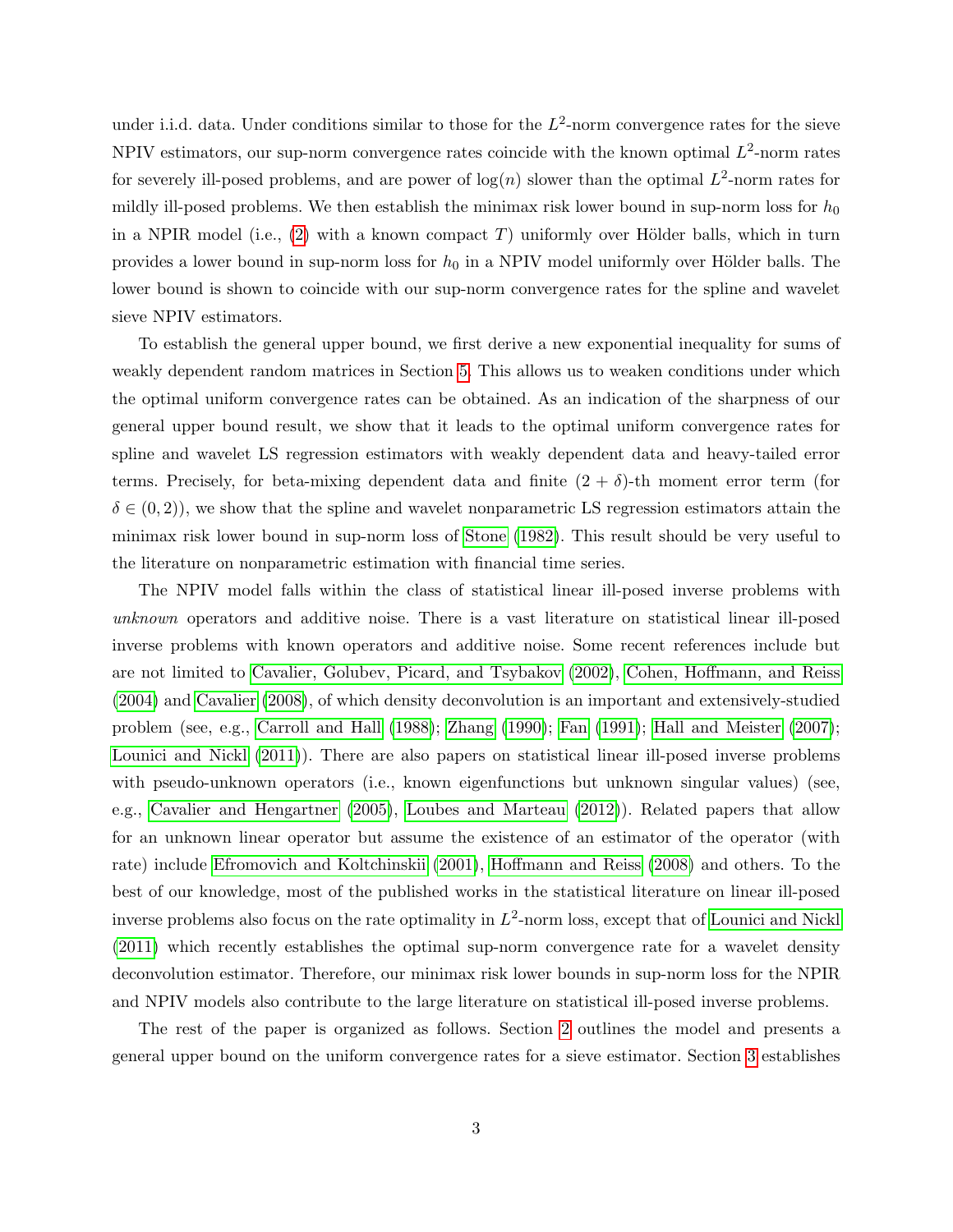the optimal uniform convergence rates for the sieve NPIV estimators, allowing for both mildly and severely ill-posed inverse problems. Section [4](#page-14-0) derives the optimal uniform convergence rates for the sieve nonparametric (least squares) regression, allowing for dependent data. Section [5](#page-16-0) provides useful exponential inequalities for sums of random matrices, and the reinterpretation of equivalence of the theoretical and empirical  $L^2$  norms as a criterion regarding convergence of a random matrix. The appendix contains a brief review of the spline and wavelet sieve spaces, proofs of all the results in the main text, and supplementary results.

**Notation:**  $\|\cdot\|$  denotes the Euclidean norm when applied to vectors and the matrix spectral norm (largest singular value) when applied to matrices. For a random variable Z let  $L^q(Z)$  denote the spaces of (equivalence classes of) measurable functions of z with finite q-th moment if  $1 \le q < \infty$ and let  $\|\cdot\|_{L^q(Z)}$  denote the  $L^q(Z)$  norm. Let  $L^{\infty}(Z)$  denote the space of measurable functions of z with finite sup norm  $\|\cdot\|_{\infty}$ . If A is a square matrix,  $\lambda_{\min}(A)$  and  $\lambda_{\max}(A)$  denote its smallest and largest eigenvalues, respectively, and  $A^-$  denotes its Moore-Penrose generalized inverse. If  ${a_n : n \ge 1}$  and  ${b_n : n \ge 1}$  are two sequences of non-negative numbers,  $a_n \leq b_n$  means there exists a finite positive C such that  $a_n \leq C b_n$  for all n sufficiently large, and  $a_n \leq b_n$  means  $a_n \leq b_n$  and  $b_n \leq a_n$ .  $\#(\mathcal{S})$  denotes the cardinality of a set S of finitely many elements. Let  $B\text{Spl}(K,[0,1]^d,\gamma)$  and  $\text{Wav}(K,[0,1]^d,\gamma)$  denote tensor-product B-spline (with smoothness  $\gamma$ ) and wavelet (with regularity  $\gamma$ ) sieve spaces of dimension K on [0, 1]<sup>d</sup> (see [A](#page-19-0)ppendix A for details on construction of these spaces).

## <span id="page-5-0"></span>2 Uniform convergence rates for sieve NPIV estimators

We begin by considering the NPIV model

<span id="page-5-1"></span>
$$
Y_{1i} = h_0(Y_{2i}) + \epsilon_i
$$
  
\n
$$
E[\epsilon_i | X_i] = 0
$$
\n(4)

where  $Y_1 \in \mathbb{R}$  is a response variable,  $Y_2$  is an endogenous regressor with support  $\mathcal{Y}_2 \subset \mathbb{R}^d$  and X is a vector of conditioning variables (also called instruments) with support  $\mathcal{X} \subset \mathbb{R}^{d_x}$ . The object of interest is the unknown structural function  $h_0 : \mathcal{Y}_2 \to \mathbb{R}$  which belongs to some infinitedimensional parameter space  $\mathcal{H} \subset L^2(Y_2)$ . It is assumed hereafter that  $h_0$  is identified uniquely by the conditional moment restriction [\(4\)](#page-5-1). See [Newey and Powell](#page-36-0) [\(2003\)](#page-36-0), [Blundell, Chen, and](#page-33-2) [Kristensen](#page-33-2) [\(2007\)](#page-33-2), [Darolles, Fan, Florens, and Renault](#page-34-0) [\(2011\)](#page-34-0), [Andrews](#page-33-3) [\(2011\)](#page-33-3), [D'Haultfoeuille](#page-35-10) [\(2011\)](#page-35-10), [Chen, Chernozhukov, Lee, and Newey](#page-34-10) [\(2013\)](#page-34-10) and references therein for sufficient conditions for identification.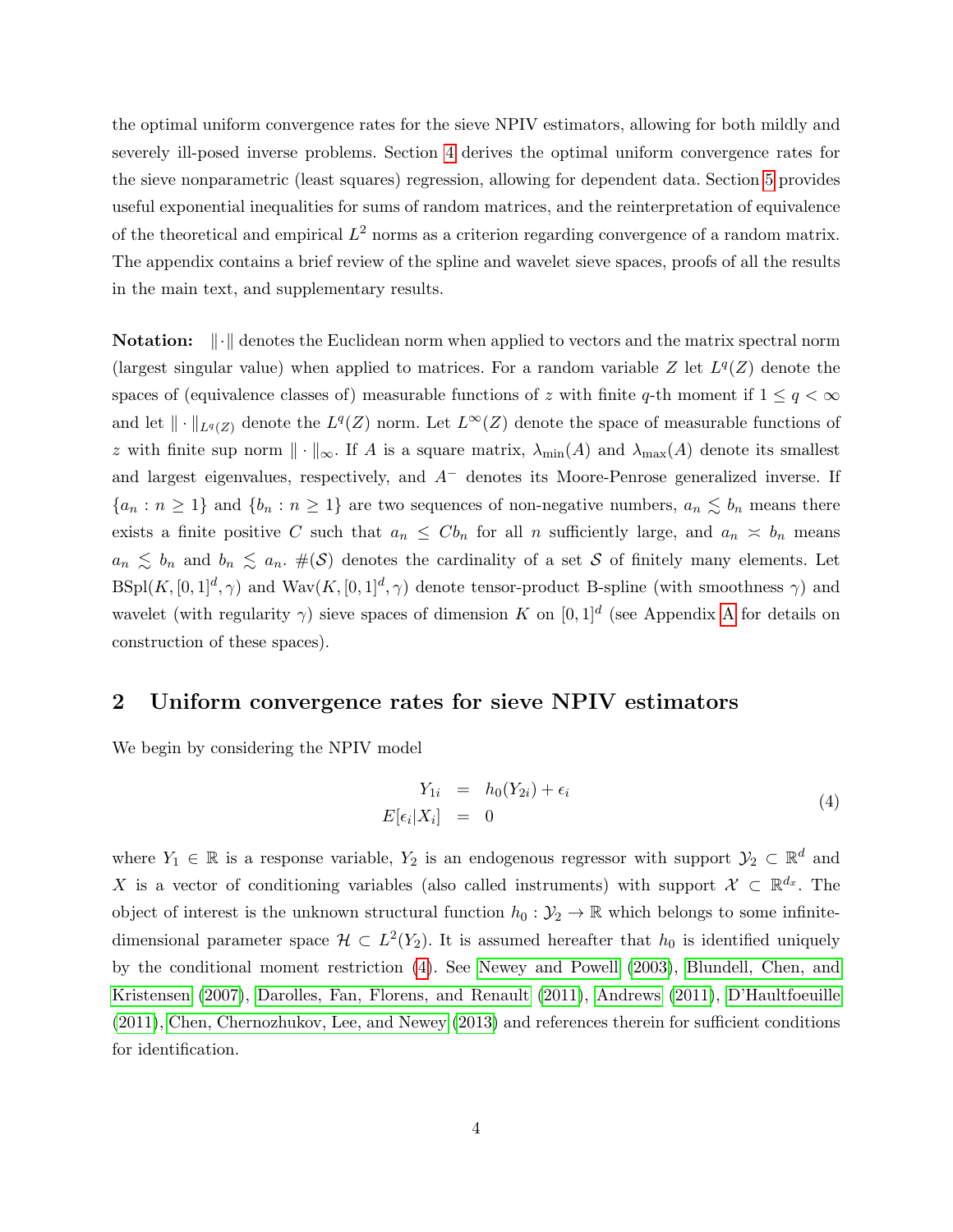## 2.1 Sieve NPIV estimators

The sieve NPIV estimator due to [Newey and Powell](#page-36-0) [\(2003\)](#page-36-0), [Ai and Chen](#page-33-1) [\(2003\)](#page-33-1), and [Blundell,](#page-33-2) [Chen, and Kristensen](#page-33-2) [\(2007\)](#page-33-2) is a nonparametric series two-stage least squares estimator. Let the sieve spaces  $\{\Psi_J : J \geq 1\} \subseteq L^2(Y_2)$  and  $\{B_K : K \geq 1\} \subset L^2(X)$  be sequences of subspaces of dimension J and K spanned by sieve basis functions such that  $\Psi_J$  and  $B_K$  become dense in  $\mathcal{H} \subset L^2(Y_2)$  and  $L^2(X)$  as  $J, K \to \infty$ . For given J and K, let  $\{\psi_{J1}, \ldots, \psi_{JJ}\}\$  and  $\{b_{K1}, \ldots, b_{KK}\}\$ be sets of sieve basis functions whose closed linear span generates  $\Psi_J$  and  $B_K$  respectively. We consider sieve spaces generated by spline, wavelet or other Riesz basis functions that have nice approximation properties (see Section [3](#page-9-0) for details).

In the first stage, the conditional moment function  $m(x, h) : \mathcal{X} \times \mathcal{H} \to \mathbb{R}$  given by

$$
m(x,h) = E[Y_1 - h(Y_2)|X = x]
$$
\n(5)

is estimated using the series (least squares) regression estimator

<span id="page-6-1"></span>
$$
\widehat{m}(x,h) = \sum_{i=1}^{n} b^{K}(x)'(B'B)^{-}b^{K}(X_i)(Y_{1i} - h(Y_{2i}))
$$
\n(6)

where

$$
b^{K}(x) = (b_{K1}(x),...,b_{KK}(x))'
$$
  
\n
$$
B = (b^{K}(X_{1}),...,b^{K}(X_{n}))'.
$$
\n(7)

The sieve NPIV estimator  $\hat{h}$  is then defined as the solution to the second-stage minimization problem

$$
\widehat{h} = \arg\min_{h \in \Psi_J} \frac{1}{n} \sum_{i=1}^n \widehat{m}(X_i, h)^2
$$
\n(8)

which may be solved in closed form to give

$$
\widehat{h}(y_2) = \psi^J(y_2)' [\Psi'B(B'B)^{-}B'\Psi]^{-} \Psi'B(B'B)^{-}B'Y
$$
\n(9)

where

$$
\psi^{J}(y_{2}) = (\psi_{J1}(y_{2}), \dots, \psi_{JJ}(y_{2}))'
$$
\n
$$
\Psi = (\psi^{J}(Y_{21}), \dots, \psi^{J}(Y_{2n}))'
$$
\n
$$
Y = (Y_{11}, \dots, Y_{1n})'.
$$
\n(10)

Under mild regularity conditions (see [Newey and Powell](#page-36-0) [\(2003\)](#page-36-0), [Blundell, Chen, and Kristensen](#page-33-2) [\(2007\)](#page-33-2) and [Chen and Pouzo](#page-34-1) [\(2012\)](#page-34-1)),  $\hat{h}$  is a consistent estimator of  $h_0$  (in both  $\|\cdot\|_{L^2(Y_2)}$  and  $\|\cdot\|_{\infty}$ norms) as  $n, J, K \to \infty$ , provided  $J \leq K$  and J increases appropriately slowly so as to regularize the ill-posed inverse problem.[3](#page-6-0) We note that the modified sieve estimator (or orthogonal series

<span id="page-6-0"></span><sup>&</sup>lt;sup>3</sup>Here we have used K to denote the "smoothing parameter" (i.e. the dimension of the sieve space used to estimate the conditional moments in  $(6)$ ) and J to denote the "regularization parameter" (i.e. the dimension of the sieve space used to approximate the unknown  $h_0$ ). Note that [Chen and Reiss](#page-34-2) [\(2011\)](#page-34-2) use J and m, [Blundell, Chen, and Kristensen](#page-33-2) [\(2007\)](#page-33-2) and [Chen and Pouzo](#page-34-1) [\(2012\)](#page-34-1) use J and k to denote the smoothing and regularization parameters, respectively.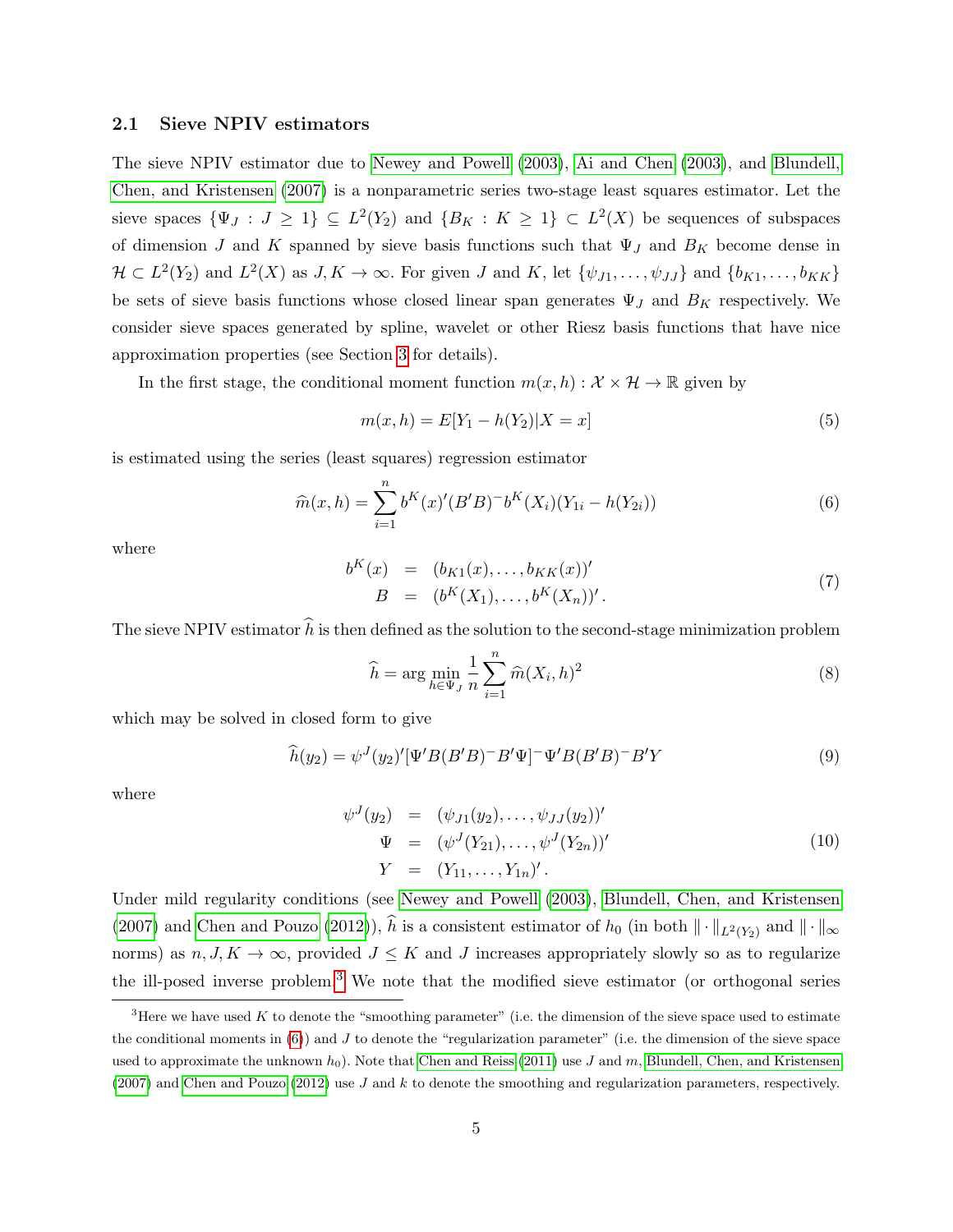Galerkin-type estimator) of [Horowitz](#page-35-4) [\(2011\)](#page-35-4) corresponds to the sieve NPIV estimator with  $J = K$ and  $\psi^J(\cdot) = b^K(\cdot)$  being orthonormal basis in  $L^2(Lebesgue)$ .

#### 2.2 A general upper bound on uniform convergence rates for sieve estimators

We first present a general calculation for sup-norm convergence which will be used to obtain uniform convergence rates for both the sieve NPIV and the sieve LS estimators below.

As the sieve estimators are invariant to an invertible transformation of the sieve basis functions, we re-normalize the sieve spaces  $B_K$  and  $\Psi_J$  so that  $\{b_{K1}, \ldots, b_{KK}\}\$  and  $\{\psi_{J1}, \ldots, \psi_{JJ}\}\$ form orthonormal bases for  $B_K$  and  $\Psi_J$ . This is achieved by setting  $\tilde{b}^K(x) = E[b^K(X)b^K(X)]^{-1/2}b^K(x)$ where  $-1/2$  denotes the inverse of the positive-definite matrix square root (which exists under Assumption [4\(](#page-8-1)ii) below), with  $\widetilde{\psi}^J$  similarly defined. Let

$$
\widetilde{B} = (\widetilde{b}^K(X_1), \dots, \widetilde{b}^K(X_n))'
$$
\n
$$
\widetilde{\Psi} = (\widetilde{\psi}^J(Y_{21}), \dots, \widetilde{\psi}^J(Y_{2n}))'
$$
\n(11)

and define the  $J \times K$  matrices

<span id="page-7-1"></span>
$$
S = E[\widetilde{\psi}^{J}(Y_{2})\widetilde{b}^{K}(X)'] \n\widehat{S} = \widetilde{\Psi}'\widetilde{B}/n.
$$
\n(12)

Let  $\sigma_{JK}^2 = \lambda_{\min}(SS')$ . For each  $h \in \Psi_J$  define

$$
\Pi_K Th(\cdot) = \tilde{b}^K(x)' E[\tilde{b}^K(X)(Th)(X)] = \tilde{b}^K(\cdot)' E[\tilde{b}^K(X)h(Y_2)] \tag{13}
$$

which is the  $L^2(X)$  orthogonal projection of  $Th(\cdot)$  onto  $B_K$ . The variational characterization of singular values gives

$$
\sigma_{JK} = \inf_{h \in \Psi_J: \|h\|_{L^2(Y_2)} = 1} \|\Pi_K Th\|_{L^2(X)} \le 1.
$$
\n(14)

Finally, define  $P_n$  as the second-stage empirical projection operator onto the sieve space  $\Psi_J$  after projecting onto the instrument space  $B_K$ , viz.

$$
P_n h_0(y_2) = \widetilde{\psi}^J(y_2) [\widehat{S}(\widetilde{B}'\widetilde{B}/n)^{-}\widehat{S}']^{-}\widehat{S}(\widetilde{B}'\widetilde{B}/n)^{-}\widetilde{B}'H_0/n
$$
\n(15)

where  $H_0 = (h_0(Y_{21}), \ldots, h_0(Y_{2n}))'$ .

We first decompose the sup-norm error as

$$
||h_0 - \hat{h}||_{\infty} \le ||h_0 - P_n h_0||_{\infty} + ||P_n h_0 - \hat{h}||_{\infty}
$$
\n(16)

and calculate the uniform convergence rate for the "variance term"  $\|\hat{h} - P_n h_0\|_{\infty}$  in this section. Control of the "bias term"  $||h_0 - P_nh_0||_{\infty}$  is left to the subsequent sections, which will be dealt with under additional regularity conditions for the NPIV model and the LS regression model separately.

<span id="page-7-0"></span>Let  $Z_i = (X_i, Y_{1i}, Y_{2i})$  and  $\mathcal{F}_{i-1} = \sigma(X_i, X_{i-1}, \epsilon_{i-1}, X_{i-2}, \epsilon_{i-2}, \ldots)$ .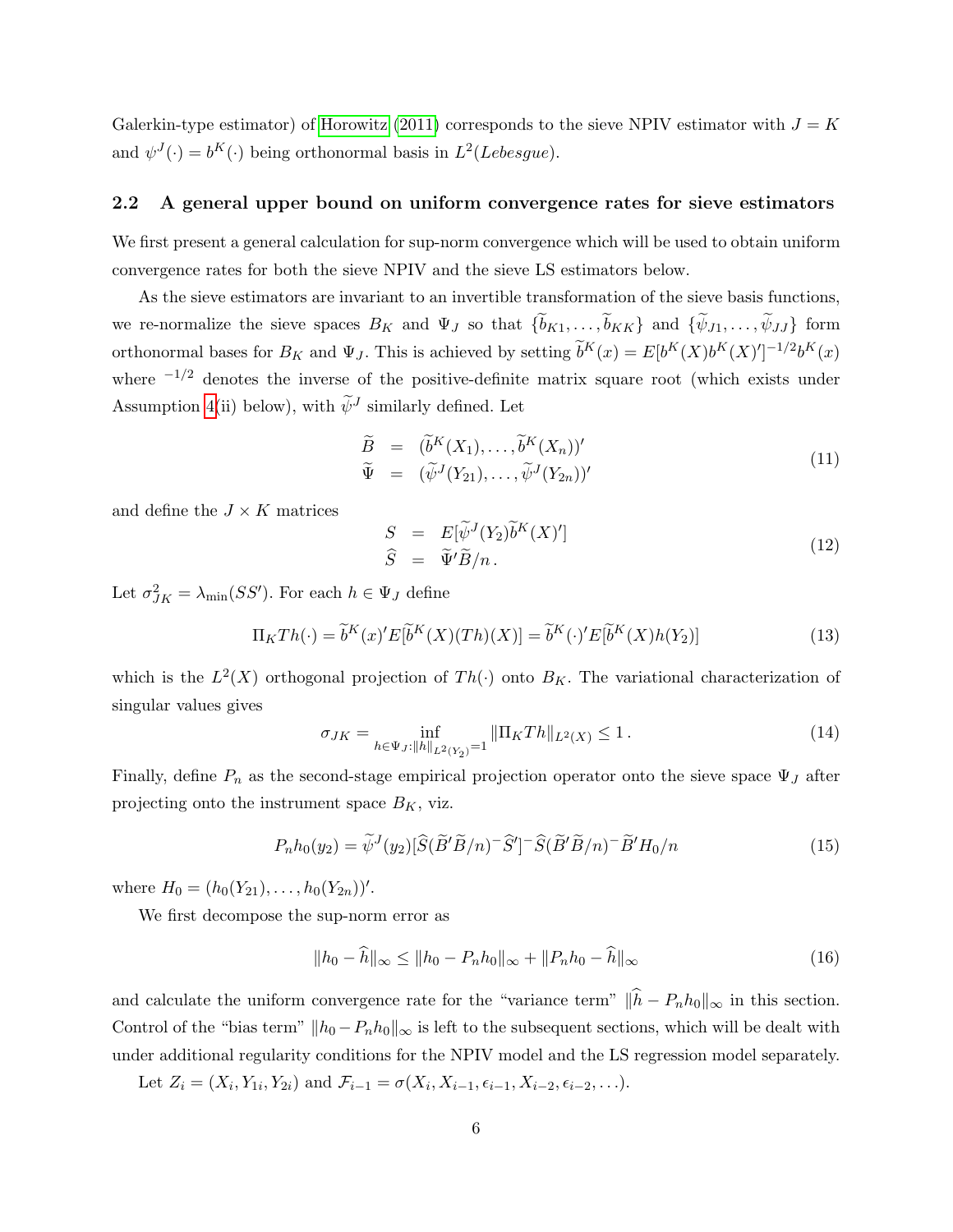**Assumption 1** (i)  $\{Z_i\}_{i=-\infty}^{\infty}$  is strictly stationary, (ii) X has support  $\mathcal{X} = [0,1]^d$  and  $Y_2$  has support  $\mathcal{Y}_2 = [0,1]^d$ , (iii) the distributions of X and Y<sub>2</sub> have density (with respect to Lebesgue measure) which is uniformly bounded away from zero and infinity over  $\mathcal X$  and  $\mathcal Y_2$  respectively.

The results stated in this section do not actually require that  $\dim(X) = \dim(Y_2)$ . However, most published papers on NPIV models assume  $\dim(X) = \dim(Y_2) = d$  and so we follow this convention in Assumption 1(ii).

<span id="page-8-2"></span>**Assumption 2** (i)  $(\epsilon_i, \mathcal{F}_{i-1})_{i=-\infty}^{\infty}$  is a strictly stationary martingale difference sequence, (ii) the conditional second moment  $E[\epsilon_i^2 | \mathcal{F}_{i-1}]$  is uniformly bounded away from zero and infinity, (iii)  $E[|\epsilon_i|^{2+\delta}] < \infty$  for some  $\delta > 0$ .

<span id="page-8-3"></span> ${\bf Assumption~3}~~(i)$  Sieve basis  $\psi^J(\cdot)$  is Hölder continuous with smoothness  $\gamma>p$  and  $\sup_{y_2\in\mathcal{Y}_2} \|\psi^J(y_2)\|\lesssim$ √  $\overline{J}$ , (ii)  $\lambda_{\min}(E[\psi^J(Y_2)\psi^J(Y_2)']) \geq \underline{\lambda} > 0$  for all  $J \geq 1$ .

In what follows,  $p > 0$  indicates the smoothness of the function  $h_0(\cdot)$  (see Assumption [5](#page-9-1) in Section [3\)](#page-9-0).

<span id="page-8-1"></span>**Assumption 4** (i) Sieve basis  $b^K(\cdot)$  is Hölder continuous with smoothness  $\gamma_x \geq \gamma > p$  and  $\sup_{x \in \mathcal{X}} \|b^K(x)\| \lesssim \sqrt{\frac{2}{n}}$  $\overline{K}$ , (ii)  $\lambda_{\min}(E[b^K(X)b^K(X)']) \geq \underline{\lambda} > 0$  for all  $K \geq 1$ .

The preceding assumptions on the data generating process trivially nest i.i.d. sequences but also allow for quite general weakly-dependent data. In an i.i.d. setting, Assumption [2\(](#page-8-2)ii) reduces to requiring that  $E[\epsilon_i^2 | X_i = x]$  be bounded uniformly from zero and infinity which is standard (see, e.g., [Newey](#page-36-6) [\(1997\)](#page-36-6); [Hall and Horowitz](#page-35-1) [\(2005\)](#page-35-1)). The value of  $\delta$  in Assumption [2\(](#page-8-2)iii) depends on the context. For example,  $\delta \ge d/p$  will be shown to be sufficient to attain the optimal sup-norm convergence rates for series LS regression in Section [4,](#page-14-0) whereas lower values of  $\delta$  suffice to attain the optimal sup-norm convergence rates for the sieve NPIV estimator in Section [3.](#page-9-0) Rectangular support and bounded densities of the endogenous regressor and instrument are assumed in [Hall](#page-35-1) [and Horowitz](#page-35-1)  $(2005)$ . Assumptions  $3(i)$  and  $4(i)$  are satisfied by many widely used sieve bases such as spline, wavelet and cosine sieves, but they rule out polynomial and power series sieves (see, e.g., [Newey](#page-36-6) [\(1997\)](#page-36-6); [Huang](#page-35-11) [\(1998\)](#page-35-11)). The instruments sieve basis  $b^K(\cdot)$  is used to approximate the conditional expectation operator  $Th = E[h(Y_2)|X = \cdot)$ , which is a smoothing operator. Thus Assumption [4\(](#page-8-1)i) assumes that the sieve basis  $b^K(\cdot)$  (for Th) is smoother than that of the sieve basis  $\psi^J(\cdot)$  (for h).

<span id="page-8-0"></span>In the next theorem, our upper bound on the "variance term"  $\|\hat{h}-P_nh_0\|_{\infty}$  holds under general weak dependence as captured by Condition (ii) on the convergence of the random matrices  $\widetilde{B}'\widetilde{B}/n I_K$  and  $\widehat{S} - S$ .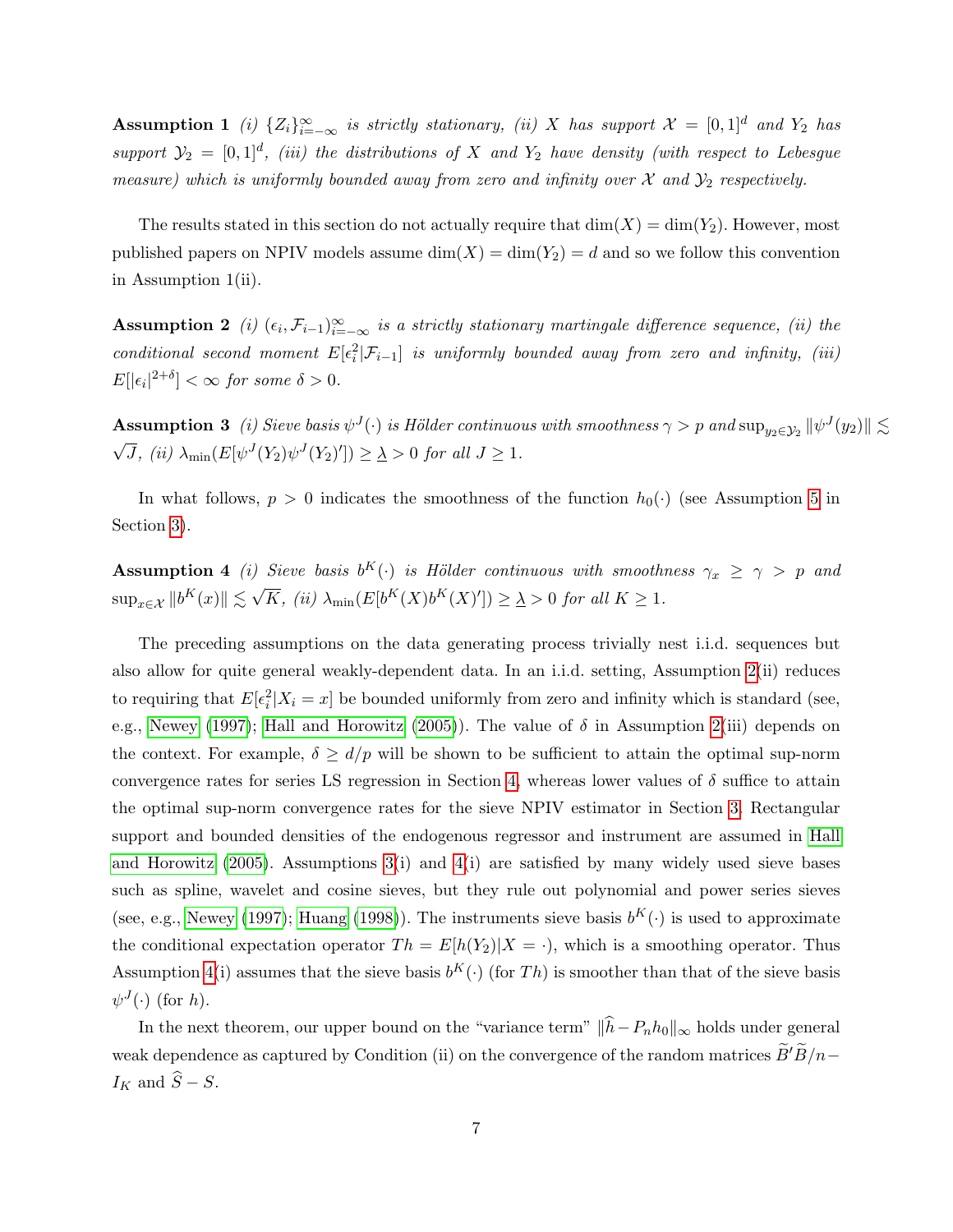**Theorem 2.1** Let Assumptions [1,](#page-7-0) [2,](#page-8-2) [3](#page-8-3) and [4](#page-8-1) hold. If  $\sigma_{JK} > 0$  then:

$$
||h_0 - \widehat{h}||_{\infty} \le ||h_0 - P_n h_0||_{\infty} + O_p\left(\sigma_{JK}^{-1} \sqrt{K(\log n)/n}\right)
$$

provided n, J,  $K \to \infty$  and

(i) 
$$
J \le K
$$
,  $K \lesssim (n/\log n)^{\delta/(2+\delta)}$ , and  $\sigma_{JK}^{-1}\sqrt{K(\log n)/n} \lesssim 1$   
\n(ii)  $\sigma_{JK}^{-1}\left(\|(\widetilde{B}'\widetilde{B}/n) - I_K\| + \|\widehat{S} - S\|\right) = O_p(\sqrt{(\log n)/K}) = o_p(1)$ .

The restrictions on J, K and n in Conditions (i) and (ii) merit a brief explanation. The restriction  $J \leq K$  merely ensures that the sieve NPIV estimator is well defined. The restriction  $K \lesssim (n/\log n)^{\delta/(2+\delta)}$  is used to perform a truncation argument using the existence of  $(2+\delta)$ -th moment of the error terms (see Assumption [2\)](#page-8-2). Condition (ii) ensures that  $J$  increases sufficiently slowly that with probability approaching one the minimum eigenvalue of the "denominator" matrix  $\Psi' B (B'B)^{-} B' \Psi/n$  is positive and bounded below by a multiple of  $\sigma_{JK}^2$ , thereby regularizing the ill-posed inverse problem. It also ensures the error in estimating the matrices  $(B'B/n)$  and S vanishes sufficiently quickly that it doesn't affect the convergence rate of the estimator.

Remark 2.1 Section [5](#page-16-0) provides very mild low-level sufficient conditions for Condition (ii) to hold under weakly dependent data. In particular, when specializing Corollary [5.1](#page-16-1) to i.i.d. data  $\{(X_i,Y_{2i})\}_{i=1}^n$  (also see Lemma [5.2\)](#page-18-0), under Assumptions [3](#page-8-3) and [4](#page-8-1) and  $J \leq K$ , we have:

$$
\|(\widetilde{B}'\widetilde{B}/n) - I_K\| = O_p(\sqrt{K(\log K)/n}), \quad \|\widehat{S} - S\| = O_p(\sqrt{K(\log K)/n}).
$$

## <span id="page-9-0"></span>3 Optimal uniform convergence rates for sieve NPIV estimators

#### 3.1 Upper bounds on uniform convergence rates for sieve NPIV estimators

We now exploit the specific linear structure of the sieve NPIV estimator to derive uniform convergence rates for the mildly and severely ill-posed cases. Some additional assumptions are required so as to control the "bias term"  $||h_0 - P_n h_0||_{\infty}$  and to relate the estimator to the measure of ill-posedness.

<span id="page-9-1"></span> $p$ -smooth Hölder class of functions. We first impose a standard smoothness condition on the unknown structural function  $h_0$  to facilitate comparison with [Stone](#page-36-2) [\(1982\)](#page-36-2)'s minimax risk lower bound in sup-norm loss for a nonparametric regression function. Recall that  $\mathcal{Y}_2 = [0, 1]^d$ . Deferring definitions to [Triebel](#page-36-7) [\(2006,](#page-36-7) [2008\)](#page-36-8), we let  $B_{q,q}^p([0,1]^d)$  denote the Besov space of smoothness p on the domain  $[0,1]^d$  and  $\|\cdot\|_{B^p_{q,q}}$  denote the usual Besov norm on this space. Special cases include the Sobolev class of smoothness p, namely  $B_2^p$  $22^p_{2,2}([0,1]^d)$ , and the Hölder-Zygmund class of smoothness p, namely  $B^p_{\infty,\infty}([0,1]^d)$ . Let  $B(p,L)$  denote a Hölder ball of smoothness p and radius  $0 < L < \infty$ , i.e.  $B(p, L) = \{ h \in B_{\infty, \infty}^p([0, 1]^d) : ||h||_{B_{\infty, \infty}^p} \leq L \}.$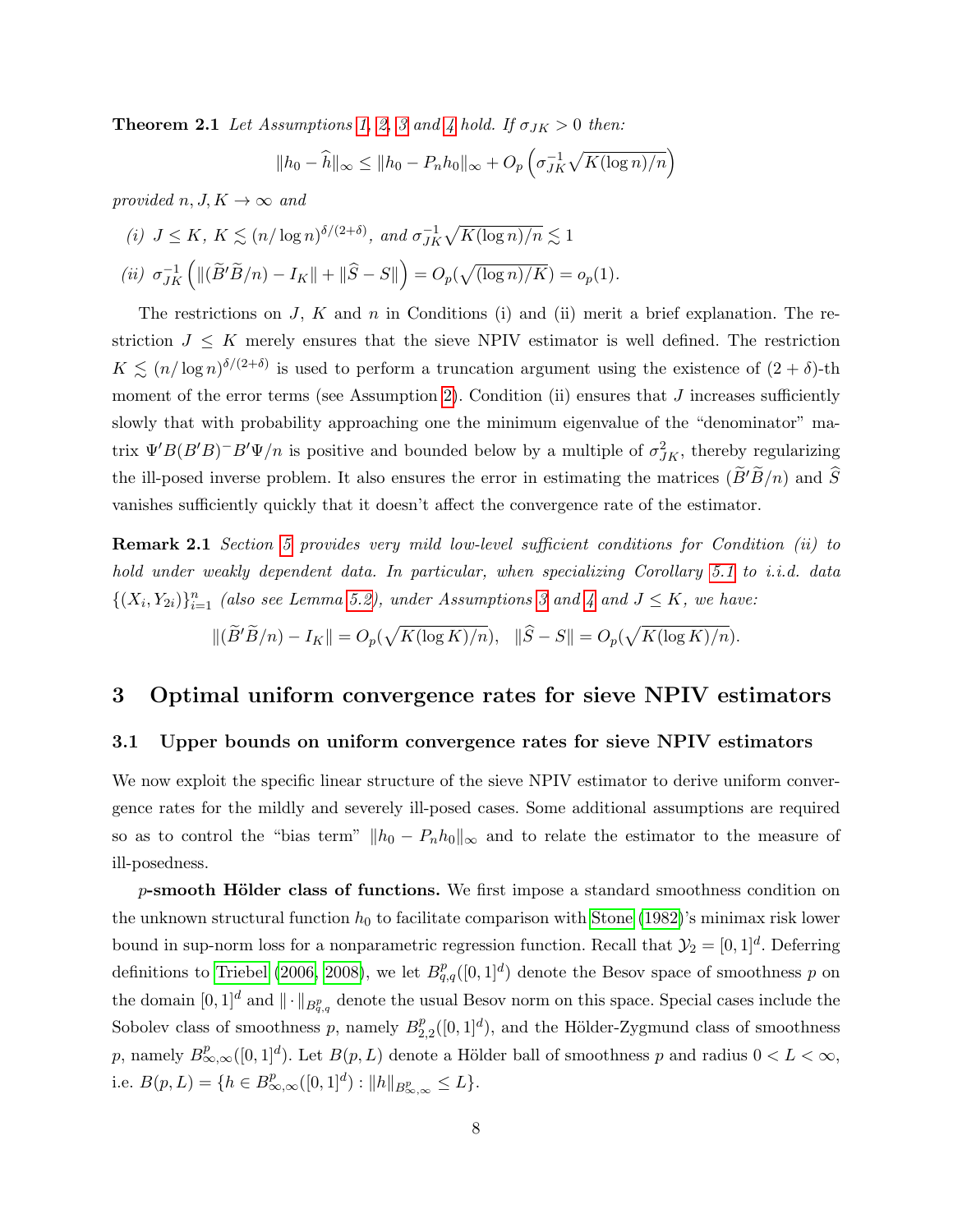**Assumption 5**  $h_0 \in \mathcal{H} = B^p_{\infty,\infty}([0,1]^d)$  for some  $p \ge d/2$ .

Assumptions [3](#page-8-3) and [5](#page-9-1) imply that there is  $\pi_J h_0 \in \Psi_J$  such that  $||h_0 - \pi_J h_0||_{\infty} = O(J^{-p/d})$ .

Sieve measure of ill-posedness. Let  $T: L^q(Y_2) \to L^q(X)$  denote the conditional expectation operator for  $1 \leq q \leq \infty$ :

$$
Th(x) = E[h(Y_{2i})|X_i = x].
$$
\n(17)

When  $Y_2$  is endogenous, T is compact under mild conditions on the conditional density of  $Y_2$  given X. For  $q' \ge q \ge 1$ , we define a measure of ill-posedness (over a sieve space  $\Psi_J$ ) as

$$
\tau_{q,q',J} = \sup_{h \in \Psi_J : \|Th\|_{L^q(X)} \neq 0} \frac{\|h\|_{L^{q'}(Y_2)}}{\|Th\|_{L^q(X)}}.
$$
\n(18)

The  $\tau_{2,2,J}$  measure of ill-posedness is clearly related to our earlier definition of  $\sigma_{JK}$ . By definition

$$
\sigma_{JK}=\inf_{h\in\Psi_J: \|h\|_{L^2(Y_2)}=1}\|\Pi_KTh\|_{L^2(X)}\leq \inf_{h\in\Psi_J: \|h\|_{L^2(Y_2)}=1}\|Th\|_{L^2(X)}=(\tau_{2,2,J})^{-1}
$$

when  $J \leq K$ . The sieve measures of ill-posedness,  $\tau_{2,2,J}$  and  $\sigma_{JK}^{-1}$ , are clearly non-decreasing in J. In [Blundell, Chen, and Kristensen](#page-33-2) [\(2007\)](#page-33-2), [Horowitz](#page-35-4) [\(2011\)](#page-35-4) and [Chen and Pouzo](#page-34-1) [\(2012\)](#page-34-1), the NPIV model is said to be

- mildly ill-posed if  $\tau_{2,2,J} = O(J^{\varsigma/d})$  for some  $\varsigma > 0$ ;
- severely ill-posed if  $\tau_{2,2,J} = O(\exp(\frac{1}{2}J^{\varsigma/d}))$  for some  $\varsigma > 0$ .

These measures of ill-posedness are not exactly the same as (but are related to) the measure of ill-posedness used in [Hall and Horowitz](#page-35-1) [\(2005\)](#page-35-1) and [Cavalier](#page-34-7) [\(2008\)](#page-34-7). In the latter papers, it is assumed that the compact operator  $T: L^2(Y_2) \to L^2(X)$  admits a singular value decomposition  $\{\mu_k; \phi_{1k}, \phi_{0k}\}_{k=1}^{\infty}$ , where  $\{\mu_k\}_{k=1}^{\infty}$  are the singular numbers arranged in non-increasing order  $(\mu_k \geq$  $\mu_{k+1} \searrow 0$ ,  $\{\phi_{1k}(y_2)\}_{k=1}^{\infty}$  and  $\{\phi_{0k}(x)\}_{k=1}^{\infty}$  are eigenfunction (orthonormal) bases for  $L^2(Y_2)$  and  $L^2(X)$  respectively, and ill-posedness is measured in terms of the rate of decay of the singular values towards zero. Denote  $T^*$  as the adjoint operator of  $T: {T^*g}(Y_2) \equiv E[g(X)|Y_2]$ , which maps  $L^2(X)$  into  $L^2(Y_2)$ . Then a compact T implies that  $T^*$ ,  $T^*T$  and  $TT^*$  are also compact, and that  $T\phi_{1k} = \mu_k \phi_{0k}$  and  $T^*\phi_{0k} = \mu_k \phi_{1k}$  for all k. We note that  $||Th||_{L^2(X)} = ||(T^*T)^{1/2}h||_{L^2(Y_2)}$  for all  $h \in Dom(T)$ . The following lemma provides some relations between these different measures of ill-posedness.

<span id="page-10-0"></span>**Lemma 3.1** Let the conditional expectation operator  $T : L^2(Y_2) \to L^2(X)$  be compact and injective. Then: (1)  $\sigma_{JK}^{-1} \geq \tau_{2,2,J} \geq 1/\mu_J$ ; (2) If the sieve space  $\Psi_J$  spans the closed linear subspace (in  $L^2(Y_2)$ ) generated by  $\{\phi_{1k}: k=1,...,J\}$ , then:  $\tau_{2,2,J} \leq 1/\mu_J$ ; (3) If, in addition,  $J \leq K$  and the sieve space  $B_K$  contains the closed linear subspace (in  $L^2(X)$ ) generated by  $\{\phi_{0k}: k = 1, ..., J\},$ then:  $\sigma_{JK}^{-1} \leq 1/\mu_J$  and hence  $\sigma_{JK}^{-1} = \tau_{2,2,J} = 1/\mu_J$ .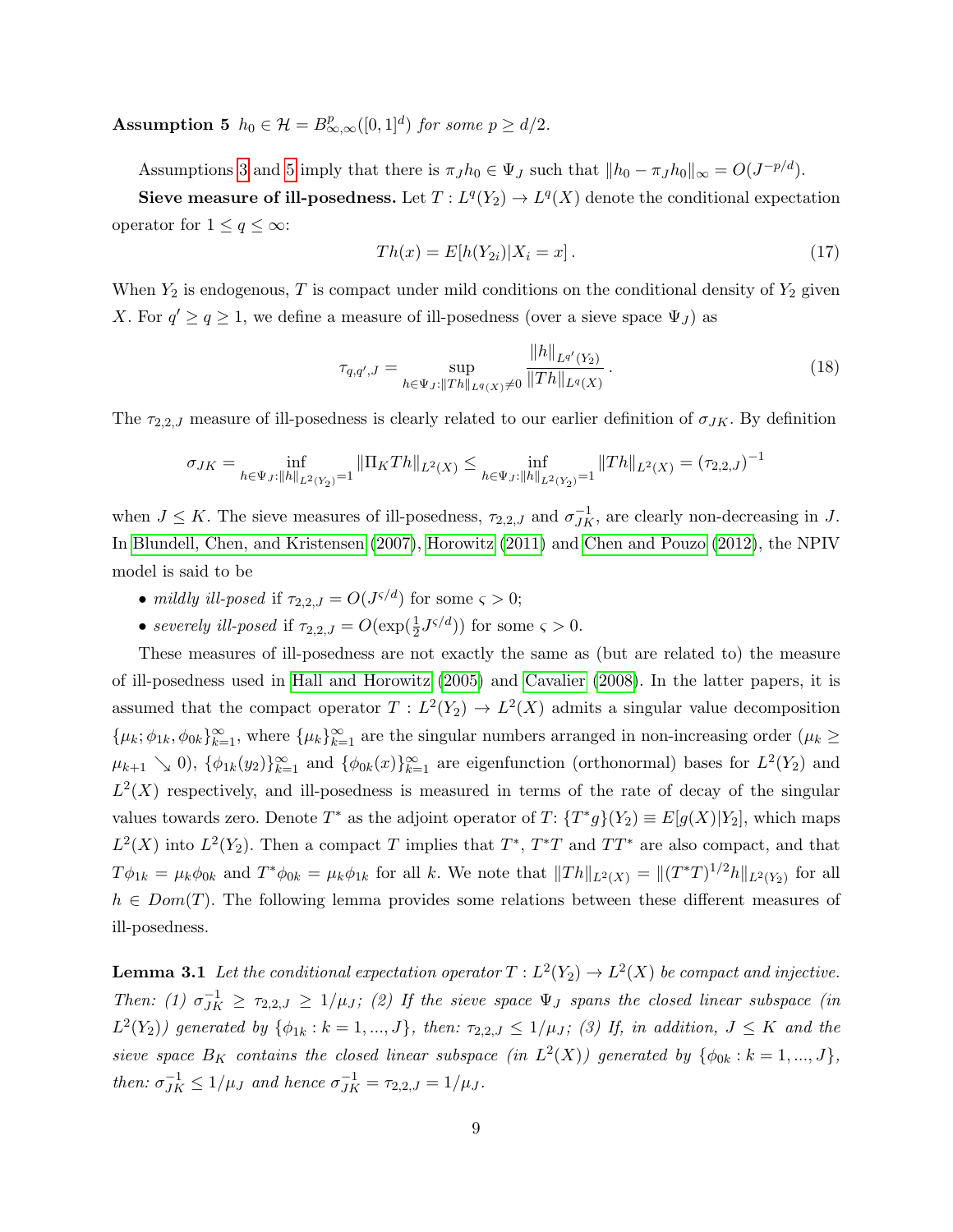Lemma [3.1](#page-10-0) parts (1) and (2) is Lemma 1 of [Blundell, Chen, and Kristensen](#page-33-2) [\(2007\)](#page-33-2), while Lemma [3.1](#page-10-0) part (3) is proved in the Appendix. We next present a sufficient condition to bound the sieve measures of ill-posedness  $\sigma_{JK}^{-1}$  and  $\tau_{2,2,J}$ .

<span id="page-11-0"></span>Assumption 6 (sieve reverse link condition) There is a continuous increasing function  $\varphi$ :  $\mathbb{R}_+ \to \mathbb{R}_+$  such that: (a)  $||Th||^2_{L^2(X)} \gtrsim \sum_{j=1}^J \varphi(j^{-2/d}) |E[h(Y_2)\tilde{\psi}_{Jj}(Y_2)]|^2$  for all  $h \in \Psi_J$ ; or (b)  $\|\Pi_K Th\|_{L^2(X)}^2 \gtrsim \sum_{j=1}^J \varphi(j^{-2/d}) |E[h(Y_2)\widetilde{\psi}_{Jj}(Y_2)]|^2$  for all  $h \in \Psi_J$ 

It is clear that Assumption  $6(b)$  implies Assumption  $6(a)$ . Assumption  $6(a)$  is the so-called "sieve reverse link condition" used in [Chen and Pouzo](#page-34-1) [\(2012\)](#page-34-1), which is weaker than the "reverse link condition" imposed in [Chen and Reiss](#page-34-2) [\(2011\)](#page-34-2) and others in the ill-posed inverse literature:  $||Th||_{L^2(X)}^2 \gtrsim \sum_{j=1}^{\infty} \varphi(j^{-2/d}) |E[h(Y_2)\tilde{\psi}_{J_j}(Y_2)]|^2$  for all  $h \in B(p, L)$ . We immediately have the following bounds:

<span id="page-11-1"></span>**Remark 3.1** (1) Assumption  $6(a)$  implies that  $\tau_{2,2,J} \lesssim (\varphi(J^{-2/d}))^{-1/2}$ . (2) Assumption  $6(b)$  implies that  $\tau_{2,2,J} \leq \sigma_{JK}^{-1} \lesssim (\varphi(J^{-2/d}))^{-1/2}$ .

Given Remark [3.1,](#page-11-1) in this paper we could call a NPIV model

- mildly ill-posed if  $\sigma_{JK}^{-1} = O(J^{s/d})$  or  $\varphi(t) = t^s$  for some  $\varsigma > 0$ ;
- severely ill-posed if  $\sigma_{JK}^{-1} = O(\exp(\frac{1}{2}J^{5/d}))$  or  $\varphi(t) = \exp(-t^{-5/2})$  for some  $\varsigma > 0$ . Define

$$
\sigma_{\infty,JK} = \inf_{h \in \Psi_J: ||h||_{\infty}=1} ||\Pi_K Th||_{\infty} \le (\tau_{\infty,\infty,J})^{-1}.
$$
\n(19)

<span id="page-11-2"></span>**Assumption 7** (i) The conditional expectation operator  $T : L^q(Y_2) \to L^q(X)$  is compact and injective for  $q = 2$  and  $q = \infty$ , (ii)  $\sigma_{\infty, JK}^{-1} || \Pi_K T(h_0 - \pi_J h_0) ||_{\infty} \lesssim ||h_0 - \pi_J h_0||_{\infty}$ .

Assumption [7\(](#page-11-2)ii) is a sup-norm analogue of the so-called "stability condition" imposed in the ill-posed inverse regression literature, such as Assumption 6 of [Blundell, Chen, and Kristensen](#page-33-2)  $(2007)$  and Assumption 5.2(ii) of [Chen and Pouzo](#page-34-1)  $(2012)$ .

To control the "bias term"  $||P_nh_0 - h_0||_{\infty}$ , we will use spline or wavelet sieves in Assumptions [3](#page-8-3) and [4](#page-8-1) so that we can make use of sharp bounds on the approximation error due to [Huang](#page-35-5) [\(2003\)](#page-35-5).<sup>[4](#page-11-3)</sup> Control of the "bias term"  $||P_nh_0 - h_0||_{\infty}$  is more involved in the sieve NPIV context than the sieve nonparametric LS regression context. In particular, control of this term makes use of an additional argument using exponential inequalities. To simplify presentation, the next theorem just presents the uniform convergence rate for sieve NPIV estimators under i.i.d. data.

<span id="page-11-4"></span><span id="page-11-3"></span><sup>&</sup>lt;sup>4</sup>The key property of spline and wavelet sieve spaces that permits this sharp bound is their local support (see the appendix to [Huang](#page-35-5) [\(2003\)](#page-35-5)). Other sieve bases such as orthogonal polynomial bases do not have this property and are therefore unable to attain the optimal sup-norm convergence rates for NPIV or nonparametric series LS regression.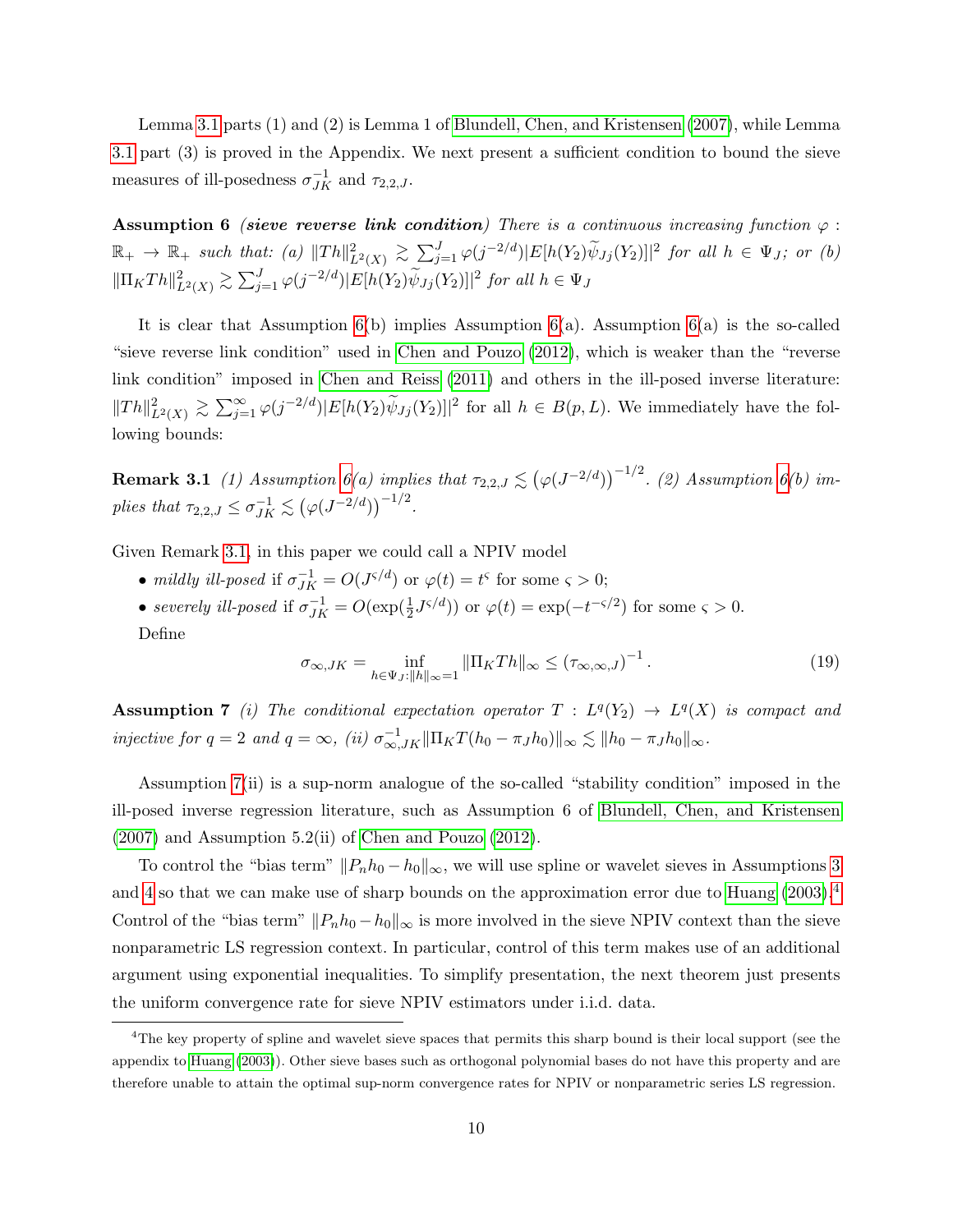**Theorem [3](#page-8-3).1** Let Assumptions [1,](#page-7-0) [2,](#page-8-2) 3 (with  $\Psi_J = BSpl(J, [0, 1]^d, \gamma)$  or  $Wav(J, [0, 1]^d, \gamma)$ ), [4](#page-8-1) (with  $B_K = BSpl(K, [0, 1]^d, \gamma_x)$  or  $Wav(K, [0, 1]^d, \gamma_x)$ , [5](#page-9-1) and [7](#page-11-2) hold. If  $\{(X_i, Y_{2i})\}_{i=1}^n$  is i.i.d. then:

$$
||h_0 - \widehat{h}||_{\infty} = O_p(J^{-p/d} + \sigma_{JK}^{-1}\sqrt{K(\log n)/n})
$$

provided  $J \leq K$ ,  $K \lesssim (n/\log n)^{\delta/(2+\delta)}$ , and  $\sigma_{JK}^{-1}K\sqrt{(\log n)/n} \lesssim 1$  as  $n, J, K \to \infty$ .

(1) Mildly ill-posed case  $(\sigma_{JK}^{-1} = O(J^{c/d}) \text{ or } \varphi(t) = t^c)$ . If Assumption [2](#page-8-2) holds with  $\delta \ge d/(\varsigma + p)$ , and  $J \asymp K \asymp (n/\log n)^{d/(2(p+\varsigma)+d)}$  with  $K/J \to c_0 \ge 1$ , then:

$$
||h_0 - \widehat{h}||_{\infty} = O_p((n/\log n)^{-p/(2(p+\varsigma)+d)}).
$$

(2) Severely ill-posed case  $(\sigma_{JK}^{-1} = O(\exp(\frac{1}{2}J^{5/d}))$  or  $\varphi(t) = \exp(-t^{-5/2})$ . If Assumption [2](#page-8-2) holds with  $\delta > 0$ , and  $J = c'_0(\log n)^{d/\varsigma}$  for any  $c'_0 \in (0,1)$  with  $K = c_0 J$  for some finite  $c_0 \geq 1$ , then:

$$
||h_0 - \widehat{h}||_{\infty} = O_p((\log n)^{-p/\varsigma}).
$$

<span id="page-12-0"></span>Remark 3.2 Under conditions similar to those for Theorem [3.1,](#page-11-4) [Blundell, Chen, and Kristensen](#page-33-2) [\(2007\)](#page-33-2), [Chen and Reiss](#page-34-2) [\(2011\)](#page-34-2) and [Chen and Pouzo](#page-34-1) [\(2012\)](#page-34-1) previously obtained the following  $L^2(Y_2)$ -norm convergence rate for the sieve NPIV estimator:

$$
||h_0 - \widehat{h}||_{L^2(Y_2)} = O_p(J^{-p/d} + \tau_{2,2,J}\sqrt{K/n}).
$$

(1) Mildly ill-posed case  $(\tau_{2,2,J} = O(J^{s/d}) \text{ or } \varphi(t) = t^s),$ 

$$
||h_0 - \widehat{h}||_{L^2(Y_2)} = O_p(n^{-p/(2(p+s)+d)}).
$$

(2) Severely ill-posed case  $(\tau_{2,2,J} = O(\exp(\frac{1}{2}J^{s/d})) \text{ or } \varphi(t) = \exp(-t^{-s/2})),$ 

$$
||h_0 - \widehat{h}||_{L^2(Y_2)} = O_p((\log n)^{-p/\varsigma}).
$$

[Chen and Reiss](#page-34-2) [\(2011\)](#page-34-2) show that these  $L^2(Y_2)$ -norm rates are optimal in the sense that they coincide with the minimax risk lower bound in  $L^2(Y_2)$  loss. It is interesting to see that our supnorm convergence rate is the same as the known optimal  $L^2(Y_2)$ -norm rate for the severely ill-posed case, and is only power of  $log(n)$  slower than the known optimal  $L^2(Y_2)$ -norm rate for the mildly ill-posed case. In the next subsection we will show that our sup-norm convergence rates are in fact optimal as well.

#### 3.2 Lower bounds on uniform convergence rates for NPIR and NPIV models

For severely ill-posed NPIV models, [Chen and Reiss](#page-34-2) [\(2011\)](#page-34-2) already showed that  $(\log n)^{-p/\varsigma}$  is the minimax lower bound in  $L^2(Y_2)$ -norm loss uniformly over a class of functions that include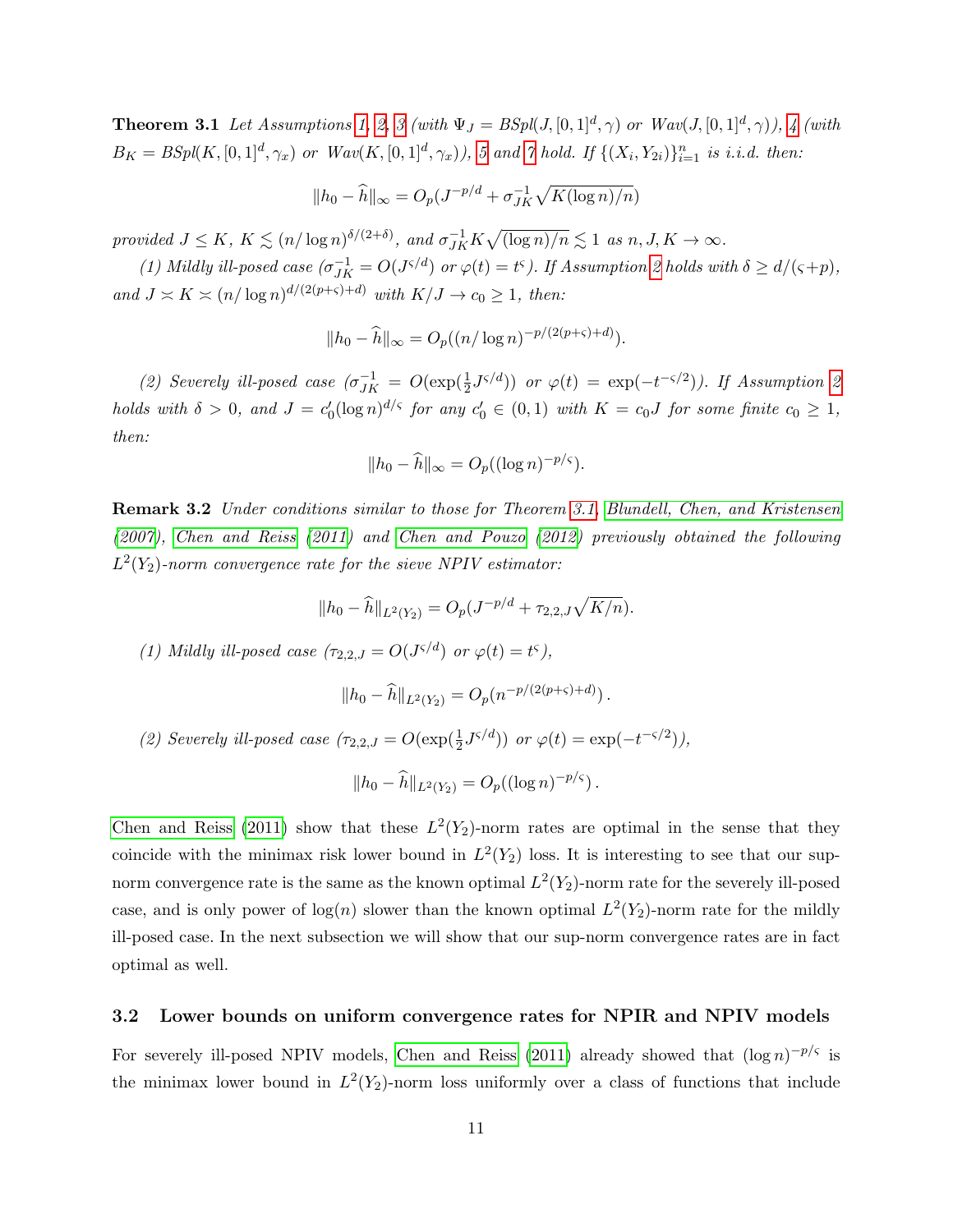the Hölder ball  $B(p, L)$  as a subset. Therefore, we have for a severely ill-posed NPIV model with  $\delta_n = (\log n)^{-p/\varsigma},$ 

$$
\inf_{\widetilde{h}_n} \sup_{h \in B(p,L)} \mathbb{P}_h \left( \|h - \widetilde{h}_n\|_{\infty} \ge c\delta_n \right) \ge \inf_{\widetilde{h}_n} \sup_{h \in B(p,L)} \mathbb{P}_h \left( \|h - \widetilde{h}_n\|_{L^2(Y_2)} \ge c\delta_n \right) \ge c'
$$

where  $\inf_{\tilde{h}_n}$  denotes the infimum over all estimators based on a random sample of size n drawn from the NPIV model, and the finite positive constants  $c, c'$  do not depend on sample size n. This and Remark [3.2\(](#page-12-0)2) together imply that the sieve NPIV estimator attains the optimal uniform convergence rate in the severely ill-posed case.

We next show that the sup-norm rate for the sieve NPIV estimator obtained in the mildly illposed case is also optimal. We begin by placing a primitive smoothness condition on the conditional expectation operator  $T: L^2(Y_2) \to L^2(X)$ .

<span id="page-13-0"></span>**Assumption 8** There is  $a \leq 0$  such that  $||Th||_{L^2(X)} \lesssim ||h||_{B_{2,2}^{-5}}$  for all  $h \in B(p, L)$ .

Assumption [8](#page-13-0) is a special case of the so-called "link condition" in [Chen and Reiss](#page-34-2) [\(2011\)](#page-34-2) for the mildly ill-posed case. It can be equivalently stated as:  $\|Th\|_{L^2(X)}^2 \lesssim \sum_{j=1}^\infty \varphi(j^{-2/d}) |E[h(Y_2) \widetilde{\psi}_{Jj}(Y_2)]|^2$ for all  $h \in B(p, L)$ , with  $\varphi(t) = t^{\varsigma}$  for the mildly ill-posed case. Under this assumption,  $n^{-p/(2(p+\varsigma)+d)}$ is the minimax risk lower bound uniformly over the Hölder ball  $B(p, L)$  in  $L^2(Y_2)$ -norm loss for the mildly ill-posed NPIR and NPIV models (see [Chen and Reiss](#page-34-2) [\(2011\)](#page-34-2)). We next establish the corresponding minimax risk lower bound in sup-norm loss.

<span id="page-13-1"></span>**Theorem 3.2** Let Assumption [8](#page-13-0) hold for the NPIV model with a random sample  $\{(Y_{1i}, Y_{2i}, X_i)\}_{i=1}^n$ . Then:

$$
\liminf_{n\to\infty} \inf_{\widetilde{h}_n} \sup_{h\in B(p,L)} \mathbb{P}_h\left( \|h-\widetilde{h}_n\|_{\infty} \ge c(n/\log n)^{-p/(2(p+\varsigma)+d)}\right) \ge c' > 0,
$$

where  $\inf_{\tilde{h}_n}$  denotes the infimum over all estimators based on the sample of size n, and the finite positive constants  $c, c'$  do not depend on n.

As in [Chen and Reiss](#page-34-2) [\(2011\)](#page-34-2), Theorem [3.2](#page-13-1) is proved by (i) noting that the risk (in sup-norm loss) for the NPIV model is at least as large as the risk (in sup-norm loss) for the NPIR model, and (ii) calculating a lower bound (in sup-norm loss) for the NPIR model. We consider a Gaussian reduced-form NPIR model with known operator  $T$ , given by

<span id="page-13-2"></span>
$$
Y_{1i} = Th_0(X_i) + u_i, \quad i = 1, ..., n,
$$
  
\n
$$
u_i | X_i \sim N(0, \sigma^2(X_i)) \quad \text{with} \quad \inf_x \sigma^2(x) \ge \sigma_0^2 > 0.
$$
 (20)

<span id="page-13-3"></span>Theorem [3.2](#page-13-1) therefore follows from a sup-norm analogue of Lemma 1 of [Chen and Reiss](#page-34-2) [\(2011\)](#page-34-2) and the following theorem, which establishes a lower bound on minimax risk over Hölder classes under sup-norm loss for the NPIR model.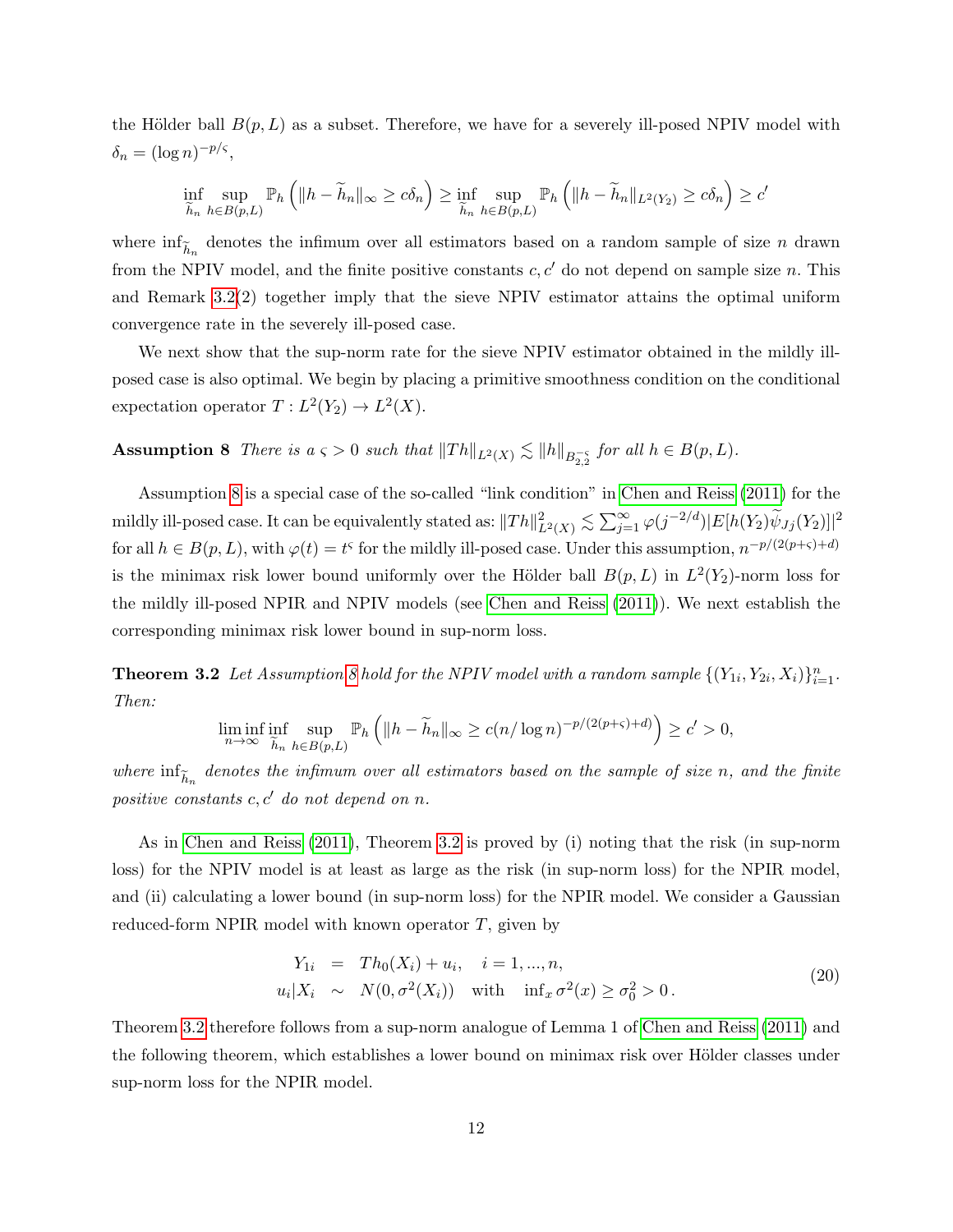**Theorem 3.3** Let Assumption [8](#page-13-0) hold for the NPIR model [\(20\)](#page-13-2) with a random sample  $\{(Y_{1i}, X_i)\}_{i=1}^n$ . Then:

$$
\liminf_{n\to\infty} \inf_{\widetilde{h}_n} \sup_{h\in B(p,L)} \mathbb{P}_h\left( \|h-\widetilde{h}_n\|_{\infty} \ge c(n/\log n)^{-p/(2(p+\varsigma)+d)} \right) \ge c' > 0,
$$

where  $\inf_{\widetilde{h}_n}$  denotes the infimum over all estimators based on the sample of size n, and the finite positive constants c, c' depend only on p, L, d,  $\varsigma$  and  $\sigma_0$ .

## <span id="page-14-0"></span>4 Optimal uniform convergence rates for sieve LS estimators

The standard nonparametric regression model can be recovered as a special case of [\(4\)](#page-5-1) in which there is no endogeneity, i.e.  $Y_2 = X$  and

<span id="page-14-1"></span>
$$
Y_{1i} = h_0(X_i) + \epsilon_i
$$
  
\n
$$
E[\epsilon_i | X_i] = 0
$$
\n(21)

in which case  $h_0(x) = E[Y_{1i}|X_i = x]$ .

[Stone](#page-36-2) [\(1982\)](#page-36-2) (also see [Tsybakov](#page-36-9) [\(2009\)](#page-36-9)) establishes that  $(n/\log n)^{-p/(2p+d)}$  is the minimax risk lower bound in sup-norm loss for the nonparametric LS regression model [\(21\)](#page-14-1) with  $h_0 \in B(p, L)$ . In this section we apply the general upper bound (Theorem [2.1\)](#page-8-0) to show that spline and wavelet sieve LS estimators attain this minimax lower bound for weakly dependent data allowing for heavy-tailed  $error terms \epsilon_i.$ 

Our proof proceeds by noticing that the sieve LS regression estimator

$$
\widehat{h}(x) = b^K(x)(B'B)^{-}B'Y
$$
\n(22)

obtains as a special case of the NPIV estimator by setting  $Y_2 = X$ ,  $\psi^J = b^K$ ,  $J = K$  and  $\gamma = \gamma_x$ . In this setting, the quantity  $P_n h_0(x)$  just reduces to the orthogonal projection of  $h_0$  onto the sieve space  $B_K$  under the inner product induced by the empirical distribution, viz.

$$
P_n h_0(x) = \tilde{b}^K(x) (\tilde{B}' \tilde{B}/n)^{-} \tilde{B}' H_0/n.
$$
\n(23)

<span id="page-14-2"></span>Moreover, in this case the  $J \times K$  matrix S defined in [\(12\)](#page-7-1) reduces to the  $K \times K$  identity matrix  $I_K$  and its smallest singular value is unity (whence  $\sigma_{JK} = 1$ ). Therefore, the general calculation presented in Theorem [2.1](#page-8-0) can be used to control the "variance term"  $\|\widehat{h} - P_n h_0\|_{\infty}$ . The "bias term"  $||P_nh_0 - h_0||_{\infty}$  is controlled as in [Huang](#page-35-5) [\(2003\)](#page-35-5). It is worth emphasizing that no explicit weak dependence condition is placed on the regressors  ${X_i}_{i=-\infty}^{\infty}$ . Instead, this is implicitly captured by Condition (ii) on convergence of  $\widetilde{B}'\widetilde{B}/n - I_K$ .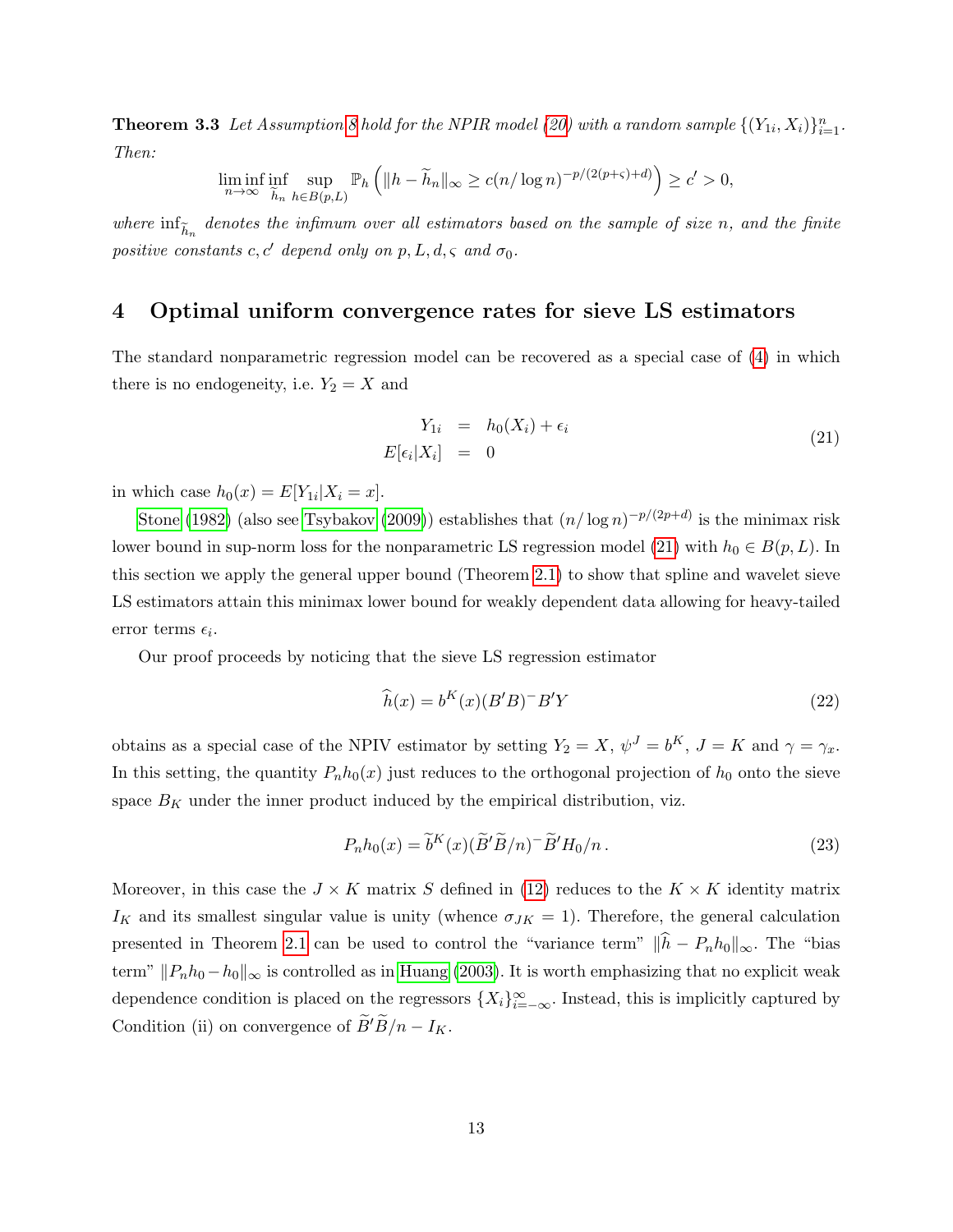**Theorem [4](#page-8-1).1** Let Assumptions [1,](#page-7-0) [2,](#page-8-2) 4 (with  $B_K = BSp(K, [0, 1]^d, \gamma)$  or  $Wav(K, [0, 1]^d, \gamma)$ ) and [5](#page-9-1) hold for Model [\(21\)](#page-14-1). Then:

$$
\|\widehat{h} - h_0\|_{\infty} = O_p(K^{-p/d} + \sqrt{K(\log n)/n})
$$

provided  $n, K \rightarrow \infty$ , and

(i) 
$$
K \lesssim (n/\log n)^{\delta/(2+\delta)}
$$
 and  $\sqrt{K(\log n)/n} \lesssim 1$   
(ii)  $\|(\widetilde{B}'\widetilde{B}/n) - I_K\| = O_p(\sqrt{(\log n)/K}) = o_p(1).$ 

Condition (ii) is satisfied by applying Lemma [5.2](#page-18-0) for i.i.d. data and Lemma [5.3](#page-19-1) for weakly dependent data. Theorem [4.1](#page-14-2) shows that spline and wavelet sieve LS estimators can achieve this minimax lower bound for weakly dependent data.

<span id="page-15-0"></span>**Corollary [4](#page-8-1).1** Let Assumptions [1,](#page-7-0) [2](#page-8-2) (with  $\delta \ge d/p$ ), 4 (with  $B_K = BSpl(K, [0, 1]^d, \gamma)$  or  $Wav(K, [0, 1]^d, \gamma)$ ) and [5](#page-9-1) hold for Model [\(21\)](#page-14-1). If  $K \asymp (n/\log n)^{d/(2p+d)}$  then:

$$
\|\hat{h} - h_0\|_{\infty} = O_p((n/\log n)^{-p/(2p+d)})
$$

provided that one of the followings is satisfied

- $(1)$  the regressors are *i.i.d.*;
- (2) the regressors are exponentially  $\beta$ -mixing and  $d < 2p$ ;
- (3) the regressors are algebraically  $\beta$ -mixing at rate  $\gamma$  and  $(2 + \gamma)d < 2\gamma p$ .

Corollary [4.1](#page-15-0) states that for i.i.d. data, Stone's optimal sup-norm convergence rate is achieved by spline and wavelet LS estimators whenever  $\delta \ge d/p$  and  $d \le 2p$  (Assumption [5\)](#page-9-1). If the regressors are exponentially β-mixing the optimal rate of convergence is achieved with  $\delta \ge d/p$  and  $d < 2p$ . The restrictions  $\delta \ge d/p$  and  $(2 + \gamma)d < 2\gamma p$  for algebraically  $\beta$ -mixing (at a rate  $\gamma$ ) reduces naturally towards the exponentially mixing conditions as the dependence becomes weaker (i.e.  $\gamma$ becomes larger). In all cases, a smoother function (i.e., bigger p) means a lower value of  $\delta$ , and therefore heaver-tailed error terms  $\epsilon_i$ , are permitted while still obtaining the optimal sup-norm convergence rate. In particular this is achieved with  $\delta = d/p \leq 2$  for i.i.d. data. Recently, [Belloni](#page-33-4) [et al.](#page-33-4) [\(2012\)](#page-33-4) require that the conditional  $(2 + \eta)$ th moment (for some  $\eta > 0$ ) of  $\epsilon_i$  be uniformly bounded for spline LS regression estimators to achieve the optimal sup-norm rate for i.i.d. data.<sup>[5](#page-15-1)</sup>

<span id="page-15-1"></span><sup>&</sup>lt;sup>5</sup>Chen would like to thank Jianhua Huang for working together on an earlier draft that does achieve the optimal sup-norm rate for a polynomial spline LS estimator with i.i.d. data, but under a stronger condition that  $E[\epsilon_i^4 | X_i = x]$ is uniformly bounded in x.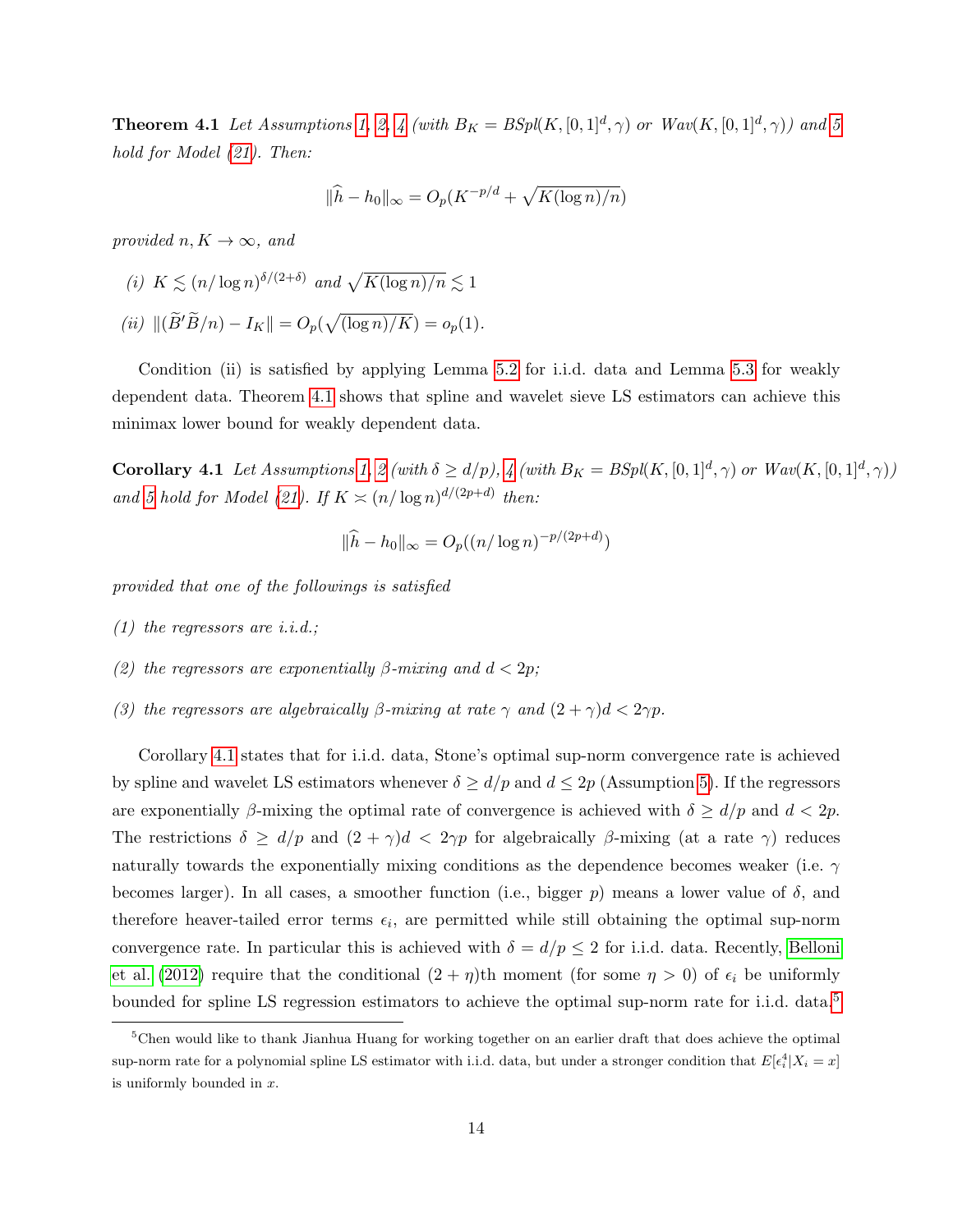Uniform convergence rates of series LS estimators have also been studied by [Newey](#page-36-6) [\(1997\)](#page-36-6), [de Jong](#page-34-11) [\(2002\)](#page-34-11), [Song](#page-36-10) [\(2008\)](#page-36-10), [Lee and Robinson](#page-35-12) [\(2013\)](#page-35-12) and others, but the sup-norm rates obtained in these papers are slower than the minimax risk lower bound in sup-norm loss of [Stone](#page-36-2) [\(1982\)](#page-36-2).[6](#page-16-2) Our result is the first such optimal sup-norm rate result for a sieve nonparametric LS estimator allowing for weakly-dependent data with heavy-tailed error terms. It should be very useful for nonparametric estimation of financial time-series models that have heavy-tailed error terms.

## <span id="page-16-0"></span>5 Useful results on random matrices

## 5.1 Convergence rates for sums of dependent random matrices

In this subsection a Bernstein inequality for sums of independent random matrices due to [Tropp](#page-36-11) [\(2012\)](#page-36-11) is adapted to obtain convergence rates for sums of random matrices formed from  $\beta$ -mixing (absolutely regular) sequences, where the dimension, norm, and variance measure of the random matrices are allowed to grow with the sample size. These inequalities are particularly useful for establishing convergence rates for semi/nonparametric sieve estimators with weakly-dependent data. We first recall a result of [Tropp](#page-36-11) [\(2012\)](#page-36-11).

<span id="page-16-3"></span>**Theorem 5.1 [\(Tropp](#page-36-11) [\(2012\)](#page-36-11))** Let  ${\{\Xi_i\}}_{i=1}^n$  be a finite sequence of independent random matrices with dimensions  $d_1 \times d_2$ . Assume  $E[\Xi_i] = 0$  for each i and  $\max_{1 \leq i \leq n} ||\Xi_i|| \leq R_n$ , and define

$$
\sigma_n^2 = \max \left\{ \left\| \sum_{i=1}^n E[\Xi_i \Xi_i'] \right\|, \left\| \sum_{i=1}^n E[\Xi_i' \Xi_i] \right\| \right\}.
$$

Then for all  $t \geq 0$ ,

$$
\mathbb{P}\left(\left\|\sum_{i=1}^n \Xi_i\right\| \geq t\right) \leq (d_1 + d_2) \exp\left(\frac{-t^2/2}{\sigma_n^2 + R_n t/3}\right).
$$

<span id="page-16-1"></span>**Corollary 5.1** Under the conditions of Theorem [5.1,](#page-16-3) if  $R_n\sqrt{\log(d_1+d_2)}=o(\sigma_n)$  then

$$
\left\| \sum_{i=1}^n \Xi_{i,n} \right\| = O_p(\sigma_n \sqrt{\log(d_1 + d_2)}).
$$

We now provide a version of Theorem [5.1](#page-16-3) and Corollary [5.1](#page-16-1) for matrix-valued functions of β-mixing sequences. The β-mixing coefficient between two  $\sigma$ -algebras A and B is defined as

$$
2\beta(\mathcal{A}, \mathcal{B}) = \sup \sum_{(i,j)\in I\times J} |\mathbb{P}(A_i \cap B_j) - \mathbb{P}(A_i)\mathbb{P}(B_j)| \tag{24}
$$

<span id="page-16-2"></span><sup>6</sup>See, e.g., [Hansen](#page-35-13) [\(2008\)](#page-35-13), [Masry](#page-36-12) [\(1996\)](#page-36-12), [Cattaneo and Farrell](#page-34-12) [\(2013\)](#page-34-12) and the references therein for the optimal sup-norm convergence rates of a conditional mean function via the kernel, local linear regression and partitioning estimators of a conditional mean function.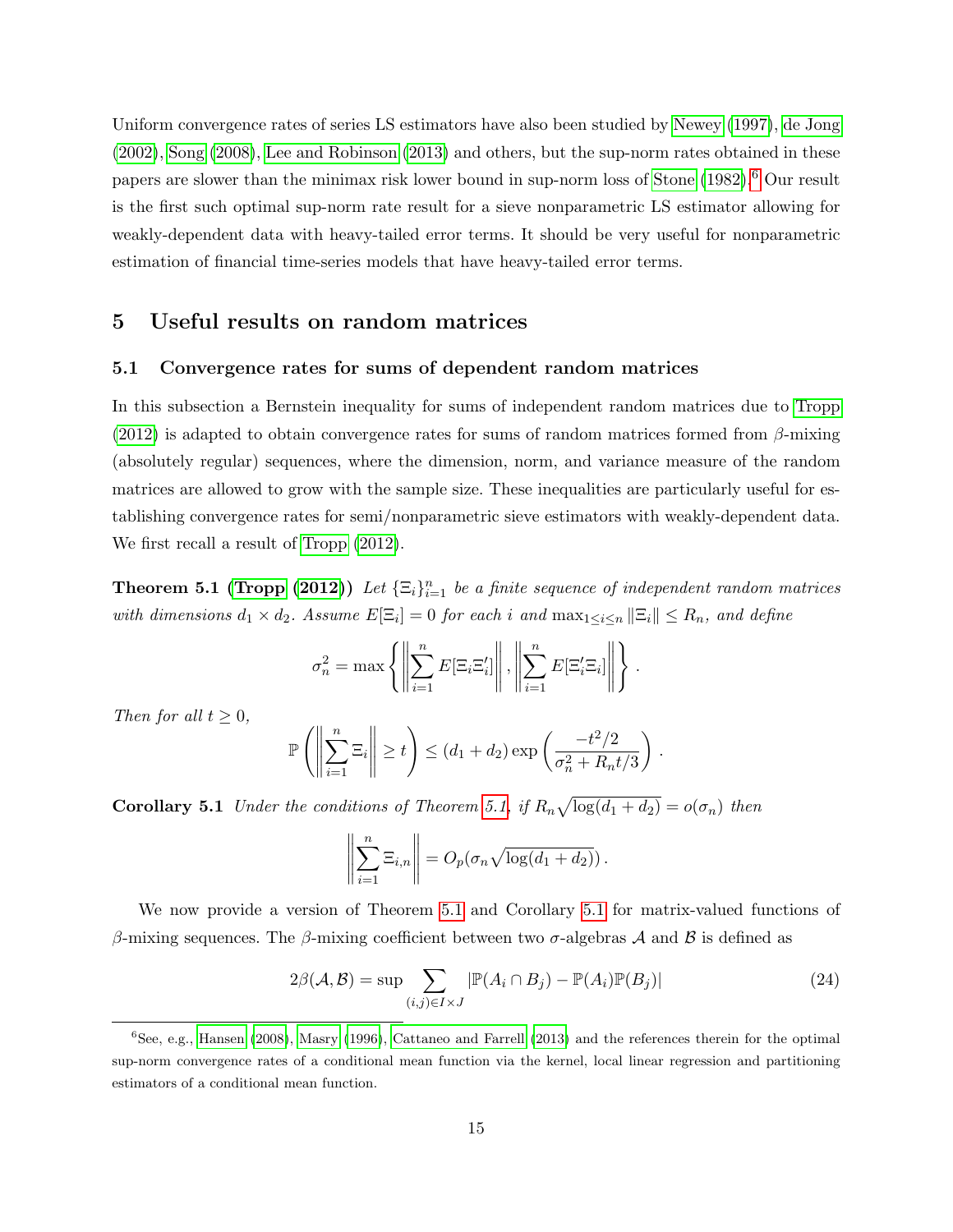with the supremum taken over all finite partitions  $\{A_i\}_{i\in I} \subset A$  and  $\{B_J\}_{J\in J} \subset B$  [\(Doukhan,](#page-35-14) [Massart, and Rio, 1995\)](#page-35-14). The qth  $\beta$ -mixing coefficient of  $\{X_i\}_{i=-\infty}^{\infty}$  is defined as

$$
\beta(q) = \sup_{i} \beta(\sigma(\ldots, X_{i-1}, X_i), \sigma(X_{i+q}, X_{i+q+1}, \ldots)). \tag{25}
$$

The process  $\{X_i\}_{i=-\infty}^{\infty}$  is said to be algebraically  $\beta$ -mixing at rate  $\gamma$  if  $q^{\gamma}\beta(q) = o(1)$  for some  $\gamma > 1$ , and geometrically  $\beta$ -mixing if  $\beta(q) \leq c \exp(-\gamma q)$  for some  $\gamma > 0$  and  $c \geq 0$ . The following extension of Theorem [5.1](#page-16-3) is made using a Berbee's lemma and a coupling argument (see, e.g., [Doukhan et al.](#page-35-14)  $(1995)$ .

<span id="page-17-0"></span>**Theorem 5.2** Let  ${X_i}_{i=-\infty}^{\infty}$  be a strictly stationary  $\beta$ -mixing sequence and let  $\Xi_{i,n} = \Xi_n(X_i)$  for each i where  $\Xi_n: \mathcal{X} \to \mathbb{R}^{d_1 \times d_2}$  is a sequence of measurable  $d_1 \times d_2$  matrix-valued functions. Assume  $E[\Xi_{i,n}] = 0$  and  $\|\Xi_{i,n}\| \le R_n$  for each i and define  $s_n^2 = \max_{1 \le i,j \le n} \max\{\|E[\Xi_{i,n} \Xi_{j,n}']\|, \|E[\Xi_{i,n}' \Xi_{j,n}']\|\}.$ Let q be an integer between 1 and  $n/2$  and let  $I_r = q[n/q] + 1, \ldots, n$  when  $q[n/q] < n$  and  $I_r = \emptyset$ when  $q[n/q] = n$ . Then for all  $t \geq 0$ ,

<span id="page-17-1"></span>
$$
\mathbb{P}\left(\left\|\sum_{i=1}^n \Xi_{i,n}\right\| \ge 6t\right) \le \frac{n}{q}\beta(q) + \mathbb{P}\left(\left\|\sum_{i \in I_r} \Xi_{i,n}\right\| \ge t\right) + 2(d_1 + d_2)\exp\left(\frac{-t^2/2}{nqs_n^2 + qR_nt/3}\right)
$$

(where  $\|\sum_{i\in I_r} \Xi_{i,n}\| := 0$  whenever  $I_r = \emptyset$ ).

<span id="page-17-2"></span>**Corollary 5.2** Under the conditions of Theorem [5.2,](#page-17-0) if  $q = q(n)$  is chosen such that  $\frac{n}{q}\beta(q) = o(1)$ and  $R_n\sqrt{q\log(d_1+d_2)}=o(s_n\sqrt{n})$  then

$$
\left\| \sum_{i=1}^n \Xi_{i,n} \right\| = O_p(s_n \sqrt{nq \log(d_1 + d_2)}).
$$

## 5.2 Empirical identifiability

This subsection provides a readily verifiable condition under which, with probability approaching one (wpa1), the theoretical and empirical  $L^2$  norms are equivalent over a linear sieve space. This equivalence, referred to by [Huang](#page-35-5) [\(2003\)](#page-35-5) as empirical identifiability, has several applications in nonparametric sieve estimation. In the context of nonparametric series regression, empirical identifiability ensures the estimator is the orthogonal projection of Y onto the sieve space under the empirical inner product and is uniquely defined [\(Huang, 2003\)](#page-35-5). Empirical identifiability is also used to establish the large-sample properties of sieve conditional moment estimators [\(Chen and Pouzo,](#page-34-1) [2012\)](#page-34-1). A sufficient condition for empirical identifiability is now cast in terms of convergence of a random matrix, which we verify for i.i.d. and  $\beta$ -mixing sequences.

A subspace  $\mathcal{A} \subseteq L^2(X)$  is said to be *empirically identifiable* if  $\frac{1}{n} \sum_{i=1}^n b(X_i)^2 = 0$  implies  $b = 0$ a.e.-[ $F_X$ ] where  $F_X$  dentoes the distribution of X. A sequence of spaces  $\{\mathcal{A}_K : K \geq 1\} \subseteq L^2(X)$  is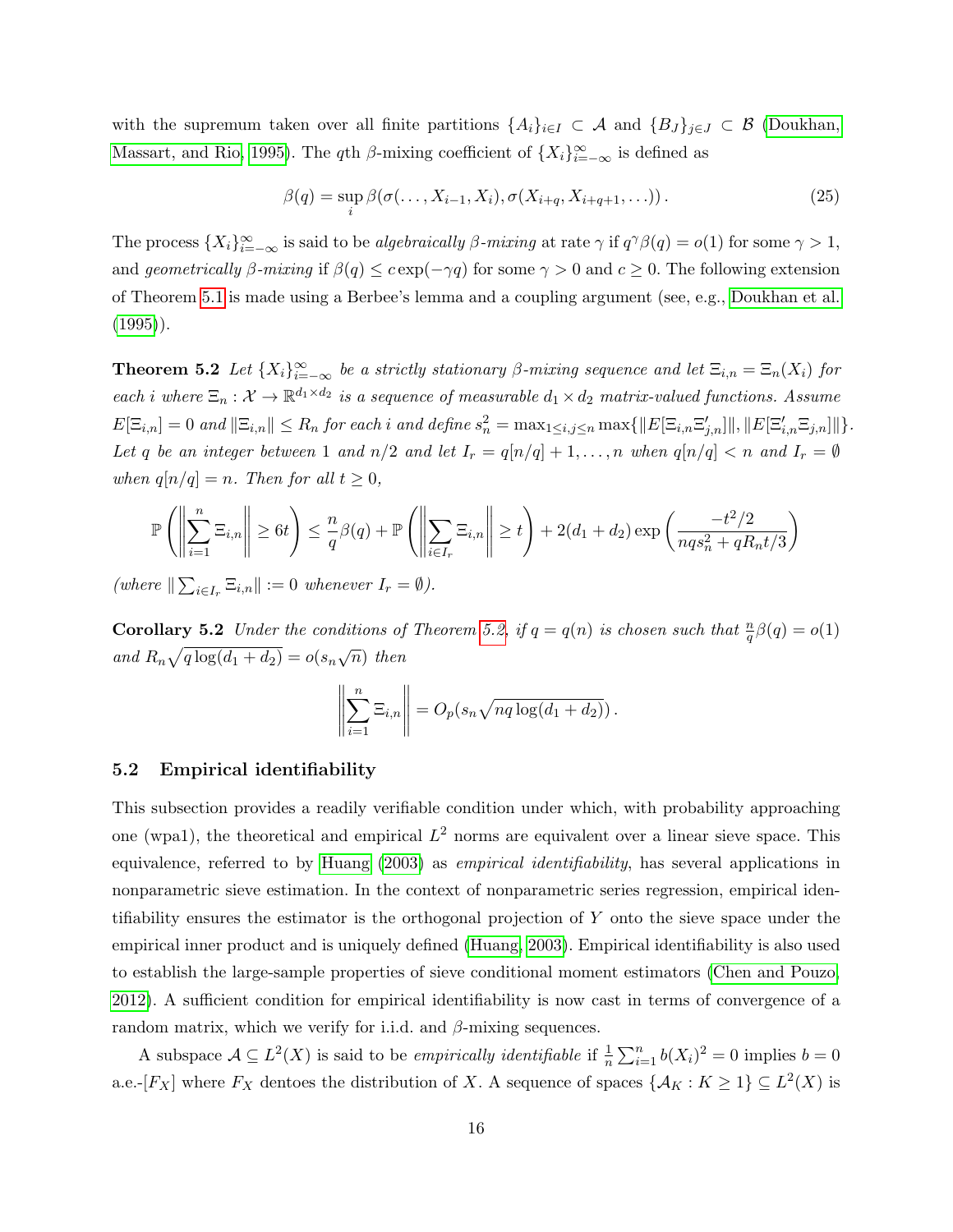empirically identifiable wpa1 as  $K = K(n) \rightarrow \infty$  with n if

$$
\lim_{n \to \infty} \mathbb{P}\left(\sup_{a \in A_K} \left| \frac{\frac{1}{n} \sum_{i=1}^n a(X_i)^2 - E[a(X)^2]}{E[a(X)^2]} \right| > t\right) = 0\tag{26}
$$

for any  $t > 0$ . [Huang](#page-35-11) [\(1998\)](#page-35-11) uses a chaining argument to provide sufficient conditions for [\(26\)](#page-17-1) over the linear space  $B_K$  under i.i.d. sampling. [Chen and Pouzo](#page-34-1) [\(2012\)](#page-34-1) use this argument to establish convergence of sieve conditional moment estimators. Although easy to establish for i.i.d. sequences, it may be difficult to verify [\(26\)](#page-17-1) via chaining arguments for certain types of weakly dependent sequences. To this end, the following is a readily verifiable sufficient condition for empirical identifiability for linear sieve spaces. Let  $B_K = c l s p \{b_{K1}, \ldots, b_{KK}\}\$  denote a general linear sieve space and let  $\widetilde{B} = (\widetilde{b}^K(X_1), \ldots, \widetilde{b}^K(X_n))'$  where  $\widetilde{b}^K(x)$  is the orthonormalized vector of basis functions.

<span id="page-18-1"></span>**Condition 5.1**  $\lambda_{\min}(E[b^K(X)b^K(X)']) > 0$  for each  $K \geq 1$  and  $\|\widetilde{B}'\widetilde{B}/n - I_K\| = o_p(1)$ .

<span id="page-18-2"></span>**Lemma 5.1** If  $\lambda_{\min}(E[b^K(X)b^K(X)']) > 0$  for each  $K \ge 1$  then

$$
\sup_{b\in B_K} \left| \frac{\frac{1}{n}\sum_{i=1}^n b(X_i)^2 - E[b(X)^2]}{E[b(X)^2]} \right| = \| \widetilde{B}' \widetilde{B}/n - I_K \|^2.
$$

Corollary 5.3 Under Condition [5.1,](#page-18-1)  $B_K$  is empirically identifiable wpa1.

Condition [5.1](#page-18-1) is a sufficient condition for [\(26\)](#page-17-1) with a linear sieve space  $B<sub>K</sub>$ . It should be noted that convergence is only required in the spectral norm. In the i.i.d. case this allows for  $K$  to increase more quickly with n than is achievable under the chaining argument of [Huang](#page-35-11)  $(1998)$ . Let

$$
\zeta_0(K) = \sup_{x \in \mathcal{X}} \|b^K(x)\| \tag{27}
$$

as in [Newey](#page-36-6) [\(1997\)](#page-36-6). Under regularity conditions,  $\zeta_0(K) = O(k)$ √  $K$ ) for tensor products of splines, trigonometric polynomials or wavelets and  $\zeta_0(K) = O(K)$  for tensor products of power series or polynomials [\(Newey, 1997;](#page-36-6) [Huang, 1998\)](#page-35-11). Under the chaining argument of [Huang](#page-35-11) [\(1998\)](#page-35-11), [\(26\)](#page-17-1) is achieved under the restriction  $\zeta_0(K)^2K/n = o(1)$ . [Huang](#page-35-5) [\(2003\)](#page-35-5) relaxes this restriction to  $K(\log n)/n = o(1)$  for a polynomial spline sieve. We now generalize this result by virtue of Lemma [5.1](#page-18-2) and exponential inequalities for sums of random matrices.

<span id="page-18-0"></span>**Lemma 5.2** If  $\{X_i\}_{i=1}^n$  is i.i.d. and  $\lambda_{\min}(E[b^K(X)b^K(X)']) \geq \lambda > 0$  for each  $K \geq 1$ , then

$$
\|(\widetilde{B}'\widetilde{B}/n) - I_K\| = O_p(\zeta_0(K)\sqrt{(\log K)/n})
$$

provided  $\zeta_0(K)^2(\log K)/n = o(1)$ .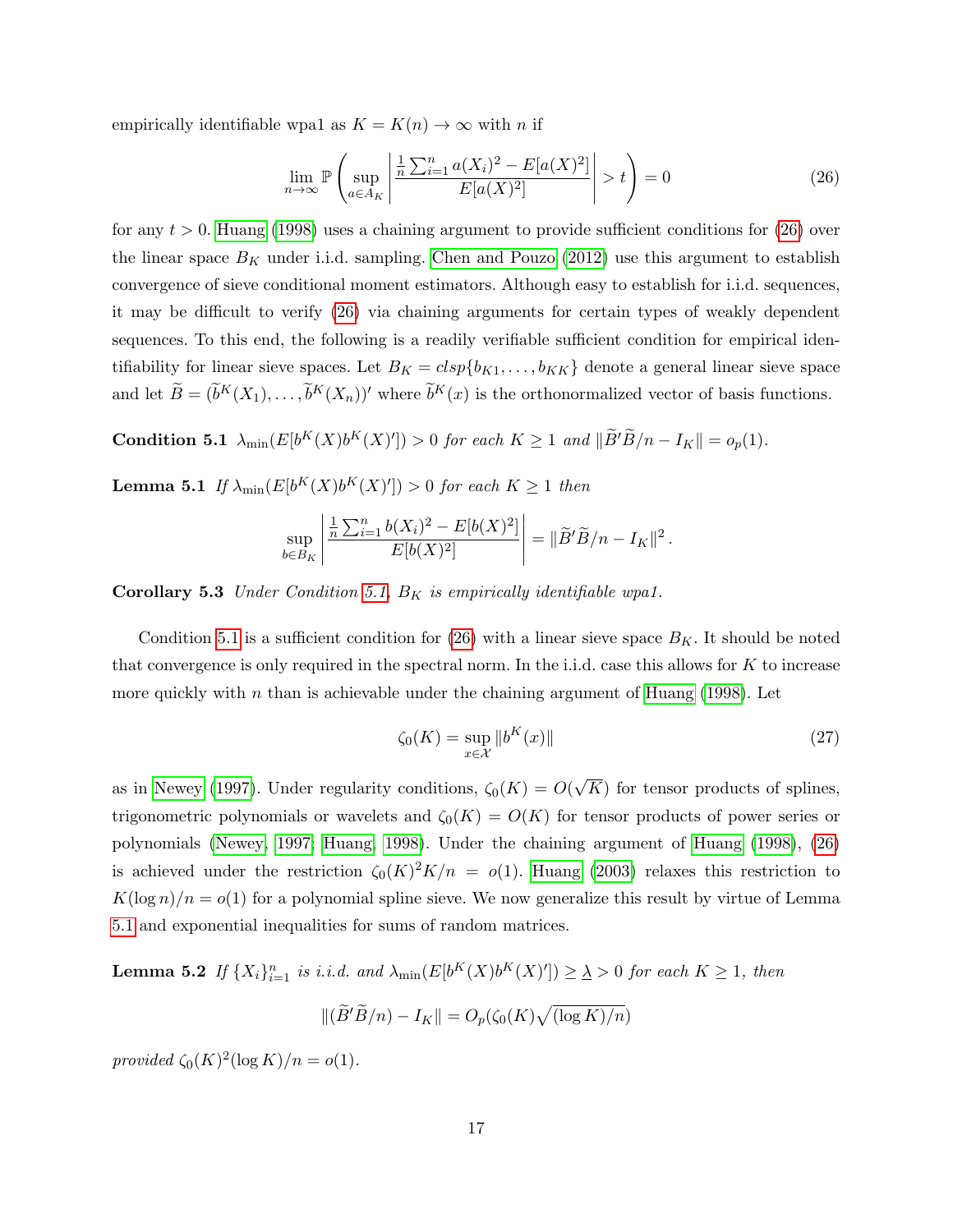**Remark 5.1** If  $\{X_i\}_{i=1}^n$  is i.i.d.,  $K(\log K)/n = o(1)$  is sufficient for sieve bases that are tensor products of splines, trigonometric polynomials or wavelets, and  $K^2(\log K)/n = o(1)$  is sufficient for sieve bases that are tensor products of power series or polynomials.

The following lemma is useful to provide sufficient conditions for empirical identifiability for  $\beta$ -mixing sequences, which uses Theorem [5.2.](#page-17-2)

<span id="page-19-1"></span>**Lemma 5.3** If  $\{X_i\}_{i=-\infty}^{\infty}$  is strictly stationary and  $\beta$ -mixing with mixing coefficients such that one can choose an integer sequence  $q = q(n) \leq n/2$  with  $\beta(q)n/q = o(1)$  and  $\lambda_{\min}(E[b^{K}(X)b^{K}(X)'] \geq$  $\lambda > 0$  for each  $K \geq 1$ , then

$$
\|(\widetilde{B}'\widetilde{B}/n) - I_K\| = O_p(\zeta_0(K)\sqrt{q(\log K)/n})
$$

provided  $\zeta_0(K)^2 q \log K/n = o(1)$ .

**Remark 5.2** If  $\{X_i\}_{i=-\infty}^{\infty}$  is algebraically  $\beta$ -mixing at rate  $\gamma$ ,  $Kn^{1/(1+\gamma)}(\log K)/n = o(1)$  is sufficient for sieve bases that are tensor products of splines, trigonometric polynomials or wavelets, and  $K^2n^{1/(1+\gamma)}(\log K)/n = o(1)$  is sufficient for sieve bases that are tensor products of power series or polynomials.

**Remark 5.3** If  $\{X_i\}_{i=-\infty}^{\infty}$  is geometrically  $\beta$ -mixing,  $K(\log n)^2/n = o(1)$  is sufficient for sieve bases that are tensor products of splines, trigonometric polynomials or wavelets, and  $K^2(\log n)^2/n =$  $o(1)$  is sufficient for sieve bases that are tensor products of power series or polynomials.

## <span id="page-19-0"></span>A Brief review of B-spline and wavelet sieve spaces

We first outline univariate B-spline and wavelet sieve spaces on [0, 1], then deal with the multivariate case by constructing a tensor-product sieve basis.

**B-splines** B-splines are defined by their order  $m \geq 1$  and number of interior knots  $N \geq 0$ . Define the knot set

$$
t_{-(m-1)} = \ldots = t_0 \le t_1 \le \ldots \le t_N \le t_{N+1} = \ldots = t_{N+m}
$$
\n(28)

where we normalize  $t_0 = 0$  and  $t_{N+1} = 1$ . The B-spline basis is then defined recursively via the De Boor relation. This results in a total of  $K = N + m$  splines which together form a partition of unity. Each spline is a polynomial of degree  $m-1$  on each interior interval  $I_1 = [t_0, t_1), \ldots, I_n = [t_N, t_{N+1}]$  and is  $(m-2)$ -times continuously differentiable on [0, 1] whenever  $m \geq 2$ . The mesh ratio is defined as

$$
\text{mesh}(K) = \frac{\max_{0 \le n \le N} (t_{n+1} - t_n)}{\min_{0 \le n \le N} (t_{n+1} - t_n)}.
$$
\n(29)

We let the space  $BSpl(K, [0, 1])$  be the closed linear span of these  $K = N+m$  splines. The space  $BSpl(K, [0, 1])$ has uniformly bounded mesh ratio if mesh $(K) \leq \kappa$  for all  $N \geq 0$  and some  $\kappa \in (0,\infty)$ . The space  $B\text{Spl}(K,[0,1])$  has smoothness  $\gamma = m-2$ , which is denoted as  $B\text{Spl}(K,[0,1],\gamma)$  for simplicity. See [De](#page-34-13) [Boor](#page-34-13) [\(2001\)](#page-34-13) and [Schumacker](#page-36-13) [\(2007\)](#page-36-13) for further details.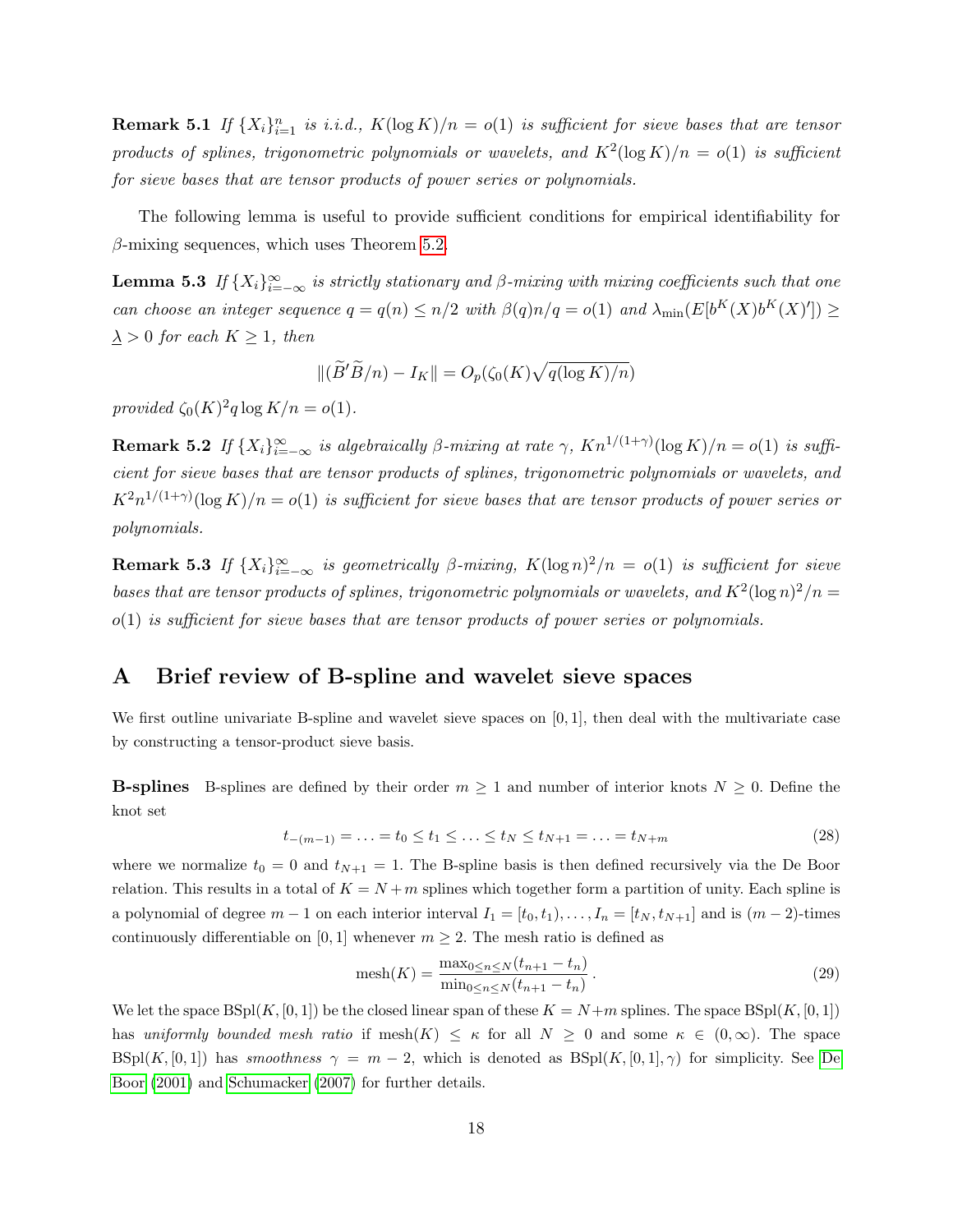**Wavelets** We follow the construction of [Cohen et al.](#page-34-14) [\(1993a,](#page-34-14)[b\)](#page-34-15) for building a wavelet basis for  $[0, 1]$ . Let  $(\phi, \psi)$  be a father and mother wavelet pair that has N vanishing moments and support $(\phi)$  = support $(\psi)$  = [0, 2N – 1]. For given j, the approximation space  $V_j$  wavelet space  $W_j$  each consist of  $2^j$  functions  $\{\phi_{jk}\}_{1\leq k\leq 2^j}$ and  $\{\psi_{jk}\}_{1\leq k\leq 2^j}$  respectively, such that  $\{\phi_{jk}\}_{1\leq k\leq 2^j-2N}$  and  $\{\psi_{jk}\}_{1\leq k\leq 2^j-2N}$  are interior wavelets for which  $\phi_{jk}(\cdot) = 2^{j/2}\phi(2^j(\cdot) - k)$  and  $\psi_{jk}(\cdot) = 2^{j/2}\psi(2^j(\cdot) - k)$ , complemented with another N left-edge functions and N right-edge functions. Choosing  $L \ge 1$  such that  $2^L \ge 2N$ , we let the space  $\text{Wav}(K, [0, 1])$  be the closed linear span of the set of functions

$$
W_{LJ} = \{ \phi_{Lk} : 1 \le k \le 2^L \} \cup \{ \psi_{jk} : k = 1, \dots, 2^j \text{ and } j = L, \dots, J - 1 \}
$$
\n(30)

for integer  $J > L$ , and let  $K = \#(W_{LJ})$ . We say that  $\text{Wav}(K, [0, 1])$  has regularity  $\gamma$  if  $\phi$  and  $\psi$  are both  $\gamma$ times continuously differentiable, which is denoted as  $Wav(K, [0, 1], \gamma)$  for simplicity.

**Tensor products** To construct a tensor-product B-spline basis of smoothness  $\gamma$  for  $[0, 1]^d$  with  $d > 1$ , we first construct d univariate B-spline bases for [0,1], say  $G_i$  with  $G_i = BSpl(k, [0, 1])$  and smoothness  $\gamma$ for each  $1 \leq i \leq d$ . We then set  $K = k^d$  and let  $BSpl(K, [0, 1]^d)$  be spanned by the unique  $k^d$  functions given by  $\prod_{i=1}^d g_i$  with  $g_i \in G_i$  for  $1 \leq i \leq d$ . The tensor-product wavelet basis  $\text{Wav}(K, [0,1]^d)$  of regularity  $\gamma$  for  $[0,1]^d$  is formed similarly as the tensor product of d univariate Wavelet bases of regularity  $\gamma$  (see [Triebel](#page-36-7) [\(2006,](#page-36-7) [2008\)](#page-36-8)).

**Wavelet characterization of Besov norms** Let  $f \in B^{\alpha}_{p,q}([0,1]^d)$  have wavelet expansion

$$
f = \sum_{k=-\infty}^{\infty} a_k(f)\phi_{Lk} + \sum_{j=L}^{\infty} \sum_{k=-\infty}^{\infty} b_{jk}(f)\psi_{jk}
$$
(31)

where  $\{\phi_{Lk}, \psi_{jk}\}_{j,k}$  are a Wavelet basis with regularity  $\gamma > \alpha$ . Equivalent norms to the  $B^{\alpha}_{\infty,\infty}$  and  $B^{\alpha}_{2,2}$ norms may be formulated equivalently in terms of the wavelet coefficient sequences  $\{a_k\}_k^{\infty}$  and  $\{b_{jk}\}_{j,k}$ , namely  $\|\cdot\|_{b^{\alpha}_{\infty,\infty}}$  and  $\|\cdot\|_{b^{\alpha}_{2,2}}$ , given by

$$
||f||_{b_{\infty,\infty}^{\alpha}} = \sup_{k} |a_{k}(f)| + \sup_{j,k} 2^{j(\alpha+d/2)} |b_{jk}(f)|
$$
  

$$
||f||_{b_{2,2}^{\alpha}} = ||a_{(\cdot)}(f)|| + \left(\sum_{j=0}^{\infty} (2^{j\alpha} ||b_{j(\cdot)}(f)||)^{2}\right)^{1/2}
$$
 (32)

where  $\|\mathsf{a}_{(\cdot)}(f)\|$  and  $\|\mathsf{b}_{j(\cdot)}(f)\|$  denote the infinite-dimensional Euclidean norm for the sequences  $\{\mathsf{a}_k(f)\}_k$ and  ${\{b_{jk}(f)\}_k}$  (see, e.g., [Johnstone](#page-35-15) [\(2013\)](#page-35-15) and [Triebel](#page-36-7) [\(2006,](#page-36-7) [2008\)](#page-36-8)).

## B Proofs of main results

## B.1 Proofs for Section [2](#page-5-0)

**Proof of Theorem [2.1.](#page-8-0)** It is enough to show that  $\|\hat{h} - P_n h_0\|_{\infty} = O_p(\sigma_{JK}^{-1} \sqrt{K(\log n)/n})$ . First write

$$
\widehat{h}(y_2) - P_n h_0(y_2) = \widetilde{\psi}^J(y_2)' [\widehat{S}(\widetilde{B}'\widetilde{B}/n)^{-}\widehat{S}']^{-}\widehat{S}(\widetilde{B}'\widetilde{B}/n)^{-}\widetilde{B}'e/n
$$
\n(33)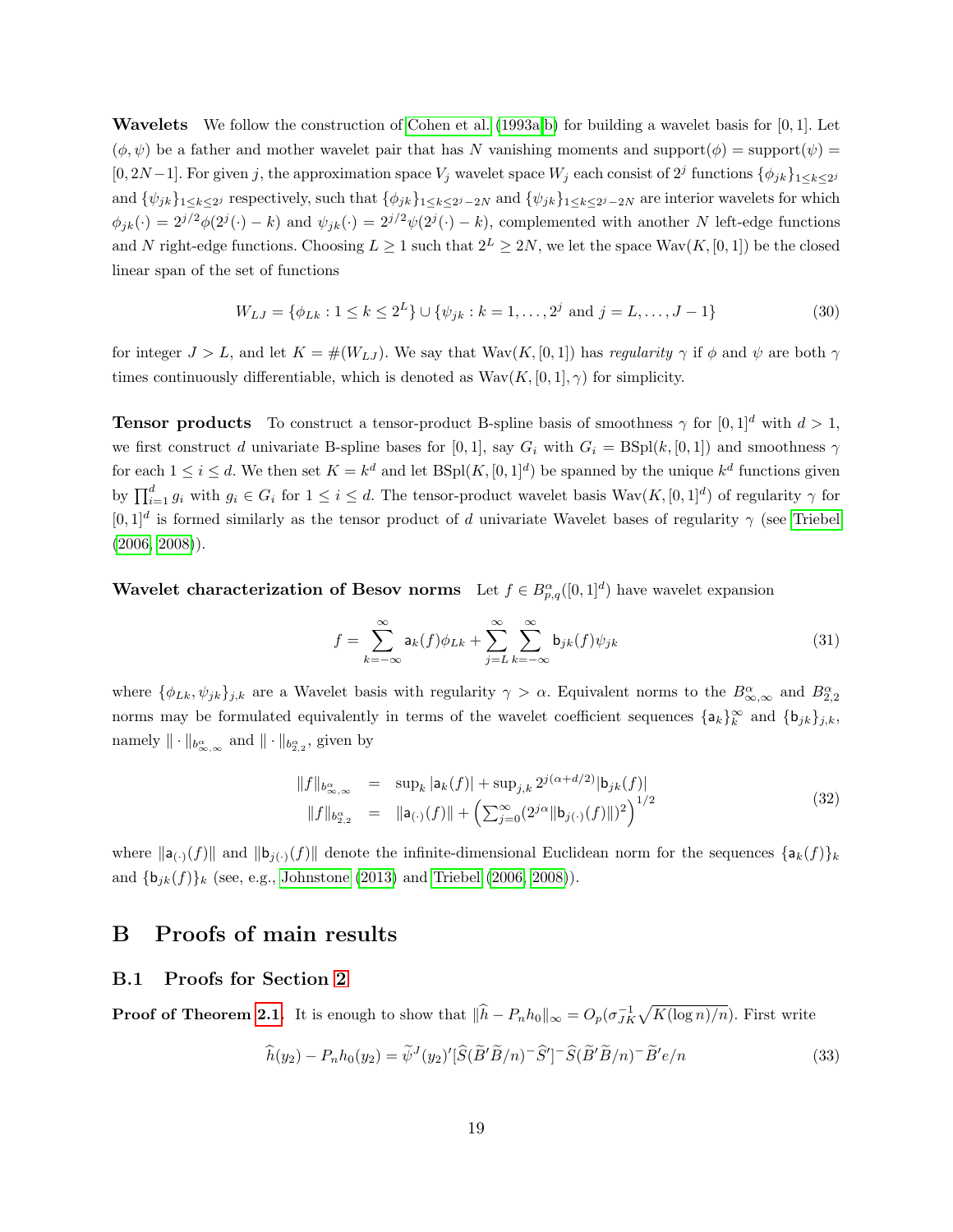where  $e = (\epsilon_1, \ldots, \epsilon_n)$ . Convexity of  $\mathcal{Y}_2$  (Assumption [1\(](#page-7-0)ii)), smoothness of  $\tilde{\psi}^J$  (Assumption [3\(](#page-8-3)i)) and the mean value theorem provide that, for any  $(y, y^*) \in \mathcal{Y}_2^2$ ,

$$
\begin{aligned}\n|\hat{h}(y) - P_n h_0(y) - (\hat{h}(y^*) - P_n h_0(y^*))| &= |(\widetilde{\psi}^J(y) - \widetilde{\psi}^J(y^*))'[\widehat{S}(\widetilde{B}'\widetilde{B}/n)^{-}\widehat{S}']^{-}\widehat{S}(\widetilde{B}'\widetilde{B}/n)^{-}\widetilde{B}'e/n|\ (34) \\
&= |(y - y^*)'\nabla \widetilde{\psi}^J(y^{**})'[\widehat{S}(\widetilde{B}'\widetilde{B}/n)^{-}\widehat{S}']^{-}\widehat{S}(\widetilde{B}'\widetilde{B}/n)^{-}\widetilde{B}'e/n|\ (35) \\
&\le J^{\alpha}||y - y^*|||[\widehat{S}(\widetilde{B}'\widetilde{B}/n)^{-}\widehat{S}']^{-}\widehat{S}(\widetilde{B}'\widetilde{B}/n)^{-1}\widetilde{B}'e/n|\ (36)\n\end{aligned}
$$

for some  $y^{**}$  in the segment between y and  $y^*$ , and some  $\alpha > 0$  (and independent of y and  $y^*$ ).

We first show that  $T_1 := ||[\widehat{S}(\widetilde{B}'\widetilde{B}/n)^{-1}\widetilde{S}'(\widetilde{B}'\widetilde{B}/n)^{-1}\widetilde{B}'e/n|| = o_p(1)$ . By the triangle inequality and properties of the matrix spectral norm,

$$
T_1 \leq (\|[\widehat{S}(\widetilde{B}'\widetilde{B}/n)^{-}\widehat{S}']^{-}\widehat{S}(\widetilde{B}'\widetilde{B}/n)^{-} - [SS']^{-1}S\| + \|[SS']^{-1}S\|)\|\widetilde{B}'e/n\| \tag{37}
$$

whence by Lemma [C.2](#page-30-0) (under condition (ii) of the Theorem), wpa1

$$
T_1 \lesssim \left\{ \sigma_{JK}^{-1} \| (\widetilde{B}' \widetilde{B}/n) - I_K \| + \sigma_{JK}^{-2} \left( \|\widehat{S} - S\| + \| (\widetilde{B}' \widetilde{B}/n) - I_K \| \right) + \sigma_{JK}^{-1} \right\} \| \widetilde{B}' e/n \|.
$$
 (38)

Noting that  $\|\widetilde{B}'e/n\| = O_p(\sqrt{K/n})$  (by Markov's inequality under Assumptions [2](#page-8-2) and [4\)](#page-8-1), it follows by conditions (i) and (ii) of the Theorem that  $T_1 = o_p(1)$ . Therefore, for any fixed  $\overline{M} > 0$  we have

$$
\limsup_{n \to \infty} \mathbb{P}\left(\left\|\left[\widehat{S}(\widetilde{B}'\widetilde{B}/n)^{-}\widehat{S}'\right]^{-}\widehat{S}(\widetilde{B}'\widetilde{B}/n)^{-}\widetilde{B}'e/n\right\| > \bar{M}\right) = 0. \tag{39}
$$

Let  $\mathscr{B}_n$  denote the event  $\|\left[\widehat{S}(\widetilde{B}'\widetilde{B}/n)^{-}\widehat{S}'\right]^{-}\widehat{S}(\widetilde{B}'\widetilde{B}/n)^{-}\widetilde{B}'e/n\|\leq \bar{M}$  and observe that  $\mathbb{P}(\mathscr{B}_n^c)=o(1)$ . On  $\mathscr{B}_n$ , for any  $C \geq 1$ , a finite positive  $\beta = \beta(C)$  and  $\gamma = \gamma(C)$  can be chosen such that

$$
J^{\alpha} \|y_0 - y_1\| \| \widehat{S}(\widetilde{B}'\widetilde{B}/n)^{-}\widehat{S}'\|^{-}\widehat{S}(\widetilde{B}'\widetilde{B}/n)^{-}\widetilde{B}'e/n \| \le C\sigma_{JK}^{-1}\sqrt{K(\log n)/n}
$$
(40)

whenever  $||y_0 - y_1|| \leq \beta n^{-\gamma}$ . Let  $\mathcal{S}_n$  be the smallest subset of  $\mathcal{Y}_2$  such that for each  $y \in \mathcal{Y}_2$  there exists a  $y_n \in \mathcal{S}_n$  with  $||y_n - y|| \leq \beta n^{-\gamma}$ . For any  $y \in \mathcal{Y}_2$  let  $y_n(y)$  denote the  $y_n \in \mathcal{S}_n$  nearest (in Euclidean distance) to y. Therefore,

<span id="page-21-0"></span>
$$
|\widehat{h}(y) - P_n h_0(y) - (\widehat{h}(y_n(y)) - P_n h_0(y_n(y)))| \le C \sigma_{JK}^{-1} \sqrt{K(\log n)/n}
$$
\n(41)

for any  $y \in \mathcal{Y}_2$ , on  $\mathcal{B}_n$ .

For any  $C \geq 1$ , straightforward arguments yield

$$
\mathbb{P}\left(\|\widehat{h} - P_n h_0\|_{\infty} \ge 4C\sigma_{JK}^{-1} \sqrt{K(\log n)/n}\right)
$$
\n
$$
\le \mathbb{P}\left(\left\{\|\widehat{h} - P_n h_0\|_{\infty} \ge 4C\sigma_{JK}^{-1} \sqrt{K(\log n)/n}\right\} \cap \mathcal{B}_n\right) + \mathbb{P}(\mathcal{B}_n^c)
$$
\n
$$
\le \mathbb{P}\left(\left\{\sup_{y \in \mathcal{Y}_2} |\widehat{h}(y) - P_n h_0(y) - (\widehat{h}(y_n(y)) - P_n h_0(y_n(y)))| \ge 2C\sigma_{JK}^{-1} \sqrt{K(\log n)/n}\right\} \cap \mathcal{B}_n\right)
$$
\n
$$
+ \mathbb{P}\left(\left\{\max_{y \in \mathcal{Y}_2} |\widehat{h}(y_n) - P_n h_0(y_n)| \ge 2C\sigma_{JK}^{-1} \sqrt{K(\log n)/n}\right\} \cap \mathcal{B}_n\right) + \mathbb{P}(\mathcal{B}_n^c)
$$
\n(43)

$$
+\mathbb{P}\left(\left\{\max_{y_n \in S_n} |\widehat{h}(y_n) - P_n h_0(y_n)| \ge 2C\sigma_{JK}^{-1} \sqrt{K(\log n)/n}\right\} \cap \mathcal{B}_n\right) + \mathbb{P}(\mathcal{B}_n^c)
$$
(43)  

$$
\mathbb{P}\left(\left\{\min_{y_n \in S_n} |\widehat{h}(y_n) - P_n h_0(y_n)| \ge 2C\sigma_{JK}^{-1} \sqrt{K(\log n)/n}\right\} \cap \mathcal{B}_n\right) + \mathbb{P}(\mathcal{B}_n^c)
$$
(44)

$$
= \mathbb{P}\left(\left\{\max_{y_n \in S_n} |\widehat{h}(y_n) - P_n h_0(y_n)| \ge 2C\sigma_{JK}^{-1} \sqrt{K(\log n)/n}\right\} \cap \mathcal{B}_n\right) + o(1) \tag{44}
$$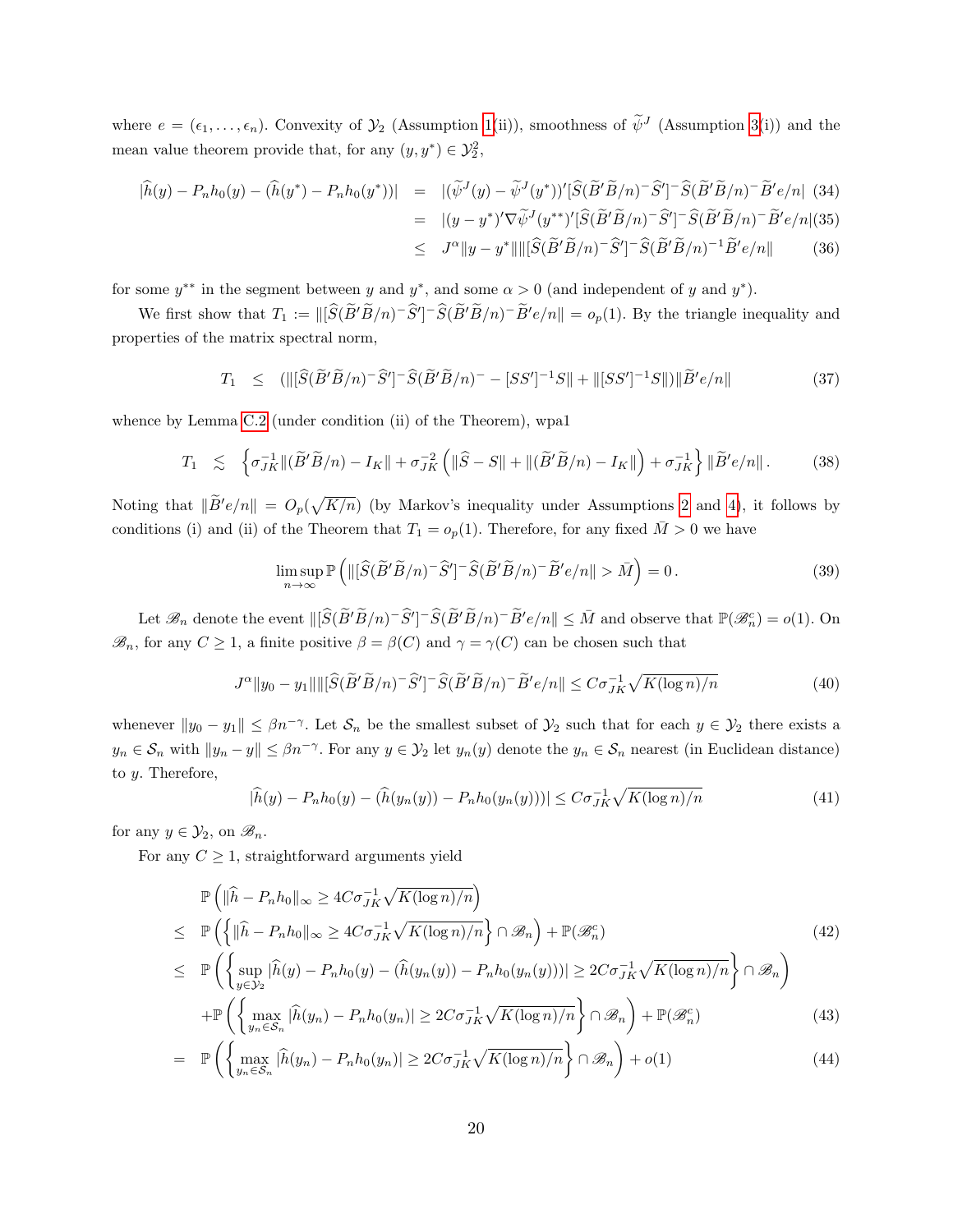where the final line is by [\(41\)](#page-21-0) and the fact that  $\mathbb{P}(\mathscr{B}_n^c) = o(1)$ . For the remaining term:

$$
\mathbb{P}\left(\left\{\max_{y_n \in \mathcal{S}_n} |\widehat{h}(y_n) - P_n h_0(y_n)| \ge 2C\sigma_{JK}^{-1} \sqrt{K(\log n)/n}\right\} \cap \mathcal{B}_n\right)
$$
\n
$$
\mathbb{P}\left(\max_{y_n \in \mathcal{S}_n} |\widetilde{\psi}^J(y_n)'[\widehat{S}(\widetilde{B}'\widetilde{B}/n)^{-}\widehat{S}']^{-}\widehat{S}(\widetilde{B}'\widetilde{B}/n)^{-}\widetilde{B}'e/n| \ge 2C\sigma_{JK}^{-1} \sqrt{K(\log n)/n}\right)
$$
\n(45)

$$
\leq \mathbb{P}\left(\max_{y_n \in \mathcal{S}_n} |\widetilde{\psi}^J(y_n)' \{ [\widehat{S}(\widetilde{B}'\widetilde{B}/n)^{-}\widehat{S}']^{-}\widehat{S}(\widetilde{B}'\widetilde{B}/n)^{-} - [SS']^{-1}S \} \widetilde{B}'e/n \} \geq C\sigma_{JK}^{-1} \sqrt{K(\log n)/n} \right) (46)
$$

$$
+\mathbb{P}\left(\max_{y_n \in S_n} |\widetilde{\psi}^J(y_n)'[SS']^{-1}S\widetilde{B}'e/n| \ge C\sigma_{JK}^{-1}\sqrt{K(\log n)/n}\right). \tag{47}
$$

It is now shown that a sufficiently large C can be chosen to make terms  $(46)$  and  $(47)$  arbitrarily small as  $n, J, K \to \infty$ . Observe that  $S_n$  has cardinality  $\lesssim n^{\nu}$  for some  $\nu = \nu(C) \in (0, \infty)$  under Assumption [1\(](#page-7-0)ii).

Control of [\(46\)](#page-22-0): The Cauchy-Schwarz inequality and Assumption [3](#page-8-3) yield

$$
|\tilde{\psi}^J(y_n)' \{ [\widehat{S}(\widetilde{B}'\widetilde{B}/n)^{-}\widehat{S}']^{-}\widehat{S}(\widetilde{B}'\widetilde{B}/n)^{-} - [SS']^{-1}S \}\widetilde{B}'e/n|
$$
  

$$
\lesssim \sqrt{J} ||[\widehat{S}(\widetilde{B}'\widetilde{B}/n)^{-}\widehat{S}']^{-}\widehat{S}(\widetilde{B}'\widetilde{B}/n)^{-} - [SS']^{-1}S || \times O_p(\sqrt{K/n})
$$
(48)

uniformly for  $y_n \in \mathcal{S}_n$  (recalling that  $\|\tilde{B}'e/n\| = O_p(\sqrt{K/n})$  under Assumptions [2](#page-8-2) and [4\)](#page-8-1). Therefore, [\(46\)](#page-22-0) will vanish asymptotically provided

$$
T_2 := \sigma_{JK}\sqrt{J} \|\left[\widehat{S}(\widetilde{B}'\widetilde{B}/n)^{-}\widehat{S}'\right]^{-}\widehat{S}(\widetilde{B}'\widetilde{B}/n)^{-} - [SS']^{-1}S\|/\sqrt{\log n} = o_p(1).
$$
\n(49)

Under condition (ii), the bound

<span id="page-22-0"></span> $\leq$ 

$$
T_2 \lesssim \sqrt{J} \left\{ \| (\widetilde{B}' \widetilde{B}/n) - I_K \| + \sigma_{JK}^{-1} \left( \| \widehat{S} - S \| + \| (\widetilde{B}' \widetilde{B}/n) - I_K \| \right) \right\} / \sqrt{\log n}
$$
(50)

holds wpa1 by Lemma [C.2,](#page-30-0) and so  $T_2 = o_p(1)$  by virtue of conditions (i) and (ii) of the Theorem.

Control of [\(47\)](#page-22-0): Let  $\{M_n : n \geq 1\}$  be an increasing sequence diverging to  $+\infty$  and define

$$
\epsilon_{1,i,n} = \epsilon_i \{ |\epsilon_i| \le M_n \}
$$
  
\n
$$
\epsilon_{2,i,n} = \epsilon_i - \epsilon_{1,i,n}
$$
  
\n
$$
g_{i,n} = \psi^J(y_n)' [SS']^{-1} S \tilde{b}^K(X_i).
$$
\n(51)

Simple application of the triangle inequality yields

<span id="page-22-1"></span>
$$
(47) \leq (\#\mathcal{S}_n) \max_{y_n \in \mathcal{S}_n} \mathbb{P}\left(\left\{ \left| \sum_{i=1}^n g_{i,n}(\epsilon_{1,i,n} - E[\epsilon_{1,i,n}|\mathcal{F}_{i-1}]) \right| > \frac{C}{3} \sigma_{JK}^{-1} \sqrt{K(\log n)/n} \right\} \cap \mathscr{A}_n \right) + \mathbb{P}(\mathscr{A}_n^c) (52)
$$

$$
+\mathbb{P}\left(\max_{y_n \in \mathcal{S}_n} \left| \frac{1}{n} \sum_{i=1}^n g_{i,n} E[\epsilon_{1,i,n} | \mathcal{F}_{i-1}] \right| \ge \frac{C}{3} \sigma_{JK}^{-1} \sqrt{K(\log n)/n} \right)
$$
(53)

$$
+\mathbb{P}\left(\max_{y_n \in \mathcal{S}_n} \left| \frac{1}{n} \sum_{i=1}^n g_{i,n} \epsilon_{2,i,n} \right| \ge \frac{C}{3} \sigma_{JK}^{-1} \sqrt{K(\log n)/n} \right) \tag{54}
$$

where  $\mathscr{A}_n$  is a measurable set to be defined. The following shows that terms [\(52\)](#page-22-1), [\(53\)](#page-22-1), and [\(54\)](#page-22-1) vanish asymptotically provided a sequence  $\{M_n : n \geq 1\}$  may be chosen such that  $\sqrt{nJ/\log n} = O(M_n^{1+\delta})$  and  $M_n = O(\sqrt{n/(J \log n)})$  and  $J \leq K$ . Choosing  $J \leq K$  and setting  $M_n^{1+\delta} \approx \sqrt{nK/\log n}$  trivially satisfies the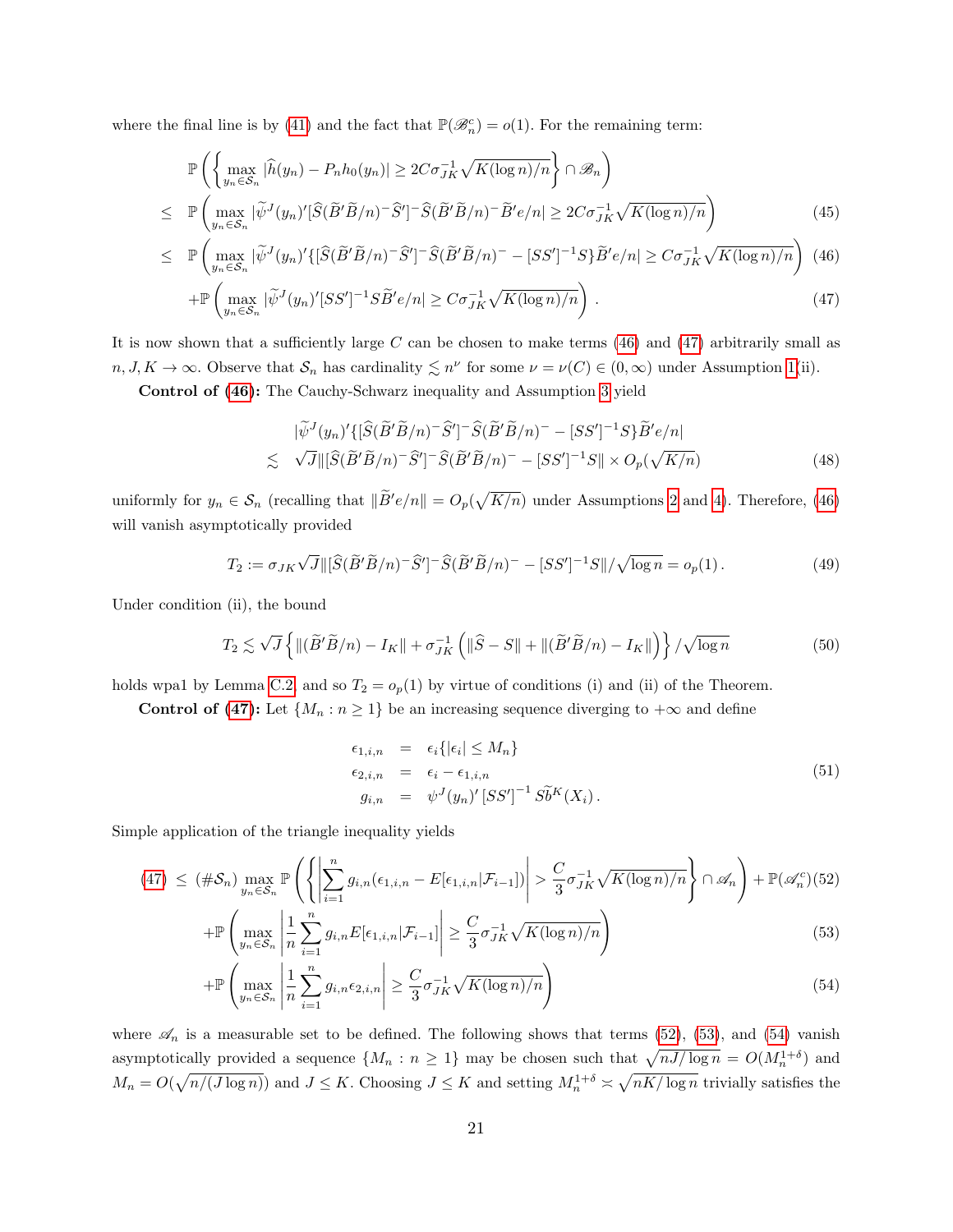condition  $\sqrt{nK/\log n} = O(M_n^{1+\delta})$ . The condition  $M_n = O(\sqrt{n/(K \log n)})$  is satisfied for this choice of  $M_n$ provided  $K \lesssim (n/\log n)^{\delta/(2+\delta)}$ .

Control of  $(53)$  and  $(54)$ : For term  $(54)$ , first note that

$$
|g_{i,n}| \lesssim \sigma_{JK}^{-1} \sqrt{JK} \tag{55}
$$

whenever  $\sigma_{JK} > 0$  by the Cauchy-Schwarz inequality, and Assumptions [3](#page-8-3) and [4.](#page-8-1) This, together with Markov's inequality and Assumption [2\(](#page-8-2)iii) yields

$$
\mathbb{P}\left(\max_{y_n \in \mathcal{S}_n} \left| \frac{1}{n} \sum_{i=1}^n g_{i,n} \epsilon_{2,i,n} \right| \ge \frac{C}{3} \sigma_{JK}^{-1} \sqrt{K(\log n)/n} \right) \le \frac{\sigma_{JK}^{-1} \sqrt{JK} E[|\epsilon_i| \{|\epsilon_i| > M_n\}]}{\sigma_{JK}^{-1} \sqrt{K(\log n)/n}} \tag{56}
$$

$$
\leq \sqrt{\frac{nJ}{\log n}} \frac{E[|\epsilon_i|^{2+\delta} \{|\epsilon_i| > M_n\}]}{M_n^{1+\delta}} \tag{57}
$$

which is  $o(1)$  provided  $\sqrt{nJ/\log n} = O(M_n^{1+\delta})$ . Term [\(53\)](#page-22-1) is controlled by an identical argument, using the fact that  $E[\epsilon_{1,i,n}|\mathcal{F}_{i-1}] = -E[\epsilon_{2,i,n}|\mathcal{F}_{i-1}]$  by Assumption [2\(](#page-8-2)i).

Control of  $(52)$ : Term  $(52)$  is to be controlled using an exponential inequality for martingales due to [van de Geer](#page-36-14) [\(1995\)](#page-36-14). Let  $\mathscr{A}_n$  denote the set on which  $\|(\widetilde{B}'\widetilde{B}/n) - I_K\| \leq \frac{1}{2}$  and observe that  $\mathbb{P}(\mathscr{A}_n^c) = o(1)$ under the condition  $\|(\widetilde{B}'\widetilde{B}/n) - I_K\| = o_p(1)$ . Under Assumptions [2\(](#page-8-2)ii), [3,](#page-8-3) and [4,](#page-8-1) the predictable variation of the summands in [\(52\)](#page-22-1) may be bounded by

$$
\frac{1}{n^2} \sum_{i=1}^n E[(g_{i,n}(\epsilon_{1,i,n} - E[\epsilon_{1,i,n}|\mathcal{F}_{i-1}]))^2 | \mathcal{F}_{i-1}] \leq n^{-1} \widetilde{\psi}^J(y_n)' [SS']^{-1} S(\widetilde{B}' \widetilde{B}/n) S' [SS']^{-1} \widetilde{\psi}^J(y_n) \tag{58}
$$

$$
\lesssim \sigma_{JK}^{-2} J/n \quad \text{on } \mathscr{A}_n \tag{59}
$$

uniformly for  $y_n \in \mathcal{S}_n$ . Moreover, under Assumption [4,](#page-8-1) each summand is bounded uniformly for  $y_n \in \mathcal{S}_n$  by

$$
|n^{-1}g_{i,n}(\epsilon_{1,i,n} - E[\epsilon_{1,i,n}|\mathcal{F}_{i-1}])| \lesssim \frac{\sigma_{JK}^{-1}\sqrt{JK}M_n}{n} \,. \tag{60}
$$

Lemma 2.1 of [van de Geer](#page-36-14) [\(1995\)](#page-36-14) then provides that [\(52\)](#page-22-1) may be bounded by

$$
(\#\mathcal{S}_n) \max_{y_n \in \mathcal{S}_n} \mathbb{P}\left(\left\{ \left| \sum_{i=1}^n g_{i,n}(\epsilon_{1,i,n} - E[\epsilon_{1,i,n}|\mathcal{F}_{i-1}]) \right| > \frac{C}{3} \sigma_{JK}^{-1} \sqrt{K(\log n)/n} \right\} \cap \mathscr{A}_n \right) + \mathbb{P}(\mathscr{A}_n^c)
$$
  

$$
\lesssim n^{\nu} \exp\left\{ -\frac{C\sigma_{JK}^{-2} K(\log n)/n}{c_1 \sigma_{JK}^{-2} J/n + c_2 n^{-1} \sigma_{JK}^{-2} \sqrt{JK} M_n \sqrt{CK(\log n)/n}} \right\} + o(1)
$$
 (61)

$$
\lesssim \exp\left\{\log n - \frac{CK(\log n)/n}{c_3 J/n}\right\} + \exp\left\{\log n - \frac{\sqrt{CK(\log n)/n}}{c_4 KM_n/n}\right\} + o(1) \tag{62}
$$

for finite positive constants  $c_1, \ldots, c_4$ . Thus [\(52\)](#page-22-1) is  $o(1)$  for large enough C by virtue of the conditions  $M_n = O(\sqrt{n/(J \log n)})$  and  $J \leq K$ .

#### B.2 Proofs for Section [3](#page-9-0)

**Proof of Theorem [3.1.](#page-11-4)** Theorem [2.1](#page-8-0) gives  $\|\hat{h} - P_n h_0\|_{\infty} = O_p(\sigma_{JK}^{-1}\sqrt{K(\log n)/n})$  provided the conditions of Theorem [2.1](#page-8-0) are satisfied. The conditions  $J \leq K$  and  $K \leq (n/\log n)^{\delta/(2+\delta)}$  are satisfied by hypothesis.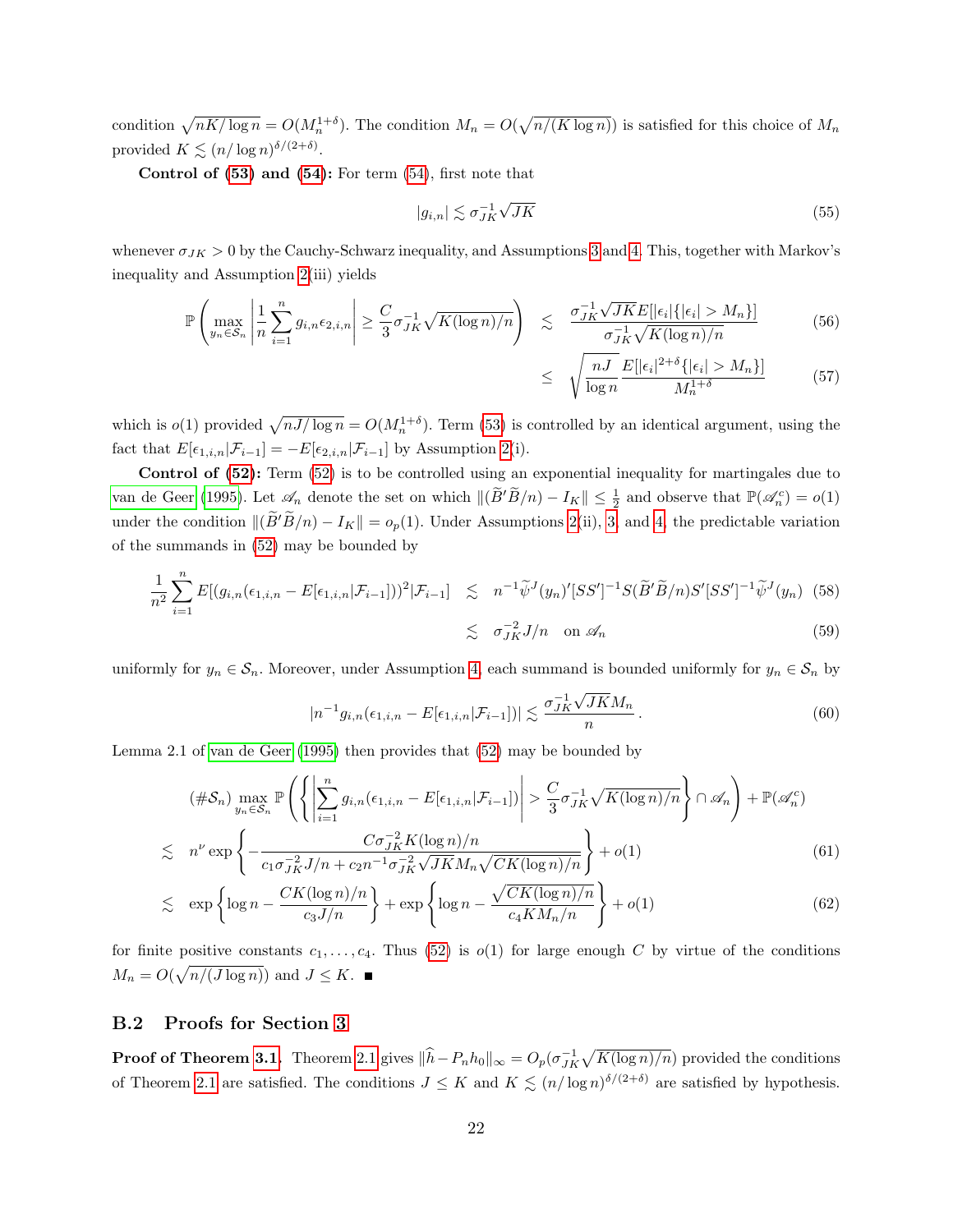Corollary [5.1](#page-16-1) (under Assumptions [3](#page-8-3) and [4](#page-8-1) and the fact that  $\{(X_i, Y_{2i})\}_{i=1}^n$  are i.i.d. and  $J \leq K$ ) yields

<span id="page-24-4"></span>
$$
\|(\widetilde{B}'\widetilde{B}/n) - I_K\| = O_p(\sqrt{K(\log K)/n})
$$
\n(63)

$$
\|\widehat{S} - S\| = O_p(\sqrt{K(\log K)/n}).\tag{64}
$$

Therefore, the conditions of Theorem [2.1](#page-8-0) are satisfied by these rates and the conditions on  $J$  and  $K$  in Theorem [3.1.](#page-11-4)

It remains to control the approximation error  $||P_n h_0 - h_0||_{\infty}$ . Under Assumptions [1,](#page-7-0) [3](#page-8-3) (with  $\Psi_J$  =  $\text{BSpl}(J,[0,1]^d,\gamma)$  or  $\text{Wav}(J,[0,1]^d,\gamma)$  and [5](#page-9-1) there exists a  $\pi_J h_0 = \tilde{\psi}^{J'} c_J \in \Psi_J$  with  $c_J \in \mathbb{R}^J$  such that

<span id="page-24-2"></span>
$$
||h_0 - \pi_J h_0||_{\infty} = O(J^{-p/d})
$$
\n(65)

(see, e.g., [Huang](#page-35-11) [\(1998\)](#page-35-11)) so it suffices to control  $||P_n h_0 - \pi_J h_0||_{\infty}$ .

Both  $P_n h_0$  and  $\pi_J h_0$  lie in  $\Psi_J$ , so  $||P_n h_0 - \pi_J h_0||_{\infty}$  may be rewritten as

<span id="page-24-1"></span>
$$
||P_n h_0 - \pi_J h_0||_{\infty} = \frac{||P_n h_0 - \pi_J h_0||_{\infty}}{||\Pi_K T(P_n h_0 - \pi_J h_0)||_{\infty}} \times ||\Pi_K T(P_n h_0 - \pi_J h_0)||_{\infty}
$$
(66)

$$
\leq \quad \sigma_{\infty,JK}^{-1} \times \|\Pi_K T (P_n h_0 - \pi_J h_0)\|_{\infty} \tag{67}
$$

where

$$
\Pi_K T (P_n h_0 - \pi_J h_0)(x) = \tilde{b}^K(x) S' [\hat{S}(\tilde{B}'\tilde{B}/n)^{-} \hat{S}]^{-} \hat{S}(\tilde{B}'\tilde{B}/n)^{-} \tilde{B}'(H_0 - \Psi c_J)/n. \tag{68}
$$

Define the  $K \times K$  matrices

<span id="page-24-5"></span>
$$
D = S'[SS']^{-1}S
$$
  
\n
$$
\hat{D} = (\tilde{B}'\tilde{B}/n)^{-}\hat{S}'[\hat{S}(\tilde{B}'\tilde{B}/n)^{-}\hat{S}]^{-}\hat{S}(\tilde{B}'\tilde{B}/n)^{-}.
$$
\n(69)

By the triangle inequality,

$$
\|\Pi_K T(P_n h_0 - \pi_J h_0)\|_{\infty} \tag{70}
$$

<span id="page-24-3"></span>
$$
\leq \quad \|\tilde{b}^K(x)\tilde{D}\tilde{B}'(H_0 - \Psi c_J)/n\|_{\infty} \tag{71}
$$

$$
+ \|\tilde{b}^K(x)\{S' - (\tilde{B}'\tilde{B}/n)^{-}\hat{S}'\}[\hat{S}(\tilde{B}'\tilde{B}/n)^{-}\hat{S}]^{-}\hat{S}(\tilde{B}'\tilde{B}/n)^{-}\tilde{B}'(H_0 - \Psi c_J)/n\|_{\infty}.
$$
 (72)

The arguments below will show that

<span id="page-24-0"></span>
$$
\|\Pi_K T(P_n h_0 - \pi_J h_0)\|_{\infty} = O_p(\sqrt{K(\log n)/n}) \times \|h_0 - \pi_J h_0\|_{\infty} + O_p(1) \times \|\Pi_K T(h_0 - \pi_J h_0)\|_{\infty}.
$$
 (73)

Substituting [\(73\)](#page-24-0) into [\(67\)](#page-24-1) and using Assumption [7\(](#page-11-2)ii), the bound  $\sigma_{\infty,JK}^{-1} \lesssim \sqrt{2}$  $\overline{J} \times \sigma_{JK}^{-1}$  (under Assumption [3\)](#page-8-3), equation [\(65\)](#page-24-2), and the condition  $p \ge d/2$  in Assumption [5](#page-9-1) yields the desired result

$$
||P_n h_0 - \pi_J h_0||_{\infty} = O_p(J^{-p/d} + \sigma_{JK}^{-1} \sqrt{K(\log n)/n}). \tag{74}
$$

Control of [\(71\)](#page-24-3): By the triangle and Cauchy-Schwarz inequalities and compatibility of the spectral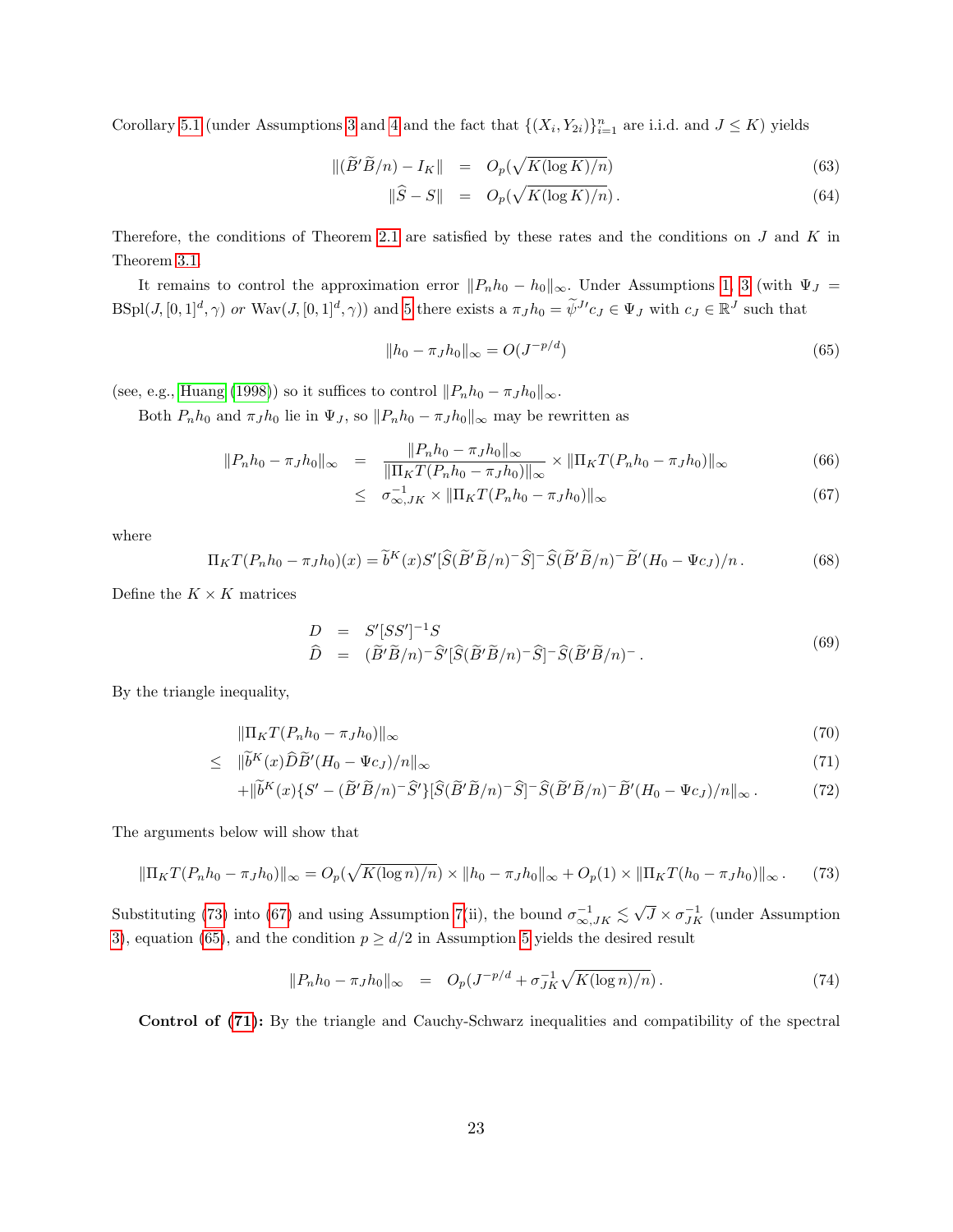norm under multiplication,

$$
(71) \leq \|\tilde{b}^{K}(x)(\tilde{D} - D)\tilde{B}'(H_{0} - \Psi c_{J})/n\|_{\infty} \n+ \|\tilde{b}^{K}(x)D\{\tilde{B}'(H_{0} - \Psi c_{J})/n - E[\tilde{b}^{K}(X_{i})(h_{0}(Y_{2i}) - \pi_{J}h_{0}(Y_{2i}))]\}\|_{\infty} \n+ \|\tilde{b}^{K}(x)DE[\tilde{b}^{K}(X_{i})\Pi_{K}T(h_{0} - \pi_{J}h_{0})(X_{i})]\|_{\infty} \n\lesssim \sqrt{K}\|\tilde{D} - D\|\{O_{p}(\sqrt{K/n}) \times \|h_{0} - \pi_{J}h_{0}\|_{\infty} + \|\Pi_{K}T(h_{0} - \pi_{J}h_{0})\|_{L^{2}(X)}\} \n+ O_{p}(\sqrt{K(\log n)/n}) \times \|h_{0} - \pi_{J}h_{0}\|_{\infty} \n+ \|\tilde{b}^{K}(x)DE[\tilde{b}^{K}(X_{i})\Pi_{K}T(h_{0} - \pi_{J}h_{0})(X_{i})]\|_{\infty}
$$
\n(76)

by Lemma [C.3](#page-32-0) and properties of the spectral norm. Lemma [C.2](#page-30-0) (the conditions of Lemma [C.2](#page-30-0) are satisfied by virtue of [\(63\)](#page-24-4) and [\(64\)](#page-24-4) and the condition  $\sigma_{JK}^{-1} K \sqrt{(\log n)/n} \lesssim 1$ ) and the condition  $\sigma_{JK}^{-1} K \sqrt{(\log n)/n} \lesssim 1$ yield  $\sqrt{K} \|\hat{D} - D\| = O_p(1)$ . Finally, Lemma [C.1](#page-29-0) (under Assumptions [1](#page-7-0) and [4\)](#page-8-1) provides that

$$
\|\widetilde{b}^{K}(x)DE[\widetilde{b}^{K}(X_{i})\Pi_{K}T(h_{0}-\pi_{J}h_{0})(X_{i})]\|_{\infty} \lesssim \|\Pi_{K}T(h_{0}-\pi_{J}h_{0})\|_{\infty}
$$
\n(77)

and so

$$
(71) = O_p(\sqrt{K(\log n)/n}) \times ||h_0 - \pi_J h_0||_{\infty} + O_p(1) \times ||\Pi_K T(h_0 - \pi_J h_0)||_{\infty}
$$
\n(78)

as required.

Control of [\(72\)](#page-24-3): By the Cauchy-Schwarz inequality, compatibility of the spectral norm under multiplication, and Assumption [4,](#page-8-1)

$$
(72) \lesssim \sqrt{K}||S' - (\widetilde{B}'\widetilde{B}/n)^{-}\widehat{S}'||||[\widehat{S}(\widetilde{B}'\widetilde{B}/n)^{-}\widehat{S}]^{-}\widehat{S}(\widetilde{B}'\widetilde{B}/n)^{-}||||\widetilde{B}'(H_0 - \Psi c_J)/n|| \tag{79}
$$

$$
\lesssim \sigma_{JK}^{-1} \sqrt{K} \{ \| (\widetilde{B}' \widetilde{B}/n) - I_K \| + \| \widehat{S} - S \| \} \| \widetilde{B}' (H_0 - \Psi c_J) / n \|
$$
\n(80)

where the second line holds wpa1, by Lemma [C.2](#page-30-0) (the conditions of Lemma [C.2](#page-30-0) are satisfied by virtue of [\(63\)](#page-24-4) and [\(64\)](#page-24-4) and the condition  $\sigma_{JK}^{-1} K \sqrt{(\log n)/n} \lesssim 1$ . Applying (63) and (64) and the condition  $\sigma_{JK}^{-1} K \sqrt{\left(\log n\right)/n} \lesssim 1$  again yields

(72) = 
$$
O_p(1) \times ||\widetilde{B}'(H_0 - \Psi c_J)/n||
$$
 (81)

$$
= O_p(\sqrt{K/n}) \times ||h_0 - \pi_J h_0||_{\infty} + O_p(1) \times ||\Pi_K T(h_0 - \pi_J h_0)||_{\infty}
$$
\n(82)

by Lemma [C.3,](#page-32-0) equation [\(65\)](#page-24-2), and the relation between  $\|\cdot\|_{\infty}$  and  $\|\cdot\|_{L^2(X)}$ .

**Proof of Lemma [3.1.](#page-10-0)** As already mentioned, Assumption [7\(](#page-11-2)i) implies that the operators  $T, T^*, TT^*$  and  $T^*T$  are all compact with the singular value system  $\{\mu_k; \phi_{1k}, \phi_{0k}\}_{k=1}^{\infty}$  where  $\mu_1 = 1 \ge \mu_2 \ge \mu_3 \ge ... \searrow 0$ . For any  $h \in B(p, L) \subset L^2(Y_2)$ ,  $g \in L^2(X)$ , we have

$$
(Th)(x) = \sum_{k=1}^{\infty} \mu_k \langle h, \phi_{1k} \rangle_{Y_2} \phi_{0k}(x), \quad (T^*g)(y_2) = \sum_{k=1}^{\infty} \mu_k \langle g, \phi_{0k} \rangle_X \phi_{1k}(y_2).
$$

Let  $P_J = clsp\{\phi_{0k} : k = 1, ..., J\}$ , and note that  $P_J$  is a closed linear subspace of  $B_K$  under the conditions of part  $(3)$ .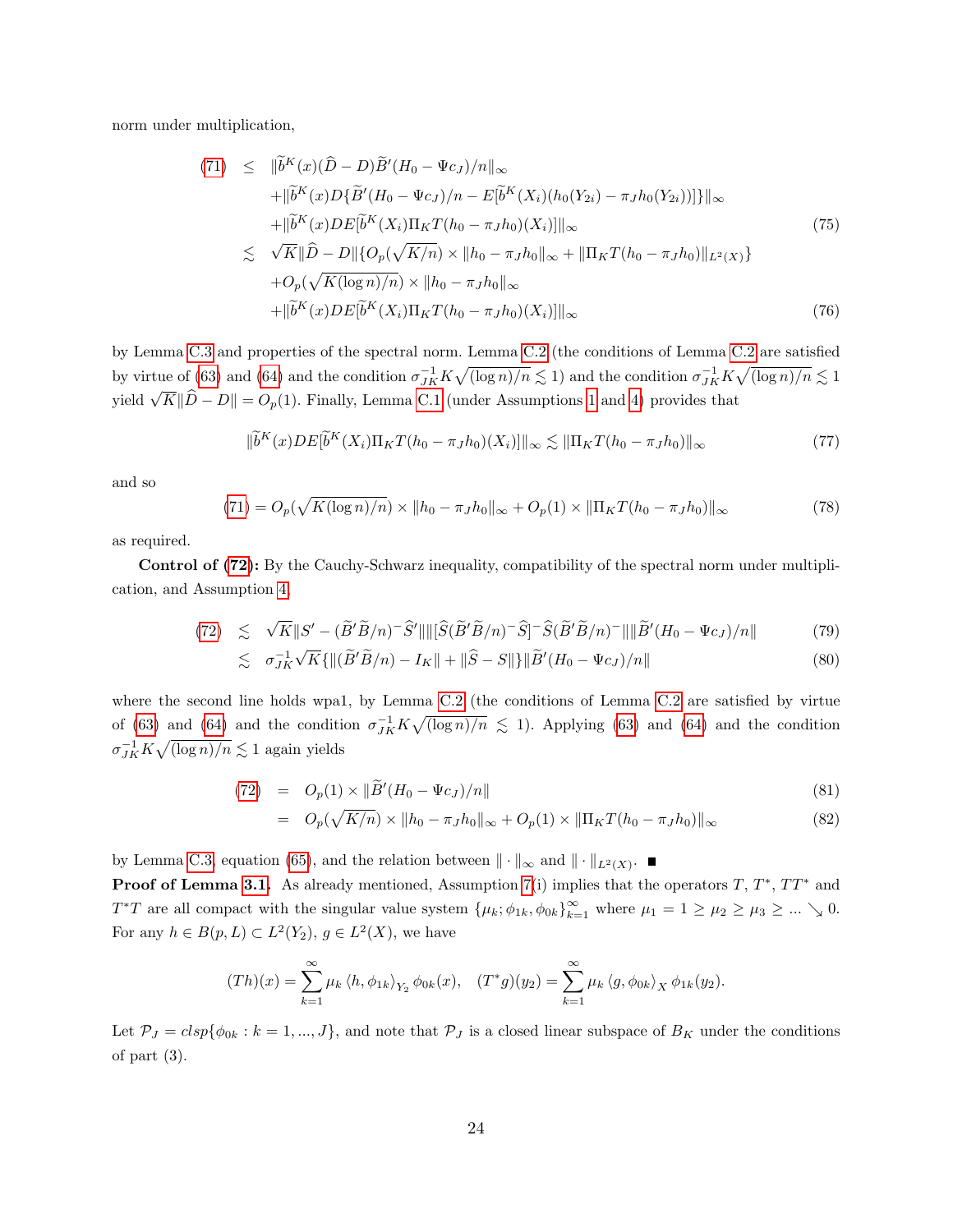To prove part (3), for any  $h \in \Psi_J$  with  $J \leq K$ , we have

$$
\Pi_K Th(\cdot) = \sum_{j=1}^K \langle Th, \widetilde{b}_{Kj} \rangle_X \widetilde{b}_{Kj}(\cdot)
$$
\n(83)

$$
= \sum_{j=1}^{J} \langle Th, \phi_{0j} \rangle_X \phi_{0j}(\cdot) + R(\cdot, h) \tag{84}
$$

for some  $R(\cdot, h) \in B_K \backslash \mathcal{P}_J$ . Therefore

$$
\sigma_{JK}^2 = \inf_{h \in \Psi_J : \|h\|_{L^2(Y_2)} = 1} \|\Pi_K Th(X)\|_{L^2(X)}^2 \tag{85}
$$

$$
= \inf_{h \in \Psi_J: ||h||_{L^2(Y_2)}=1} \left\| \sum_{j=1}^J \left\langle Th, \phi_{0j} \right\rangle_X \phi_{0j}(\cdot) + R(\cdot, h) \right\|_{L^2(X)}^2 \tag{86}
$$

$$
= \inf_{h \in \Psi_J: ||h||_{L^2(Y_2)}=1} \left( \sum_{j=1}^J \langle Th, \phi_{0j} \rangle_X^2 + ||R(\cdot, h)||^2_{L^2(X)} \right) \tag{87}
$$

$$
\geq \inf_{h \in \Psi_J: ||h||_{L^2(Y_2)} = 1} \left( \sum_{j=1}^J \langle Th, \phi_{0j} \rangle_X^2 \right) \tag{88}
$$

$$
= \inf_{h \in \Psi_J: ||h||_{L^2(Y_2)}=1} \left( \sum_{j=1}^J \mu_j^2 \left\langle h, \phi_{1j} \right\rangle_{Y_2}^2 \right) \tag{89}
$$

$$
\geq \mu_{J}^{2} \inf_{h \in \Psi_{J}: ||h||_{L^{2}(Y_{2})}=1} \left( \sum_{j=1}^{J} \langle h, \phi_{1j} \rangle_{Y_{2}}^{2} \right) = \mu_{J}^{2}.
$$
 (90)

This, together with part (1), gives  $1/\mu_J \ge \sigma_{JK}^{-1} \ge \tau_{2,2,J} \ge 1/\mu_J$ .

Proof of Theorem [3.3.](#page-13-3) Our proof proceeds by application of Theorem 2.5 of [Tsybakov](#page-36-9) [\(2009\)](#page-36-9) (page 99). We first explain the scalar  $(d = 1)$  case in detail. Let  $\{\phi_{jk}, \psi_{jk}\}_{j,k}$  be a wavelet basis for  $L^2([0, 1])$  as in the construction of [Cohen et al.](#page-34-14) [\(1993a](#page-34-14)[,b\)](#page-34-15) with regularity  $\gamma > \max\{p, \varsigma\}$  using a pair  $(\phi, \psi)$  for which support $(\phi)$  = support $(\psi)$  = [0, 2N – 1]. The precise type of wavelet is not important, but we do require that  $\|\psi\|_{\infty} < \infty$ . For given j, the wavelet space  $W_j$  consists of  $2^j$  functions  $\{\psi_{jk}\}_{1 \leq k \leq 2^j}$ , such that  $\{\psi_{jk}\}_{1 \leq k \leq 2^j-2N}$ are interior wavelets for which  $\psi_{jk}(\cdot) = 2^{j/2}\psi(2^j(\cdot)-k)$ . We will choose j deterministically with n, such that

$$
2^j \asymp (n/\log n)^{1/(2(p+\varsigma)+1)}.
$$
\n(91)

By construction, the support of each interior wavelet is an interval of length  $2^{-j}(2N-1)$ . Thus for all j sufficiently large,<sup>[7](#page-26-0)</sup> we may choose a set  $M \subset \{1, \ldots, 2^{j} - 2N\}$  of interior wavelets with  $\#(M) \gtrsim 2^{j}$  such that support $(\psi_{jm}) \cap \text{support}(\psi_{jm'}) = \emptyset$  for all  $m, m' \in M$  with  $m \neq m'$ . Note also that by construction we have  $\#(M) \leq 2^{j}$  (since there are  $2^{j} - 2N$  interior wavelets).

We begin by defining a family of submodels. Let  $h_0 \in B(p, L)$  be such that  $||h_0||_{B^p_{\infty, \infty}(\mathcal{Y}_2)} \leq L/2$ , and for each  $m \in M$  let

$$
h_m = h_0 + c_0 2^{-j(p+1/2)} \psi_{jm} \tag{92}
$$

<span id="page-26-0"></span><sup>7</sup>Hence the lim inf in our statement of the Lemma.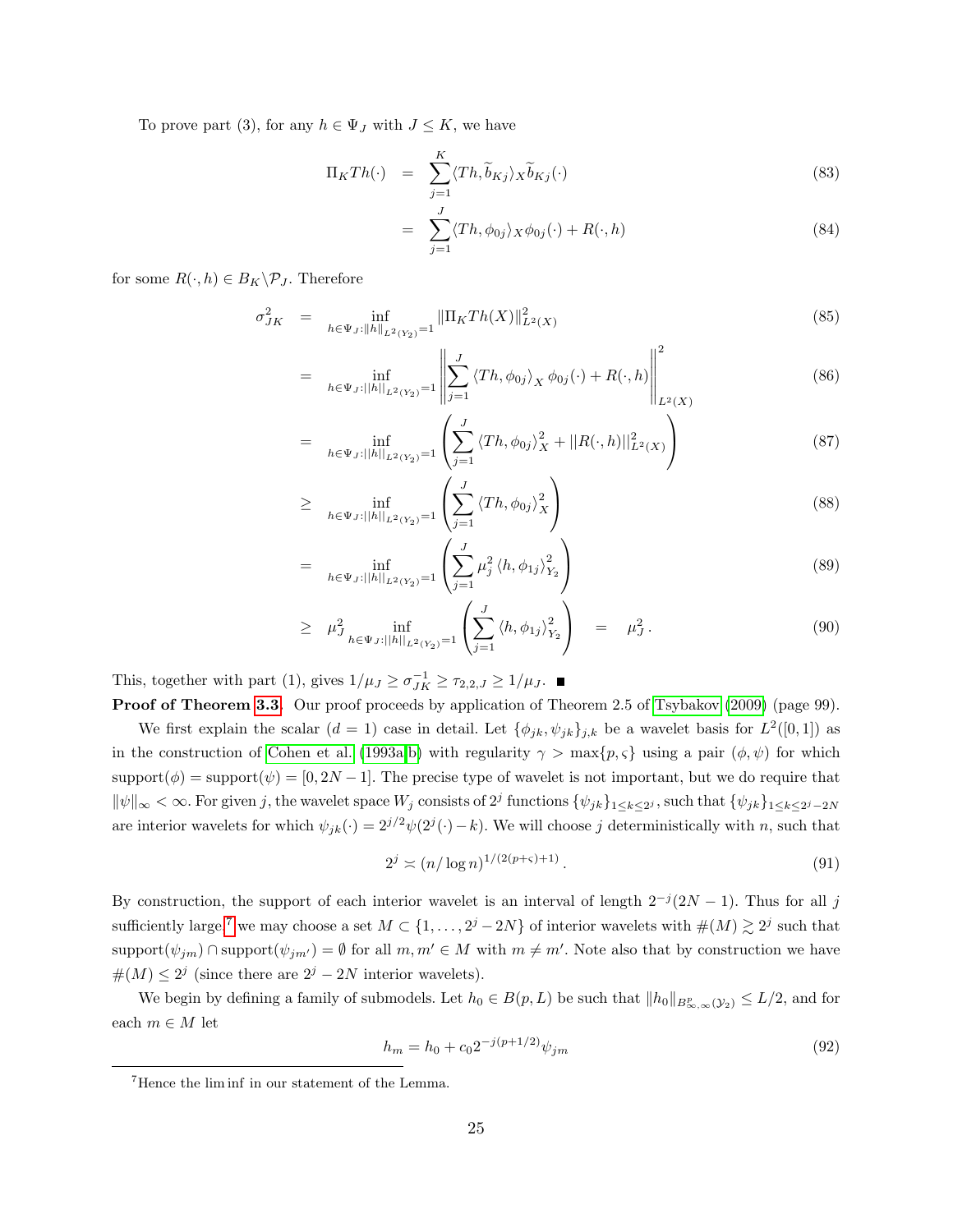where  $c_0$  is a positive constant to be defined subsequently. Noting that

$$
c_0 2^{-j(p+1/2)} \|\psi_{jm}\|_{B^p_{\infty,\infty}} \lesssim c_0 2^{-j(p+1/2)} \|\psi_{jm}\|_{b^p_{\infty,\infty}} \tag{93}
$$

$$
\leq c_0 \tag{94}
$$

it follows by the triangle inequality that  $||h_m||_{B^p_{\infty,\infty}} \leq L$  uniformly in m for all sufficiently small  $c_0$ . For  $m \in \{0\} \cup M$  let  $P_m$  be the joint distribution of  $\{(X_i, Y_{1i})\}_{i=1}^n$  with  $Y_{1i} = Th_m(X_i) + u_i$  for the Gaussian NPIR model [\(20\)](#page-13-2).

To apply Theorem 2.5 of [Tsybakov](#page-36-9) [\(2009\)](#page-36-9), first note that for any  $m \in M$ 

$$
||h_0 - h_m||_{\infty} = c_0 2^{-j(p+1/2)} ||\psi_{jm}||_{\infty}
$$
\n(95)

$$
= c_0 2^{-jp} \|\psi\|_{\infty} \tag{96}
$$

and for any  $m, m' \in M$  with  $m \neq m'$ 

$$
||h_m - h_{m'}||_{\infty} = c_0 2^{-j(p+1/2)} ||\psi_{jm} - \psi_{jm'}||_{\infty}
$$
\n(97)

$$
= 2c_0 2^{-jp} \|\psi\|_{\infty} \tag{98}
$$

by virtue of the disjoint support of  $\{\psi_{jm}\}_{m\in M}$ . Using the KL divergence for the multivariate normal distribution (under the Gaussian NPIR model [\(20\)](#page-13-2)), Assumption [8](#page-13-0) and the equivalence between the Besov function-space and sequence-space norms, the KL distance  $K(P_m, P_0)$  is

$$
K(P_m, P_0) \leq \frac{1}{2} \sum_{i=1}^n (c_0 2^{-j(p+1/2)})^2 E\left[\frac{(T\psi_{jm}(X_i))^2}{\sigma^2(X_i)}\right]
$$
(99)

$$
\leq \frac{1}{2} \sum_{i=1}^{n} (c_0 2^{-j(p+1/2)})^2 \frac{E\left[ (T\psi_{jm}(X_i))^2 \right]}{\sigma_0^2} \tag{100}
$$

$$
= \frac{n}{2\sigma_0^2} (c_0 2^{-j(p+1/2)})^2 \| (T^*T)^{1/2} \psi_{jm}(Y_2) \|_{L^2(Y_2)}^2 \tag{101}
$$

$$
\lesssim \frac{n}{2\sigma_0^2} (c_0 2^{-j(p+1/2)})^2 (2^{-j\varsigma})^2 \tag{102}
$$

$$
= \frac{n}{2\sigma_0^2} c_0^2 2^{-j(2(p+\varsigma)+1)} \tag{103}
$$

$$
\lesssim c_0^2 \log n \tag{104}
$$

since  $2^{-j} \times ((\log n)/n)^{1/(2(p+\varsigma)+1)}$ . Moreover, since  $\#(M) \times 2^j$ , we have

$$
\log(\#(M)) \lesssim \log n + \log \log n \tag{105}
$$

Therefore, we may choose  $c_0$  sufficiently small that  $||h_m||_{B^p_{\infty,\infty}} \leq L$  and  $K(P_m, P_0) \leq \frac{1}{8} \log(\#(M))$  uniformly in m for all n sufficiently large. All conditions of Theorem 2.5 of [Tsybakov](#page-36-9)  $(2009)$  are satisfied and hence we obtain the lower bound result.

The multivarite case uses similar arguments for a tensor-product wavelet basis (see [Triebel](#page-36-7) [\(2006,](#page-36-7) [2008\)](#page-36-8)). We choose the same j for each univariate spaces such that  $2^j \n\times (n/\log n)^{1/(2(p+s)+d)}$  and so the tensorproduct wavelet space has dimension  $2^{jd} \asymp (n/\log n)^{d/(2(p+\varsigma)+d)}$ . We construct the same family of submodels,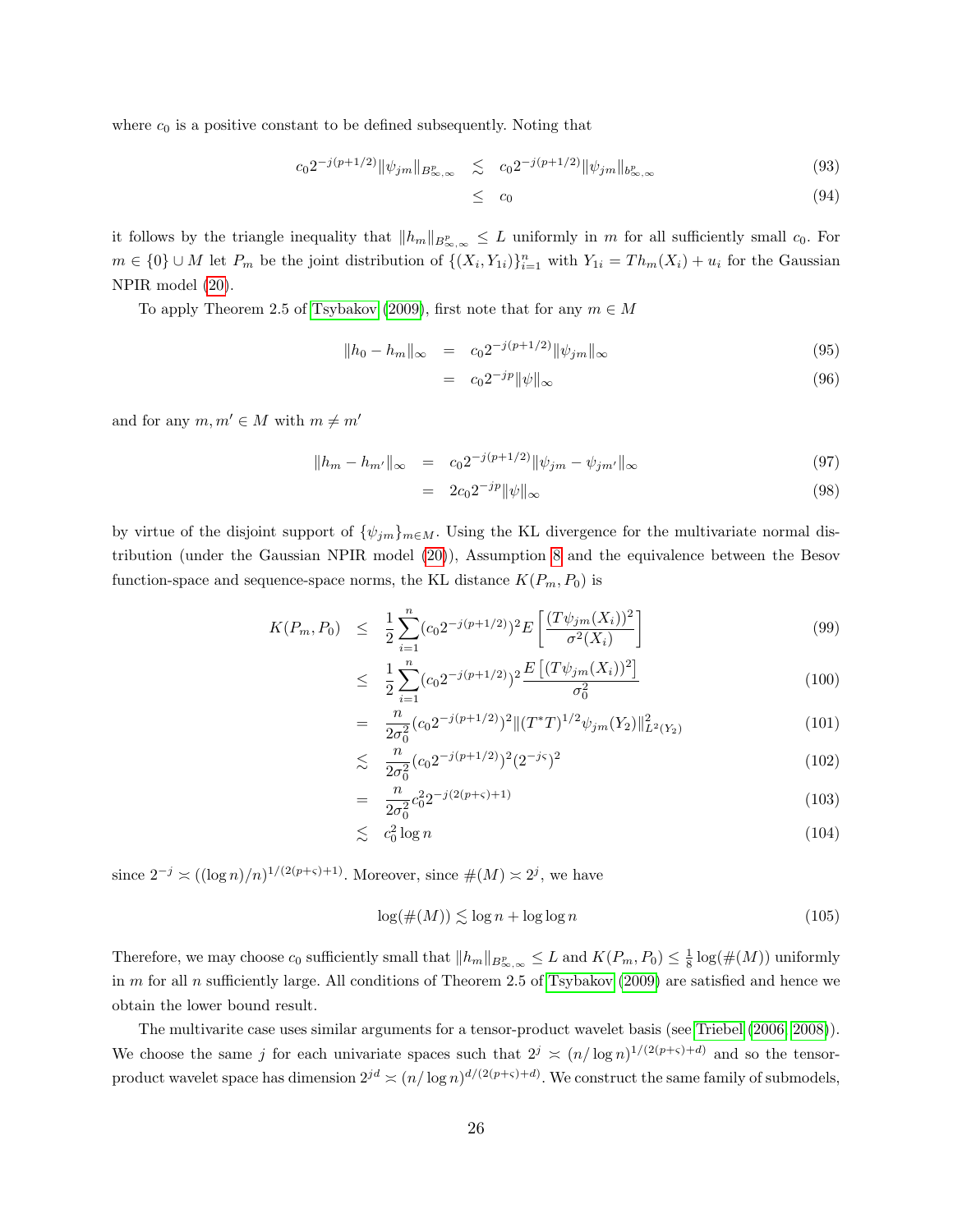setting  $h_m = h_0 + c_0 2^{-j(p+d/2)} \psi_{jm}$  where  $\psi_{jm}$  is now the product of d interior univariate wavelets defined previously. Since we take the product of  $d$  univariate interior wavelets, we again obtain

$$
||h_m - h_{m'}||_{\infty} \gtrsim c_0 2^{-jp} \tag{106}
$$

for each  $m, m' \in \{0\} \cup M$  with  $m \neq m'$ , and

$$
K(P_m, P_0) \leq \frac{n}{2\sigma_0^2} (c_0 2^{-j(p+d/2)})^2 (2^{-j\varsigma})^2 \tag{107}
$$

$$
= \frac{n}{2\sigma_0^2} c_0^2 2^{-j(2(p+\varsigma)+d)} \tag{108}
$$

$$
\lesssim c_0^2 \log n. \tag{109}
$$

The result follows as in the univariate case.  $\blacksquare$ 

## B.3 Proofs for Section [4](#page-14-0)

**Proof of Theorem [4.1.](#page-14-2)** The variance term is immediate from Theorem [2.1](#page-8-0) with  $\sigma_{JK} = 1$ . The bias calcula-tion follows from [Huang](#page-35-5) [\(2003\)](#page-35-5) under Assumptions [1\(](#page-7-0)ii), [4](#page-8-1) (with  $B_K = B\text{Spl}(K, [0,1]^d, \gamma)$  or  $\text{Wav}(K, [0,1]^d, \gamma)$ ), and [5](#page-9-1) and the fact that the empirical and true  $L^2(X)$  norms are equivalent over  $B_K$  wpa1 by virtue of the condition  $\|\tilde{B}'\tilde{B}/n - I_K\| = o_p(1)$ , which is implied by Condition (ii).

**Proof of Corollary [4.1.](#page-15-0)** By Theorem [4.1,](#page-14-2) the optimal sup-norm convergence rate  $(n/\log n)^{-p/(2p+d)}$  is achieved by setting  $K \asymp (n/\log n)^{d/(2p+d)}$ , with  $\delta \ge d/p$  for condition (i) to hold. (1) When the regressors are i.i.d., by Lemma [5.2,](#page-18-0) condition (ii) is satisfied provided that  $d \leq 2p$  (which is assumed in Assumption [5\)](#page-9-1). (2) When the regressors are exponentially β-mixing, by Lemma [5.3,](#page-19-1) condition (ii) is satisfied provided that  $d < 2p$ . (3) When the regressors are algebraically  $\beta$ -mixing at rate  $\gamma$ , by Lemma [5.3,](#page-19-1) condition (ii) is satisfied provided that  $(2 + \gamma)d < 2\gamma p$ .

#### B.4 Proofs for Section [5](#page-16-0)

**Proof of Corollary [5.1.](#page-16-1)** Follows by application of Theorem [5.1](#page-16-3) with  $t = C\sigma_n \sqrt{\log(d_1 + d_2)}$  for sufficiently large C, and applying the condition  $R_n \sqrt{\log(d_1 + d_2)} = o(\sigma_n)$ .

**Proof of Theorem [5.2.](#page-17-0)** By Berbee's lemma (enlarging the probability space as necessary) the processs  $\{X_i\}$ can be coupled with a process  $X_i^*$  such that  $Y_k := \{X_{(k-1)q+1}, \ldots, X_{kq}\}\$ and  $Y_k^* := \{X_{(k-1)q+1}^*, \ldots, X_{kq}\}\$ are identically distributed for each  $k \geq 1$ ,  $\mathbb{P}(Y_k \neq Y_k^*) \leq \beta(q)$  for each  $k \geq 1$  and  $\{Y_1^*, Y_3^*, \ldots\}$  are independent and  $\{Y_2^*, Y_4^*, \ldots\}$  are independent (see, e.g., [Doukhan et al.](#page-35-14) [\(1995\)](#page-35-14)). Let  $I_e$  and  $I_o$  denote the indices of  $\{1,\ldots,n\}$  corresponding to the odd- and even-numbered blocks, and  $I_r$  the indices in the remainder, so  $I_r = q[n/q] + 1, \ldots, n$  when  $q[n/q] < n$  and  $I_r = \emptyset$  when  $q[n/q] = n$ .

Let  $\Xi_{i,n}^* = \Xi(X_{i,n}^*)$ . By the triangle inequality,

$$
\mathbb{P}\left(\|\sum_{i=1}^{n}\Xi_{i,n}\| \geq 6t\right) \n\leq \mathbb{P}(\|\sum_{i=1}^{n/q|q}\Xi_{i,n}^{*}\| + \|\sum_{i\in I_{r}}\Xi_{i,n}\| + \|\sum_{i=1}^{[n/q]q}(\Xi_{i,n}^{*}-\Xi_{i,n})\| \geq 6t) \n\leq \frac{n}{q}\beta(q) + \mathbb{P}\left(\|\sum_{i\in I_{r}}\Xi_{i,n}\| \geq t\right) + \mathbb{P}\left(\|\sum_{i\in I_{e}}\Xi_{i,n}^{*}\| \geq t\right) + \mathbb{P}\left(\|\sum_{i\in I_{o}}\Xi_{i,n}^{*}\| \geq t\right)
$$
\n(110)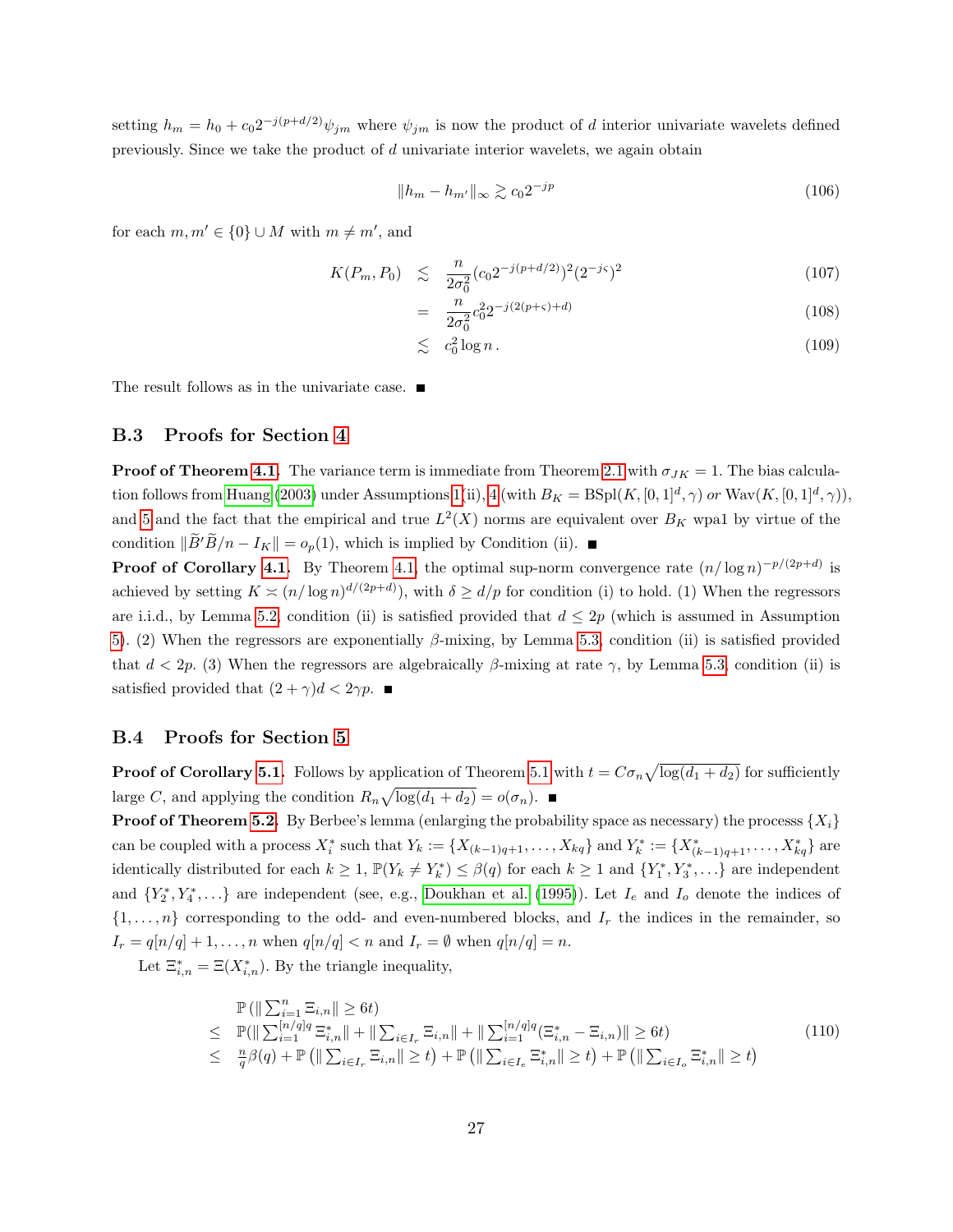To control the last two terms we apply Theorem [5.1,](#page-16-3) recognizing that  $\sum_{i\in I_e} \Xi_{i,n}^*$  and  $\sum_{i\in I_o} \Xi_{i,n}^*$  are each the sum of fewer than  $[n/q]$  independent  $d_1 \times d_2$  matrices, namely  $W_k^* = \sum_{i=(k-1)q+1}^{kq} \Xi_{i,n}^*$ . Moreover each  $W_k^*$  satisfies  $||W_k^*|| \leq qR_n$  and  $\max{||E[W_k^*W_k^*]||, ||E[W_k^*'W_k^*]||} \leq q^2s_n$ . Theorem [5.1](#page-16-3) then yields

$$
\mathbb{P}\left(\left\|\sum_{i\in I_e} \Xi_{i,n}^*\right\| \ge t\right) \le (d_1 + d_2) \exp\left(\frac{-t^2/2}{nqs_n^2 + qR_nt/3}\right) \tag{111}
$$

and similarly for  $I_o$ .

**Proof of Corollary [5.2.](#page-17-2)** Follows by application of Theorem [5.2](#page-17-0) with  $t = Cs_n\sqrt{nq \log(d_1 + d_2)}$  for sufficiently large C, and applying the conditions  $\frac{n}{q}\beta(q) = o(1)$  and  $R_n\sqrt{q\log(d_1+d_2)} = o(s_n\sqrt{n}).$ **Proof of Lemma [5.1.](#page-18-2)** Let  $G_K = E[b^K(X)b^K(X)']$ . Since  $B_K = c lsp\{b_1, \ldots, b_K\}$ , we have:

$$
\sup\{\left|\frac{1}{n}\sum_{i=1}^{n}b(X_i)^2 - 1\right| : b \in B_K, E[b(X)^2] = 1\}
$$
  
= 
$$
\sup\{|c'(B'B/n - G_K)c| : c \in \mathbb{R}^K, ||G_K^{1/2}c|| = 1\}
$$
 (112)

$$
= \sup\{|c'G_K^{1/2}(G_K^{-1/2}(B'B/n)G_K^{-1/2} - I_K)G_K^{1/2}c| : c \in \mathbb{R}^K, \|G_K^{1/2}c\| = 1\}
$$
(113)

$$
= \sup\{|c'(\widetilde{B}'\widetilde{B}/n - I_K)c| : c \in \mathbb{R}^K, ||c|| = 1\}
$$
\n(114)

$$
= \|\widetilde{B}'\widetilde{B}/n - I_K\|_2^2 \tag{115}
$$

as required.

**Proof of Lemma [5.2.](#page-18-0)** Follows by application of Corollary [5.1](#page-16-1) with  $\Xi_{i,n} = n^{-1}(\tilde{b}^K(X_i)\tilde{b}^K(X_i)' - I_K)$ ,  $R_n \lesssim n^{-1}(\zeta_0(K)^2 + 1)$ , and  $\sigma_n^2 \lesssim n^{-1}(\zeta_0(K)^2 + 1)$ .

**Proof of Lemma [5.3.](#page-19-1)** Follows by application of Corollary [5.2](#page-17-2) with  $\Xi_{i,n} = n^{-1}(\tilde{b}^K(X_i)\tilde{b}^K(X_i)' - I_K)$ ,  $R_n \lesssim n^{-1}(\zeta_0(K)^2 + 1)$ , and  $s_n^2 \lesssim n^{-2}(\zeta_0(K)^2 + 1)$ .

## C Supplementary lemmas and their proofs

[Huang](#page-35-5) [\(2003\)](#page-35-5) provides conditions under which the operator norm of orthogonal projections onto sieve spaces are stable in sup norm as the dimension of the sieve space increases. The following Lemma shows the same is true for the operator  $Q_K : L^{\infty}(X) \to L^{\infty}(X)$  given by

$$
Q_K u(x) = \tilde{b}^K(x) DE[\tilde{b}^K(X)u(X)]
$$
\n(116)

where  $D = S'[SS']^{-1}S$ , i.e.

$$
\limsup_{K \to \infty} \sup_{u \in L^{\infty}(X)} \frac{\|Q_K u\|_{\infty}}{\|u\|_{\infty}} \le C \tag{117}
$$

for some finite positive constant C. The proof follows by simple modification of the arguments in Theorem A.1 in [Huang](#page-35-5) [\(2003\)](#page-35-5) (see also Corollary A.1 of [Huang](#page-35-5) [\(2003\)](#page-35-5)).

<span id="page-29-0"></span>**Lemma C.1**  $Q_K$  is stable in sup norm under Assumption [1](#page-7-0) and [4.](#page-8-1)

**Proof of Lemma [C.1.](#page-29-0)** The assumptions of Theorem A.1 of [Huang](#page-35-5) [\(2003\)](#page-35-5) with  $\nu$  and  $\nu_n$  taken to be the distribution of X are satisfied under Assumption [1.](#page-7-0) Let  $P_K$  denote the orthogonal projection onto the sieve space, i.e.

$$
P_K u(x) = b^K(x)' E[b^K(X)b^K(X)']^{-1} E[b^K(X)u(X)]
$$
\n(118)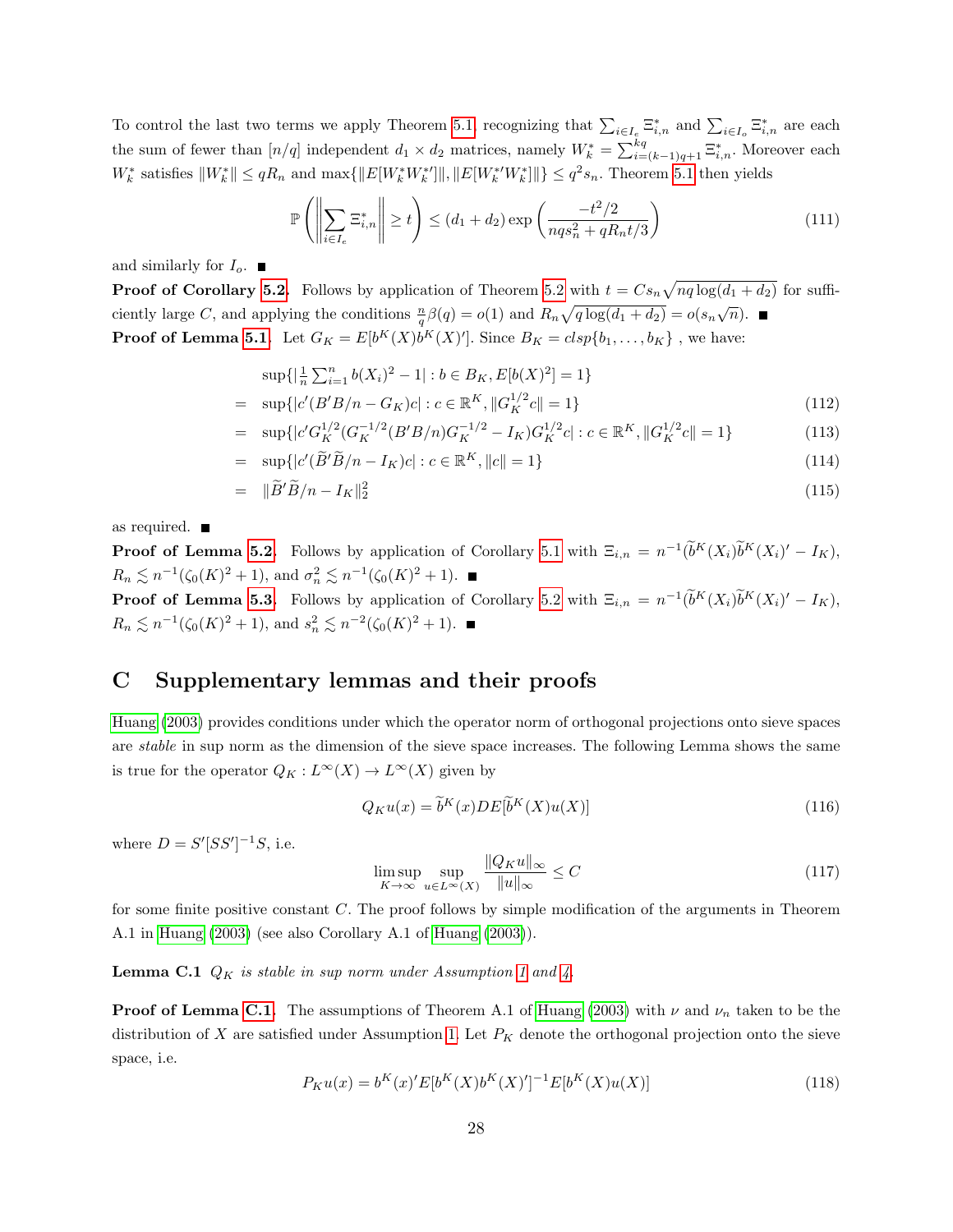for any  $u \in L^{\infty}(X)$ . Let  $\langle \cdot, \cdot \rangle$  denote the  $L^2(X)$  inner product. Since D is an orthogonal projection matrix and  $P_K$  is a  $L^2(X)$  orthogonal projection onto  $B_K$ , for any  $u \in L^{\infty}(X)$ 

<span id="page-30-2"></span>
$$
\|Q_K u\|_{L^2(X)}^2 = E[u(X)\tilde{b}^K(X)']D^2E[\tilde{b}^K(X)u(X)]
$$
  
\n
$$
\leq E[u(X)\tilde{b}^K(X)']E[\tilde{b}^K(X)u(X)]
$$
  
\n
$$
= \|P_K u\|_{L^2(X)}^2
$$
  
\n
$$
\leq \|u\|_{L^2(X)}^2.
$$
\n(119)

As in [Huang](#page-35-5) [\(2003\)](#page-35-5), let  $\Delta$  index a partition of X into finitely many polyhedra. Let  $v \in L^{\infty}(X)$  be supported on  $\delta_0$  for some  $\delta_0 \in \Delta$  (i.e.  $v(x) = 0$  if  $x \notin \delta_0$ ). For some coefficients  $\alpha_1, \ldots, \alpha_K$ ,

$$
Q_K v(x) = \sum_{i=1}^K \alpha_i b_{Ki}(x).
$$
 (120)

Let  $d(\cdot, \cdot)$  be the distance measure between elements of  $\Delta$  defined in the Appendix of [Huang](#page-35-5) [\(2003\)](#page-35-5). Let l be a nonnegative integer and let  $I_l \subset \{1, \ldots, K\}$  be the set of indices such that for any  $i \in I_l$  the basis function  $b_{Ki}$  is active on a  $\delta \in \Delta$  with  $d(\delta, \delta_0) \leq l$ . Finally, let

$$
v_l(x) = \sum_{i \in I_l} \alpha_i b_{Ki}(x). \tag{121}
$$

For any  $v \in L^{\infty}(X)$ ,

<span id="page-30-1"></span>
$$
\|Q_K v\|_{L^2(X)}^2
$$
\n
$$
= \|Q_K v - v\|_{L^2(X)}^2 + \|v\|_{L^2(X)}^2 + 2\langle Q_K v - v, v\rangle
$$
\n
$$
= \|P_K v - v\|_{L^2(X)}^2 + \|Q_K v - P_K v\|_{L^2(X)}^2 + 2\langle Q_K v - P_K v, P_K v - v\rangle + \|v\|_{L^2(X)}^2 + 2\langle Q_K v - v, v\rangle + \|v\|_{L^2(X)}^2
$$
\n
$$
\leq \|v_l - v\|_{L^2(X)}^2 + \|Q_K v - P_K v\|_{L^2(X)}^2 + 2\langle Q_K v - P_K v, P_K v - v\rangle + \|v\|_{L^2(X)}^2 + 2\langle Q_K v - v, v\rangle \quad (124)
$$
\n
$$
= \|v_l - v\|_{L^2(X)}^2 + \|v\|_{L^2(X)}^2 + \langle Q_K v - P_K v, Q_K v + P_K v - 2v\rangle + 2\langle Q_K v - v, v\rangle \quad (125)
$$
\n
$$
= \|v_l - v\|_{L^2(X)}^2 + \|v\|_{L^2(X)}^2 + \|Q_K v\|_{L^2(X)}^2 - \|P_K v\|_{L^2(X)}^2 - 2\langle Q_K v - P_K v, v\rangle + 2\langle Q_K v - v, v\rangle \quad (126)
$$
\n
$$
= \|v_l - v\|_{L^2(X)}^2 + \|v\|_{L^2(X)}^2 + \|Q_K v\|_{L^2(X)}^2 - \|P_K v\|_{L^2(X)}^2 + 2\langle P_K v - v, v\rangle \quad (127)
$$
\n
$$
= \|v_l - v\|_{L^2(X)}^2 + \|v\|_{L^2(X)}^2 + \|Q_K v\|_{L^2(X)}^2 + \|P_K v\|_{L^2(X)}^2 - 2\|v\|_{L^2(X)} \quad (128)
$$

$$
\leq \quad \|v_l - v\|_{L^2(X)}^2 + \|v\|_{L^2(X)}^2 \tag{129}
$$

where [\(124\)](#page-30-1) uses the fact that  $P_K$  is an orthogonal projection, and [\(129\)](#page-30-1) follows from [\(119\)](#page-30-2). The remainder of the proof of Theorem A.1 of [Huang](#page-35-5) [\(2003\)](#page-35-5) goes through under these modifications.  $\blacksquare$ 

The next lemma provides useful bounds on the estimated matrices encountered in the body of the paper. Recall the definitions of  $\widehat{D}$  and D in expression [\(69\)](#page-24-5).

<span id="page-30-0"></span>**Lemma C.2** Under Assumption [3\(](#page-8-3)ii) and  $\mathcal{A}(ii)$ , if  $J \leq K$ ,  $\|(\widetilde{B}'\widetilde{B}/n) - I_K\| = o_p(1)$ , then wpa1

- (i)  $(\widetilde{B}'\widetilde{B}/n)$  is invertible and  $\|(\widetilde{B}'\widetilde{B}/n)^{-1}\| \leq 2$
- (ii)  $\|(\widetilde{B}'\widetilde{B}/n)^{-}\widehat{S}' S'\| \lesssim \|(\widetilde{B}'\widetilde{B}/n) I_K\| + \|\widehat{S} S\|$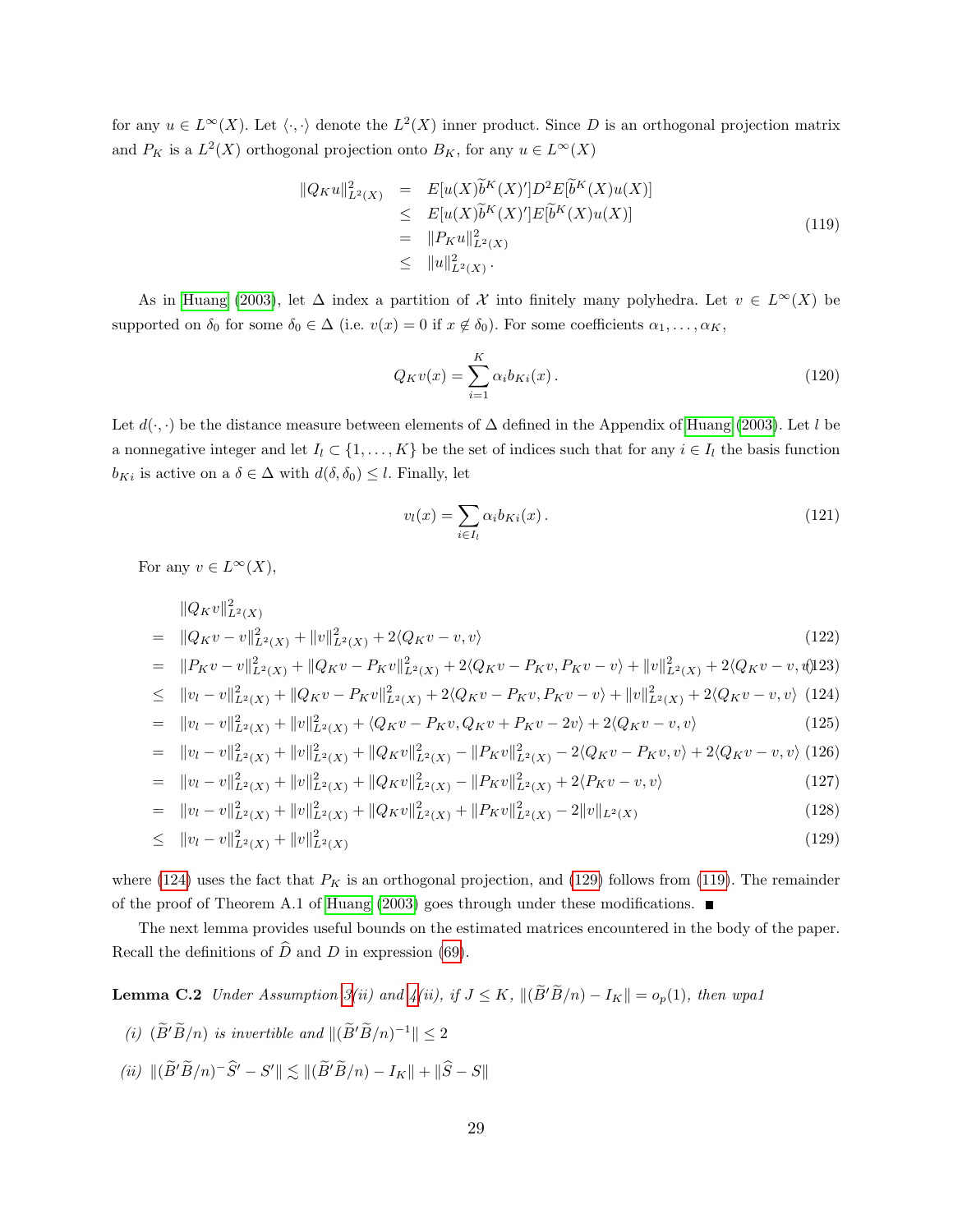(iii)  $\|(\widetilde{B}'\widetilde{B}/n)^{-1/2}\widehat{S}' - S'\| \lesssim \|(\widetilde{B}'\widetilde{B}/n) - I_K\| + \|\widehat{S} - S\|.$ If, in addition,  $\sigma_{JK}^{-1}(\|(\widetilde{B}'\widetilde{B}/n) - I_K\| + \|\widehat{S} - S\|) = o_p(1)$ , then wpa1 (iv)  $(\widetilde{B}'\widetilde{B}/n)^{-1/2}\widehat{S}'$  has full column rank and  $\widetilde{S}(\widetilde{B}'\widetilde{B}/n)^{-1}\widehat{S}$  is invertible  $(v)$   $\|\hat{D} - D\| \lesssim \|(\tilde{B}'\tilde{B}/n) - I_K\| + \sigma_{JK}^{-1}(\|\hat{S} - S\| + \|(\tilde{B}'\tilde{B}/n) - I_K\|)$ 

$$
(vi) \ \|\big[\widehat{S}(\widetilde{B}'\widetilde{B}/n)^{-}\widehat{S}'\big]^{-}\widehat{S}(\widetilde{B}'\widetilde{B}/n)^{-} - [SS']^{-1}S\|\lesssim \sigma_{JK}^{-1}\|(\widetilde{B}'\widetilde{B}/n) - I_K\| + \sigma_{JK}^{-2}(\|\widehat{S} - S\| + \|(\widetilde{B}'\widetilde{B}/n) - I_K\|).
$$

**Proof of Lemma [C.2.](#page-30-0)** We prove Lemma [C.2](#page-30-0) by part. Note that under Assumption [3\(](#page-8-3)ii) and [4\(](#page-8-1)ii),  $||S|| \le 1$ since S is isomorphic to the  $L^2(X)$  orthogonal projection of T onto the space  $B_K$ , restricted to  $\Psi_J$ .

- (i) Let  $\mathscr{A}_n$  denote the event  $\|(\widetilde{B}'\widetilde{B}/n) I_K\| \leq \frac{1}{2}$ . The condition  $\|(\widetilde{B}'\widetilde{B}/n) I_K\| = o_p(1)$  implies that  $\mathbb{P}(\mathscr{A}_n^c) = o(1)$ . Clearly  $\|(\widetilde{B}'\widetilde{B}/n)^{-1}\| \leq 2$  on  $\mathscr{A}_n$ .
- (ii) Working on  $\mathscr{A}_n$  (so we replace the generalized inverse with an inverse), Assumption [4\(](#page-8-1)ii), the triangle inequality, and compatibility of the spectral norm under multiplication yields

$$
\|(\widetilde{B}'\widetilde{B}/n)^{-1}\widehat{S}' - S'\| \leq \|\widetilde{(B}'\widetilde{B}/n)^{-1}\widehat{S}' - (\widetilde{B}'\widetilde{B}/n)^{-1}S'\| + \|(\widetilde{B}'\widetilde{B}/n)^{-1}S' - S'\| \tag{130}
$$

$$
\leq \|(\widetilde{B}'\widetilde{B}/n)^{-1}\| \|\widehat{S} - S\| + \|(\widetilde{B}'\widetilde{B}/n)^{-1} - I_K\| \|S'\| \tag{131}
$$

$$
\leq 2\|\hat{S} - S\| + \|(\tilde{B}'\tilde{B}/n)^{-1} - I_K\| \tag{132}
$$

$$
= 2\|\hat{S} - S\| + \|(\tilde{B}'\tilde{B}/n)^{-1}[(\tilde{B}'\tilde{B}/n) - I_K]\|
$$
\n(133)

$$
\leq 2\|\hat{S} - S\| + 2\|(\tilde{B}'\tilde{B}/n) - I_K\| \tag{134}
$$

(iii) Follows the same arguments as (ii), noting additionally that  $\lambda_{\min}((\widetilde{B}'\widetilde{B}/n)^{-1}) \leq \frac{1}{2}$  on  $\mathscr{A}_n$ , in which case

<span id="page-31-0"></span>
$$
\| (\widetilde{B}' \widetilde{B}/n)^{-1/2} - I_K \| \le (1 + 2^{-1/2})^{-1} \| (\widetilde{B}' \widetilde{B}/n) - I_K \|
$$
\n(135)

by Lemma 2.2 of [Schmitt](#page-36-15) [\(1992\)](#page-36-15).

(iv) Let  $s_J(A)$  denote the Jth largest singular value of a  $J \times K$  matrix A. Weyl's inequality yields

$$
|s_J(\widehat{S}(\widetilde{B}'\widetilde{B}/n)^{-1/2}) - \sigma_{JK}| \le ||(\widetilde{B}'\widetilde{B}/n)^{-1/2}\widehat{S}' - S'||. \tag{136}
$$

This and the condition  $\sigma_{JK}^{-1}(\|(\widetilde{B}'\widetilde{B}/n) - I_K\| + \|\widehat{S} - S\|) = o_p(1)$  together imply that

$$
|s_J(\hat{S}(\tilde{B}'\tilde{B}/n)^{-1/2}) - \sigma_{JK}| \le \frac{1}{2}\sigma_{JK}
$$
\n(137)

wpa1. Let  $\mathscr{C}_n$  be the intersection of  $\mathscr{A}_n$  with the set on which this bound obtains. Then  $\mathbb{P}(\mathscr{C}_n^c) = o(1)$ . Clearly  $(\widetilde{B}'\widetilde{B}/n)^{-1/2}\widehat{S}'$  has full column rank J and  $\widehat{S}(\widetilde{B}'\widetilde{B}/n)^{-1}\widehat{S}$  is invertible on  $\mathscr{C}_n$ .

(v) On  $\mathscr{C}_n \subseteq \mathscr{A}_n$  we have  $\|(\widetilde{B}'\widetilde{B}/n)^{-1/2}\| \leq \sqrt{2}$ . Working on  $\mathscr{C}_n$ , similar arguments to those used to prove parts (ii) and (iii) yield

<span id="page-31-1"></span>
$$
\|\widehat{D} - D\| \leq \|(\widetilde{B}'\widetilde{B}/n)^{-1/2} - I_K\| (\|(\widetilde{B}'\widetilde{B}/n)^{-1/2}\| + 1) + \|\widehat{Q} - Q\| \|(\widetilde{B}'\widetilde{B}/n)^{-1/2}\| \tag{138}
$$

$$
\leq (1+\sqrt{2})\|(\widetilde{B}'\widetilde{B}/n)^{-1/2} - I_K\| + \sqrt{2}\|\widehat{Q} - Q\|.
$$
\n(139)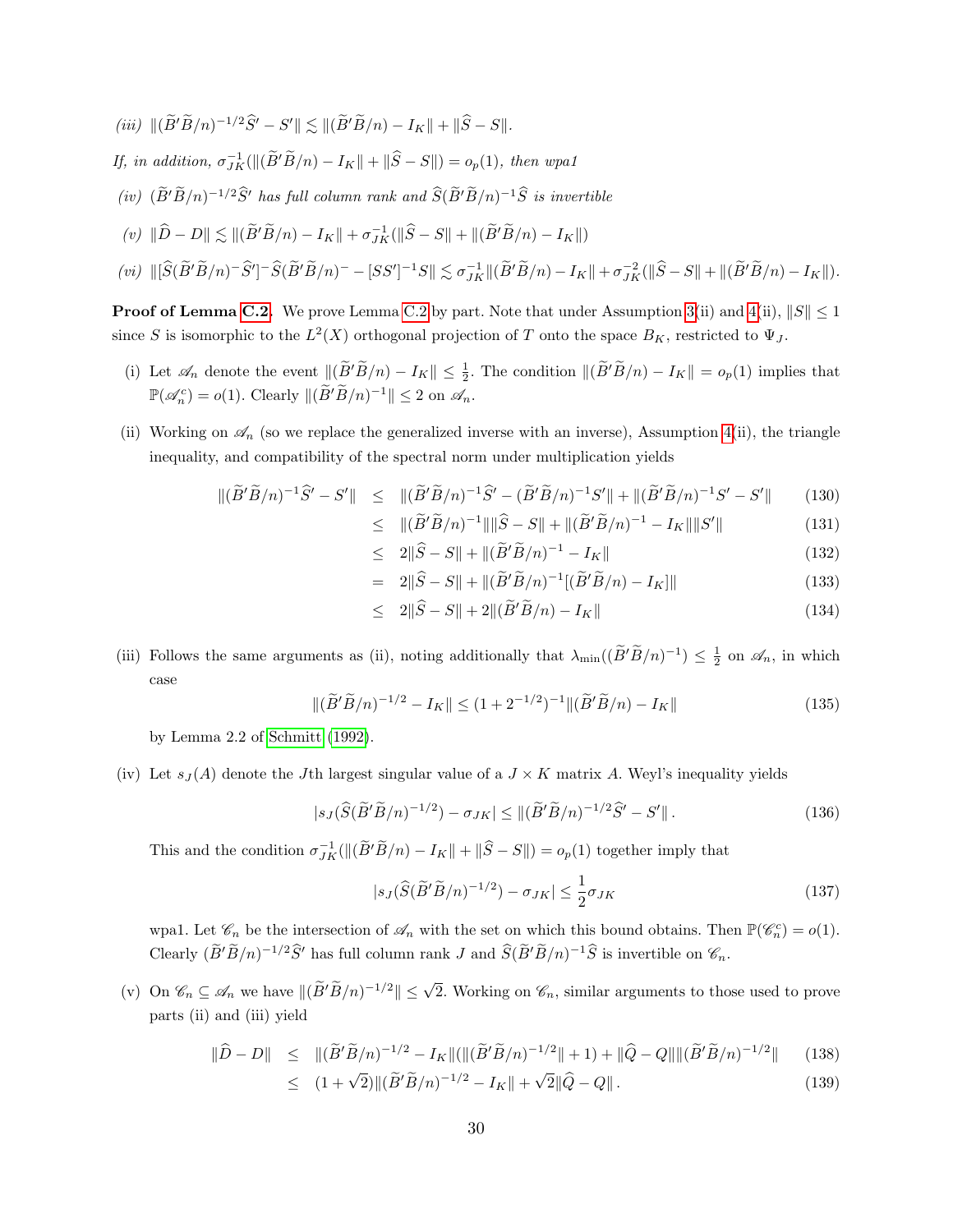Since  $\widehat{Q}$  and  $Q$  are orthogonal projection matrices, part (1.5) of Theorem 1.1 of [Li et al.](#page-36-16) [\(2013\)](#page-36-16) implies

<span id="page-32-1"></span>
$$
\|\widehat{Q} - Q\| \le \sigma_{JK}^{-1} \|(\widetilde{B}'\widetilde{B}/n)^{-1/2}\widehat{S}' - S'\|
$$
\n(140)

on  $\mathcal{C}_n$ . Part (v) is then proved by substituting [\(140\)](#page-32-1) and [\(135\)](#page-31-0) into [\(139\)](#page-31-1).

(vi) Working on  $\mathscr{C}_n$  (so we replace the generalized inverses with inverses), similar arguments used to prove part (v) yield

<span id="page-32-3"></span>
$$
\|[\widehat{S}(\widetilde{B}'\widetilde{B}/n)^{-1}\widehat{S}']^{-1}\widehat{S}(\widetilde{B}'\widetilde{B}/n)^{-1} - [SS']^{-1}S\|
$$
  
\n
$$
\leq \|\widehat{S}(\widetilde{B}'\widetilde{B}/n)^{-1}\widehat{S}'\|^{-1}\widehat{S}(\widetilde{B}'\widetilde{B}/n)^{-1/2}\|\|(\widetilde{B}'\widetilde{B}/n)^{-1/2} - I_K\|
$$
\n(141)

$$
+ \|\tilde{S}(\tilde{B}'\tilde{B}/n)^{-1}\tilde{S}'\|^{-1}\tilde{S}(\tilde{B}'\tilde{B}/n)^{-1/2} - [SS']^{-1}S\|
$$
  
\n
$$
\leq 2\sigma_{JK}^{-1} \|(\tilde{B}'\tilde{B}/n)^{-1/2} - I_K\| + \|[\tilde{S}(\tilde{B}'\tilde{B}/n)^{-1}\tilde{S}']^{-1}\tilde{S}(\tilde{B}'\tilde{B}/n)^{-1/2} - [SS']^{-1}S\|. \qquad (142)
$$

Theorem 3.1 of [Ding and Huang](#page-35-16) [\(1997\)](#page-35-16) yields

<span id="page-32-2"></span>
$$
\left\| \left[ \widehat{S}(\widetilde{B}'\widetilde{B}/n)^{-1}\widehat{S}' \right]^{-1}\widehat{S}(\widetilde{B}'\widetilde{B}/n)^{-1/2} - \left[ SS'\right]^{-1}S \right\| \lesssim \sigma_{JK}^{-2} \left\| (\widetilde{B}'\widetilde{B}/n)^{-1/2}\widehat{S}' - S' \right\|
$$
(143)

wpa1 by virtue of part (iii) and the condition  $\sigma_{JK}^{-1}(\|(\tilde{B}'\tilde{B}/n) - I_K\| + \|\hat{S} - S\|) = o_p(1)$ . Substituting [\(143\)](#page-32-2) and [\(135\)](#page-31-0) into [\(142\)](#page-32-3) establishes (vi).

<span id="page-32-0"></span>This completes the proof. ■

**Lemma C.3** Under Assumption [4,](#page-8-1) if  $\{X_i, Y_{2i}\}_{i=1}^n$  are i.i.d. then

 $(i)$   $\|\widetilde{B}'(H_0 - \Psi c_J)/n\| \leq O_p(\sqrt{K/n}) \times \|h_0 - \pi_J h_0\|_{\infty} + \|\Pi_K T(h_0 - \pi_J h_0)\|_{L^2(X)}$ 

$$
(ii) \|\widetilde{b}^{K}(x)D\{\widetilde{B}'(H_{0}-\Psi c_{J})/n-E[\widetilde{b}^{K}(X_{i})(h_{0}(Y_{2i})-\pi_{J}h_{0}(Y_{2i}))]\}\|_{\infty}=O_{p}(\sqrt{K(\log n)/n})\times\|h_{0}-\pi_{J}h_{0}\|_{\infty}.
$$

Proof of Lemma [C.3.](#page-32-0) We prove Lemma [C.3](#page-32-0) by part.

(i) First write

$$
\|\widetilde{B}'(H_0 - \Psi c_J)/n\| \leq \|\widetilde{B}'(H_0 - \Psi c_J)/n - E[\widetilde{b}^K(X_i)(h_0(Y_{2i}) - \pi_J h_0(Y_{2i}))]\| + \|E[\widetilde{b}^K(X_i)(h_0(Y_{2i} - \pi_J h_0(Y_{2i}))]]\|
$$
\n(144)

and note that

$$
||E[\tilde{b}^{K}(X_{i})(h_{0}(Y_{2i})-\pi_{J}h_{0}(Y_{2i}))]||^{2} = ||\Pi_{K}T(h_{0}-\pi_{J}h_{0})||_{L^{2}(X)}^{2}.
$$
\n(145)

Finally,

$$
\|\widetilde{B}'(H_0 - \Psi c_J)/n - E[\widetilde{b}^K(X_i)(h_0(Y_{2i}) - \pi_J h_0(Y_{2i}))]\| = O_p(\sqrt{K/n}) \times \|h_0 - \pi_J h_0\|_{\infty}.
$$
 (146)

by Markov's inequality under Assumption [4](#page-8-1) and the fact that  $\{X_i, Y_{2i}\}_{i=1}^n$  are i.i.d.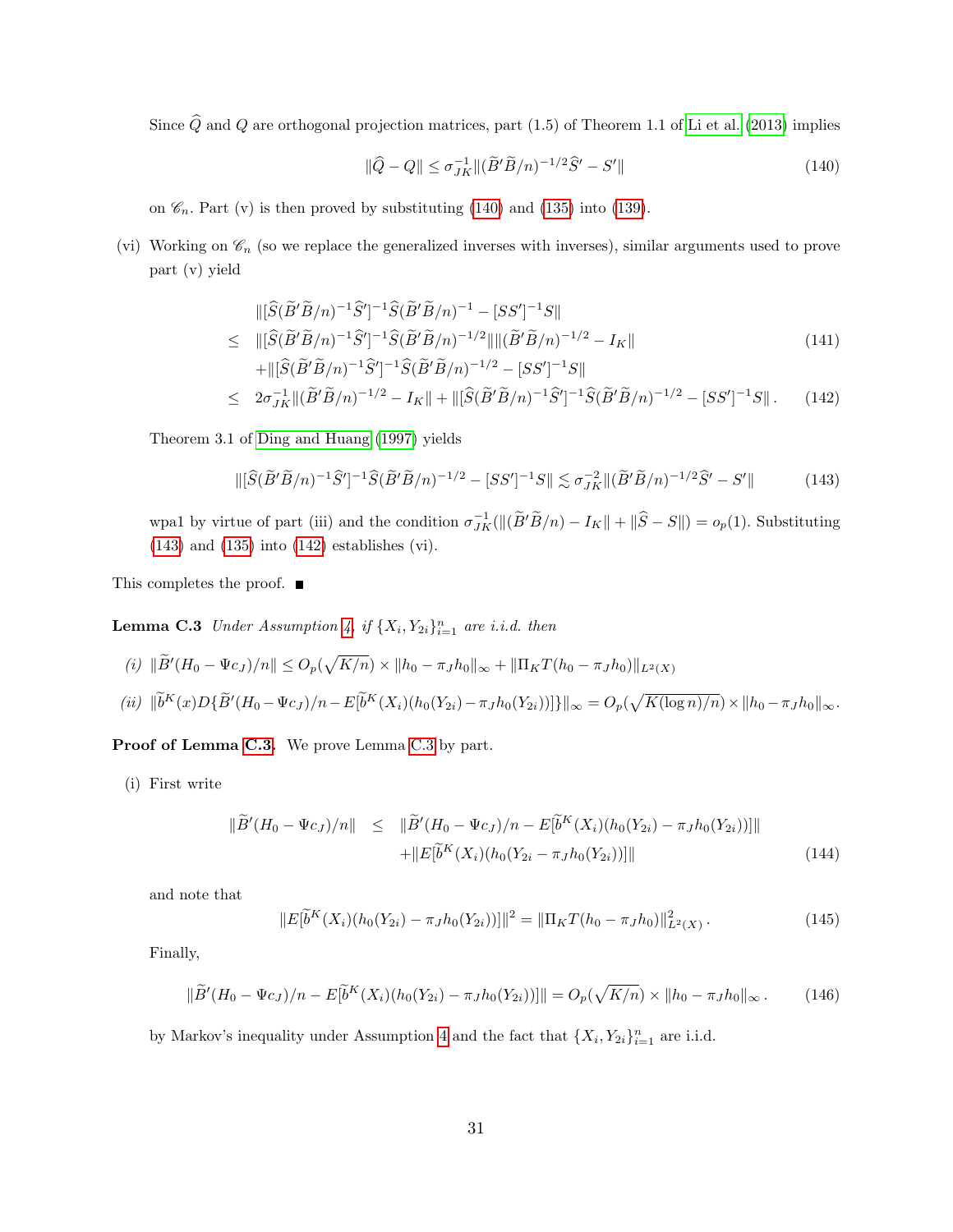(ii) An argument similar to the proof of Theorem [2.1](#page-8-0) converts the problem of controlling the supremum that of controlling the maximum evaluated at finitely many points, where the collection of points has cardinality increasing polynomially in n. Let  $\mathcal{S}'_n$  be the set of points. Also define

$$
\Delta_{i,J,K} = \tilde{b}^K(X_i)(h_0(Y_{2i}) - \pi_J h_0(Y_{2i})) - E[\tilde{b}^K(X_i)(h_0(Y_{2i}) - \pi_J h_0(Y_{2i}))]\}
$$
\n(147)

Then it suffices to show that sufficiently large  $C$  may be chosen that

<span id="page-33-5"></span>
$$
(\#\mathcal{S}'_n) \max_{x_n \in \mathcal{S}'_n} \mathbb{P}\left(\left|\sum_{i=1}^n n^{-1} \tilde{b}^K(x_n) D \Delta_{i,J,K}\right| > C \|h_0 - \pi_J h_0\|_{\infty} \sqrt{K(\log n)/n}\right) = o(1).
$$
 (148)

The summands in [\(148\)](#page-33-5) have mean zero (by the law of iterated expectations). Under Assumption [4](#page-8-1) the summands in [\(148\)](#page-33-5) are bounded uniformly for  $x_n \in \mathcal{S}'_n$  by

<span id="page-33-6"></span>
$$
|n^{-1}\widetilde{b}^{K}(x_{n})D\Delta_{i,J,K}| \lesssim \frac{K}{n}||h_{0} - \pi_{J}h_{0}||_{\infty}
$$
\n(149)

and have variance bounded uniformly for  $x_n \in \mathcal{S}'_n$  by

<span id="page-33-7"></span>
$$
E[(n^{-1}\tilde{b}^{K}(x_{n})D\Delta_{i,J,K})^{2}] \leq ||h_{0} - \pi_{J}h_{0}||_{\infty}^{2} \times n^{-2}E[\tilde{b}^{K}(x_{n})'D\tilde{b}^{K}(X_{i})\tilde{b}^{K}(X_{i})'D\tilde{b}^{K}(x_{n})] \tag{150}
$$

$$
\lesssim \quad \|h_0 - \pi_J h_0\|_{\infty}^2 \times \frac{\mathbf{A}}{n^2} \,. \tag{151}
$$

The result follows for large enough C by Bernstein's inequality for i.i.d. sequences using the bounds [\(149\)](#page-33-6) and [\(151\)](#page-33-7).

This completes the proof. ■

## References

- <span id="page-33-1"></span>Ai, C. and X. Chen (2003): "Efficient Estimation of Models with Conditional Moment Restrictions Containing Unknown Functions," Econometrica, 71, 1795–1843.
- <span id="page-33-3"></span>Andrews, D. W. K. (2011): "Examples of L2-Complete and Boundedly-Complete Distributions," Cowles Foundation Discussion Paper No. 1801.
- <span id="page-33-4"></span>BELLONI, A., V. CHERNOZHUKOV, AND K. KATO (2012): "On the Asymptotic Theory for Least Squares Series: Pointwise and Uniform Results," Preprint, arXiv:1212.0442v1 [stat.ME].
- <span id="page-33-2"></span>Blundell, R., X. Chen, and D. Kristensen (2007): "Semi-Nonparametric IV Estimation of Shape-Invariant Engel Curves," Econometrica, 75, 1613–1669.
- <span id="page-33-0"></span>Blundell, R. and J. L. Powell (2003): "Endogeneity in Nonparametric and Semiparametric Regression Models," in Advances in Economics and Econometrics, ed. by M. Dewatripont, L. P. Hansen, and S. J. Turnovsky, Cambridge University Press, Cambridge.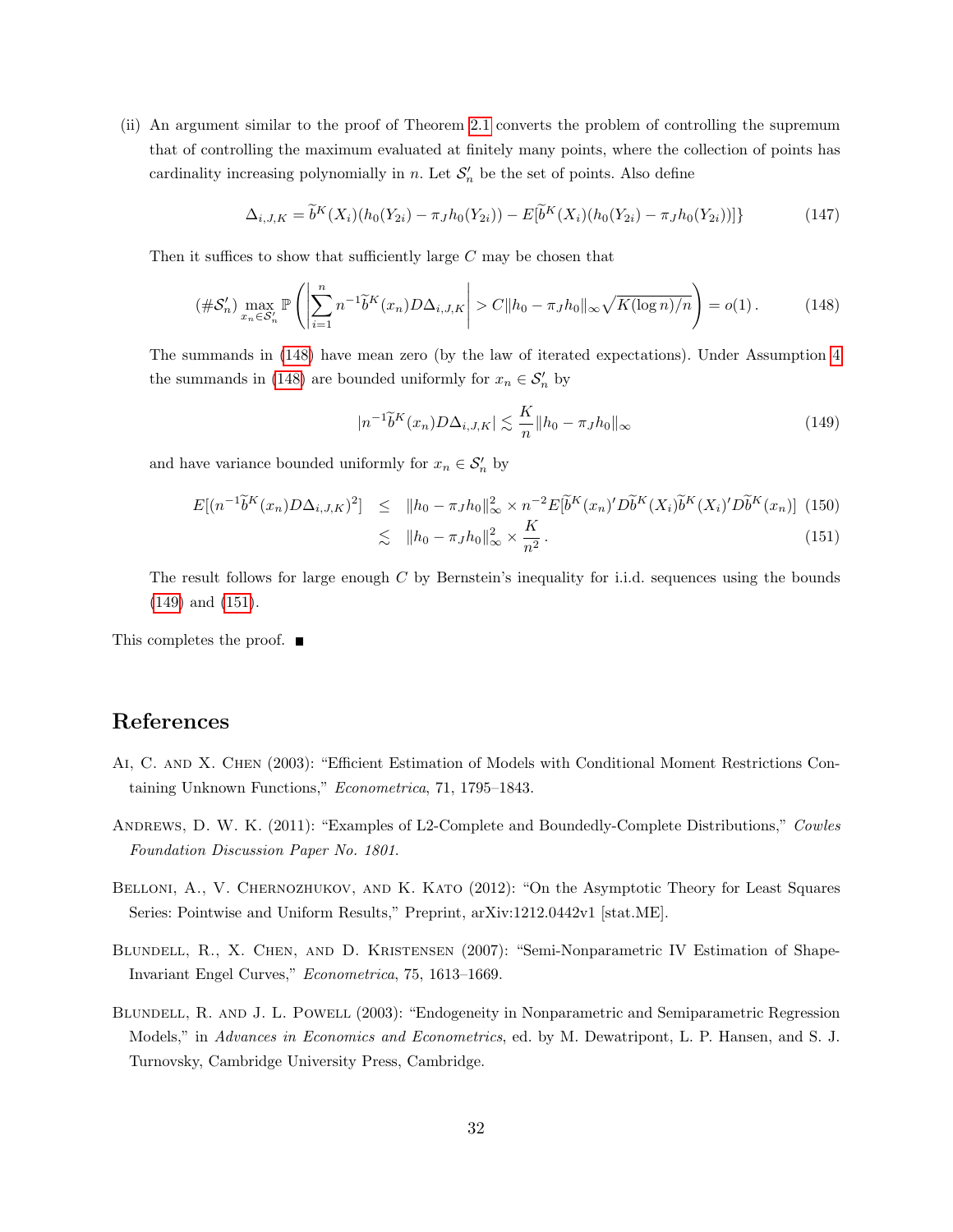- <span id="page-34-8"></span>Carroll, R. J. and P. Hall (1988): "Optimal Rates of Convergence for Deconvolving a Density," Journal of the American Statistical Association, 83, 1184–1186.
- <span id="page-34-12"></span>CATTANEO, M. D. AND M. H. FARRELL (2013): "Optimal Convergence Rates, Bahadur Representation, and Asymptotic Normality of Partitioning Estimators," Journal of Econometrics, 174, 127–143.
- <span id="page-34-7"></span>Cavalier, L. (2008): "Nonparametric Statistical Inverse Problems," Inverse Problems, 24, 034004.
- <span id="page-34-5"></span>CAVALIER, L., G. K. GOLUBEV, D. PICARD, AND A. B. TSYBAKOV (2002): "Oracle Inequalities for Inverse Problems," The Annals of Statistics, 30, 843–874.
- <span id="page-34-9"></span>Cavalier, L. and N. W. Hengartner (2005): "Adaptive Estimation for Inverse Problems with Noisy Operators," Inverse Problems, 21, 1345–1361.
- <span id="page-34-10"></span>Chen, X., V. Chernozhukov, S. Lee, and W. K. Newey (2013): "Local Identification of Nonparametric and Semiparametric Models," Econometrica, forthcoming.
- <span id="page-34-4"></span>CHEN, X. AND S. C. LUDVIGSON (2009): "Land of Addicts? An Empirical Investigation of Habit-Based Asset Pricing Models," Journal of Applied Econometrics, 24, 1057–1093.
- <span id="page-34-3"></span>Chen, X. and D. Pouzo (2009): "Efficient Estimation of Semiparametric Conditional Moment Models with Possibly Nonsmooth Residuals," *Journal of Econometrics*, 152, 46–60.
- <span id="page-34-1"></span>(2012): "Estimation of Nonparametric Conditional Moment Models With Possibly Nonsmooth Generalized Residuals," Econometrica, 80, 277–321.
- <span id="page-34-2"></span>Chen, X. and M. Reiss (2011): "On Rate Optimality for Ill-Posed Inverse Problems in Econometrics," Econometric Theory, 27, 497–521.
- <span id="page-34-14"></span>Cohen, A., I. Daubechies, B. Jawerth, and P. Vial (1993a): "Multiresolution Analysis, Wavelets and Fast Algorithms on an Interval," Comptes Rendus de l'Académie des Sciences Paris. Série 1,  $Mathématique, 316, 417-421.$
- <span id="page-34-15"></span>COHEN, A., I. DAUBECHIES, AND P. VIAL (1993b): "Wavelets on the Interval and Fast Wavelet Transforms," Applied and Computational Harmonic Analysis, 1, 54–81.
- <span id="page-34-6"></span>Cohen, A., M. Hoffmann, and M. Reiss (2004): "Adaptive Wavelet Galerkin Methods for Linear Inverse Problems," SIAM Journal on Numerical Analysis, 42, 1479–1501.
- <span id="page-34-0"></span>DAROLLES, S., Y. FAN, J.-P. FLORENS, AND E. RENAULT (2011): "Nonparametric Instrumental Regression," Econometrica, 79, 1541–1565.
- <span id="page-34-13"></span>DE BOOR, C. (2001): A Practical Guide to Splines, Springer-Verlag, New York.
- <span id="page-34-11"></span>de Jong, R. M. (2002): "A Note on "Convergence Rates and Asymptotic Normality for Series Estimators": Uniform Convergence Rates," Journal of Econometrics, 111, 1–9.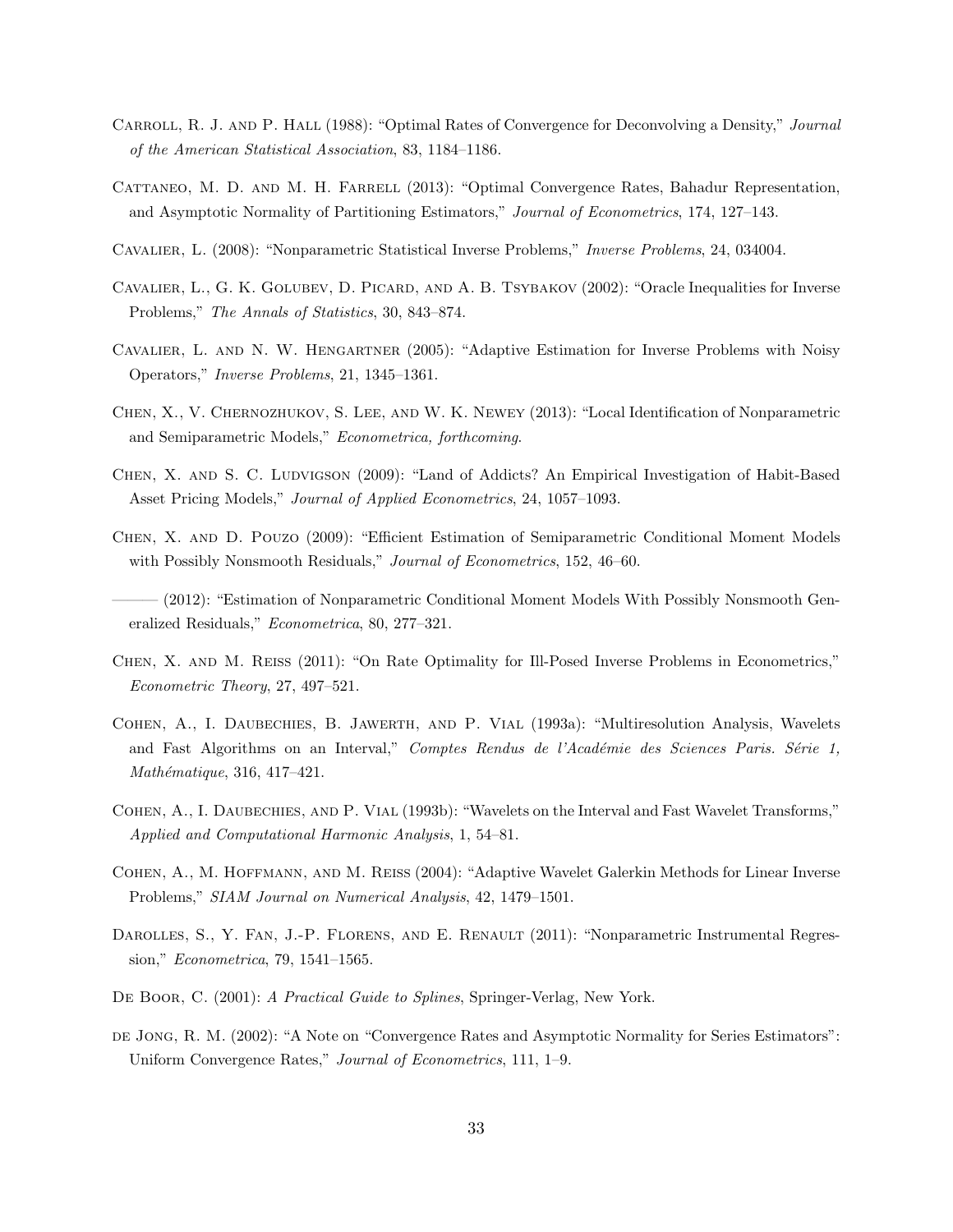- <span id="page-35-10"></span>D'HAULTFOEUILLE, X. (2011): "On the Completeness Condition in Nonparametric instrumental regression," Econometric Theory, 27, 460–471.
- <span id="page-35-16"></span>Ding, J. and L. Huang (1997): "On the Continuity of Generalized Inverses of Linear Operators in Hilbert Spaces," Linear Algebra and its Applications, 262, 229–242.
- <span id="page-35-14"></span>Doukhan, P., P. Massart, and E. Rio (1995): "Invariance Principles for Absolutely Regular Empirical Processes," Annales de l'Institut Henri Poincaré (B) Probabilités et Statistiques, 31, 393-427.
- <span id="page-35-8"></span>EFROMOVICH, S. AND V. KOLTCHINSKII (2001): "On Inverse Problems with Unknown Operators," IEEE Transactions on Information Theory, 47, 2876–2894.
- <span id="page-35-6"></span>Fan, J. (1991): "On the Optimal Rates of Convergence for Nonparametric Deconvolution Problems," The Annals of Statistics, 19, 1257–1272.
- <span id="page-35-3"></span>Florens, J.-P. and A. Simoni (2012): "Nonparametric estimation of an instrumental variables regression: a quasi-Bayesian approach based on regularized posterior," Journal of Econometrics, 170, 458–475.
- <span id="page-35-2"></span>GAGLIARDINI, P. AND O. SCAILLET (2012): "Tikhonov Regularization for Nonparametric Instrumental Variable Estimators," Journal of Econometrics, 167, 61–75.
- <span id="page-35-1"></span>HALL, P. AND J. L. HOROWITZ (2005): "Nonparametric Methods for Inference in the Presence of Instrumental Variables," The Annals of Statistics, 33, 2904–2929.
- <span id="page-35-7"></span>HALL, P. AND A. MEISTER (2007): "A Ridge-Parameter Approach to Deconvolution," The Annals of Statistics, 35, 1535–1558.
- <span id="page-35-13"></span>Hansen, B. (2008): "Uniform convergence rates for kernel estimation with dependent data," Econometric Theory, 24, 726–748.
- <span id="page-35-9"></span>Hoffmann, M. and M. Reiss (2008): "Nonlinear Estimation for Linear Inverse Problems with Error in the Operator," The Annals of Statistics, 36, 310–336.
- <span id="page-35-4"></span>Horowitz, J. L. (2011): "Applied Nonparametric Instrumental Variables Estimation," Econometrica, 79, 347–394.
- <span id="page-35-11"></span>Huang, J. Z. (1998): "Projection Estimation in Multiple Regression with Application to Functional ANOVA Models," The Annals of Statistics, 26, 242–272.
- <span id="page-35-5"></span>——— (2003): "Local Asymptotics for Polynomial Spline Regression," The Annals of Statistics, 31, 1600– 1635.
- <span id="page-35-15"></span>Johnstone, I. M. (2013): "Gaussian Estimation: Sequence and Wavelet Models," Manuscript.
- <span id="page-35-0"></span>Kress, R. (1999): Linear Integral Equations, Springer-Verlag, Berlin.
- <span id="page-35-12"></span>Lee, J. and P. Robinson (2013): "Series Estimation Under Cross-sectional Dependence," Preprint, London School of Economics.